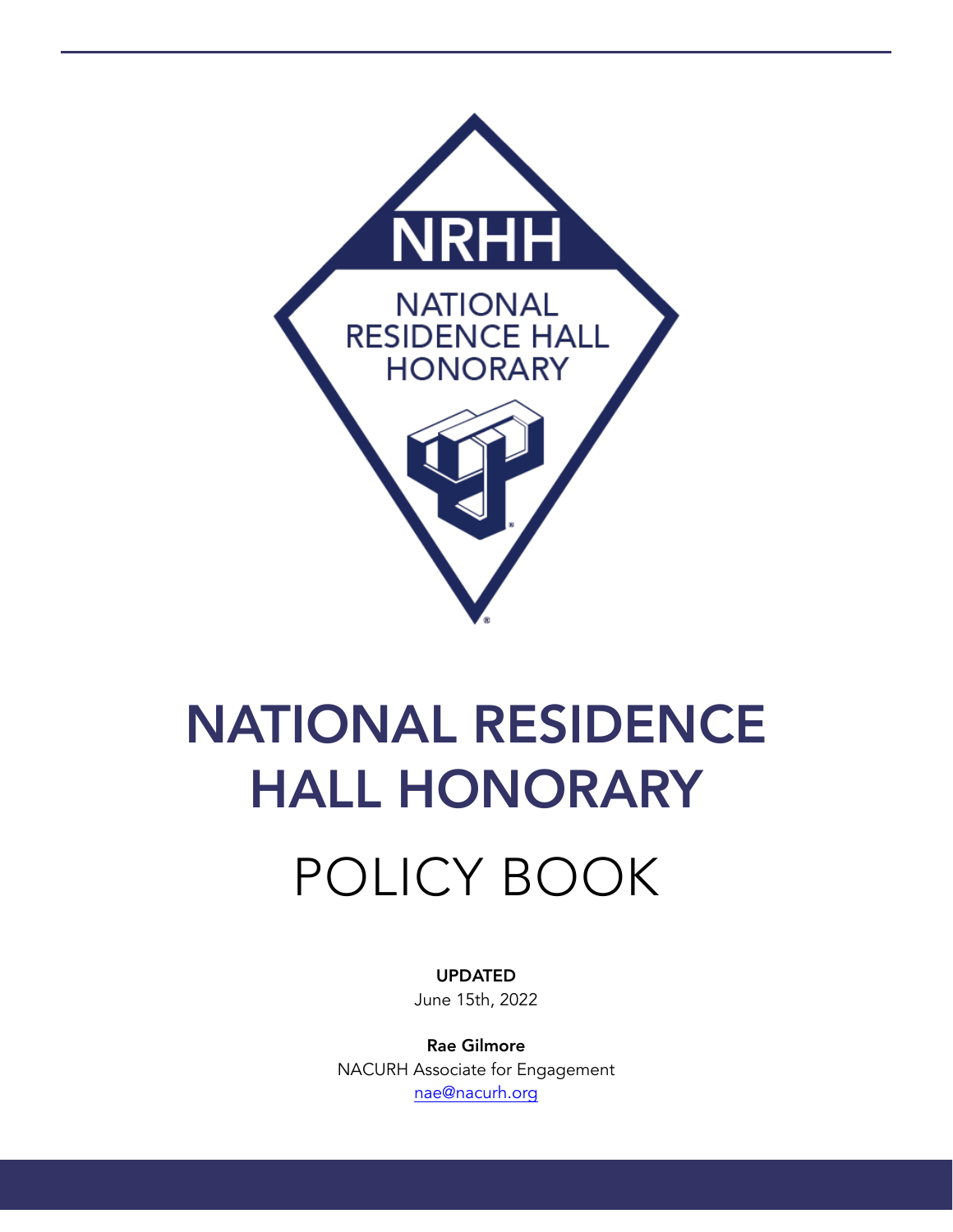# TABLE OF CONTENTS

TITLE 1

STATEMENTS OF PURPOSE 4

#### TITLE 2

NRHH CHAPTERS 6

TITLE 3 GENERAL POLICIES 19

#### TITLE 4

NRHH POSITIONS WITHIN NACURH 22

#### TITLE 5

NRHH TASKFORCES 27

#### TITLE 6

AWARDS 31

#### TITLE 7

**SERVICE** 62

#### TITLE 8

**FINANCES** 66

#### TITLE 9

AMENDMENT PROCEDURES

69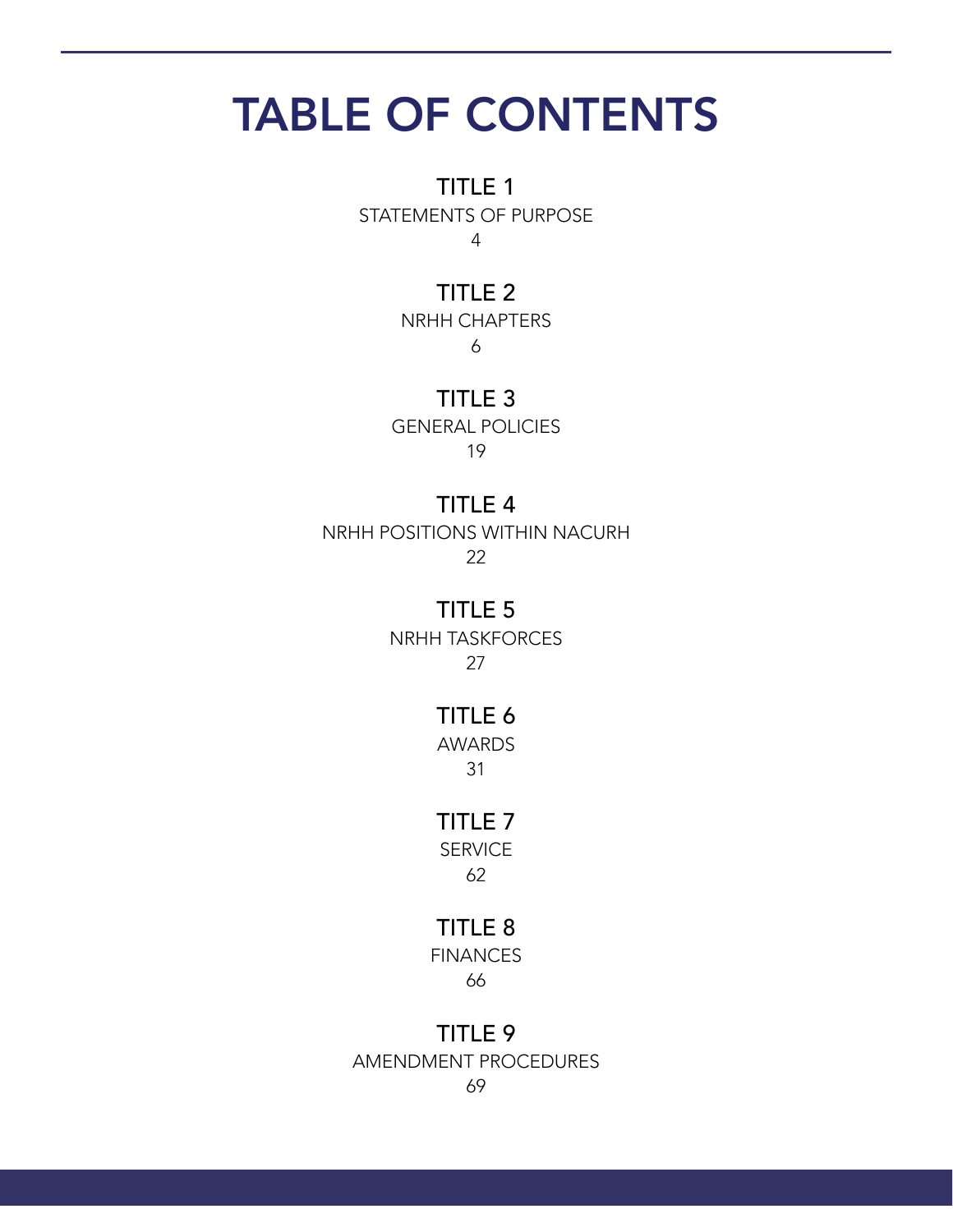# TABLE OF CONTENTS

TITLE 10 APPENDIX 71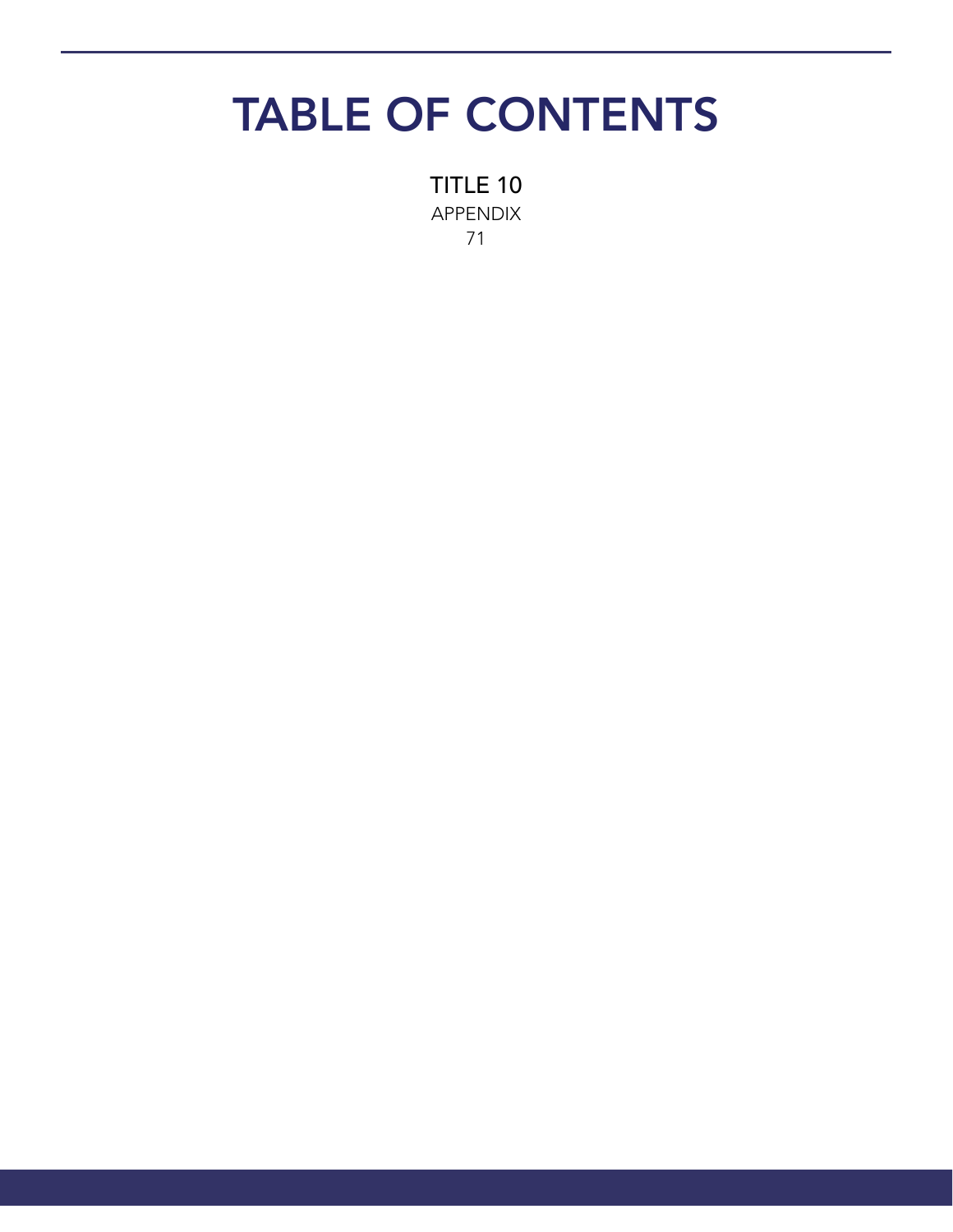# TITLE 1 STATEMENTS OF PURPOSE

ARTICLE I NRHH VALUES

ARTICLE II VISION STATEMENT

ARTICLE III MISSION STATEMENT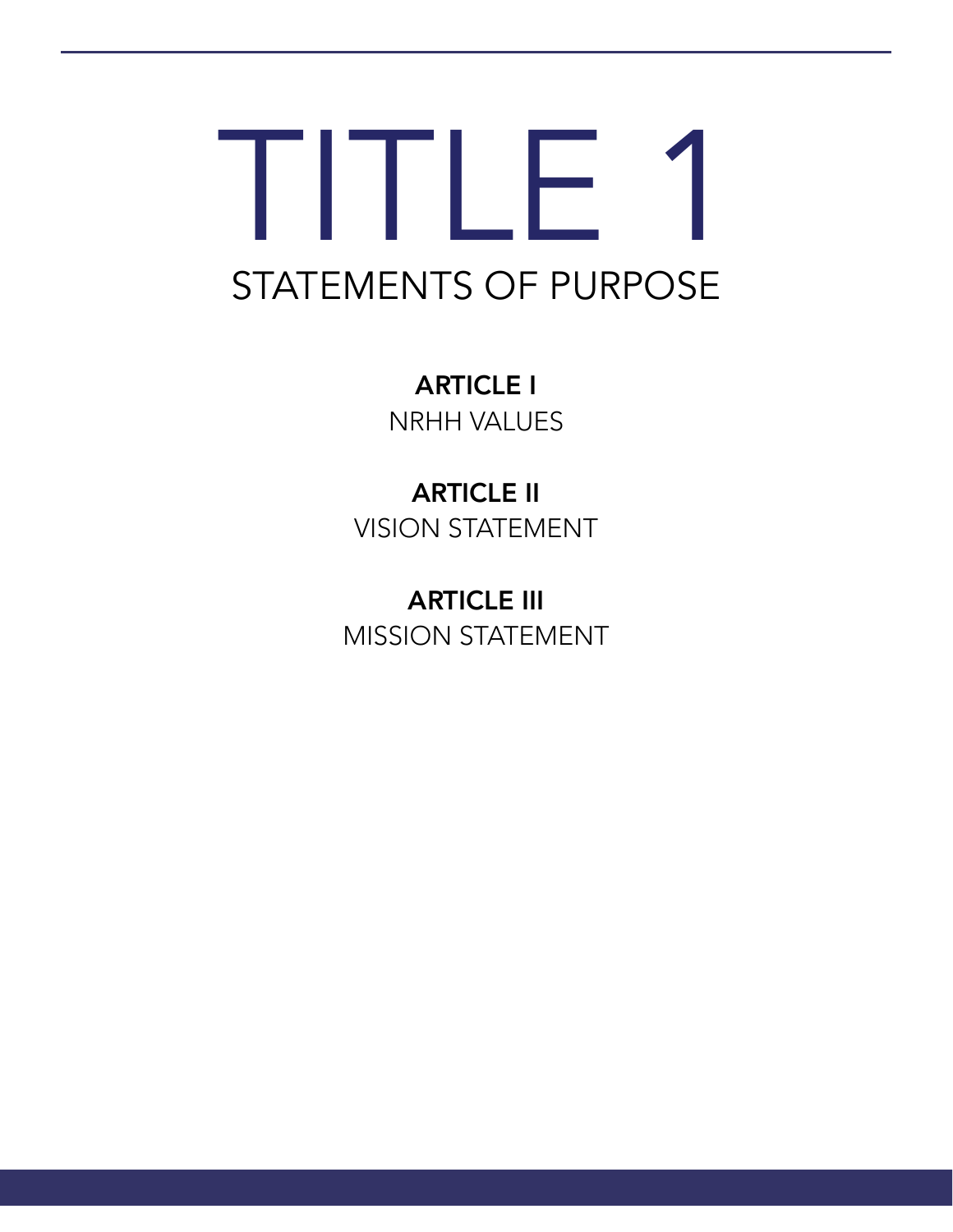# ARTICLE I. NRHH VALUES

NRHH is a leadership-based honorary comprised of exemplary residential students who value recognition and service.

# ARTICLE II. VISION STATEMENT

NRHH seeks to inspire and engage a lifelong commitment to the values of recognition and service in ever-changing university environments while fostering inclusion in their communities and practices.

# ARTICLE III. MISSION STATEMENT

As an honorary, NRHH unites campus leaders who dedicate themselves to recognizing and serving inclusive communities.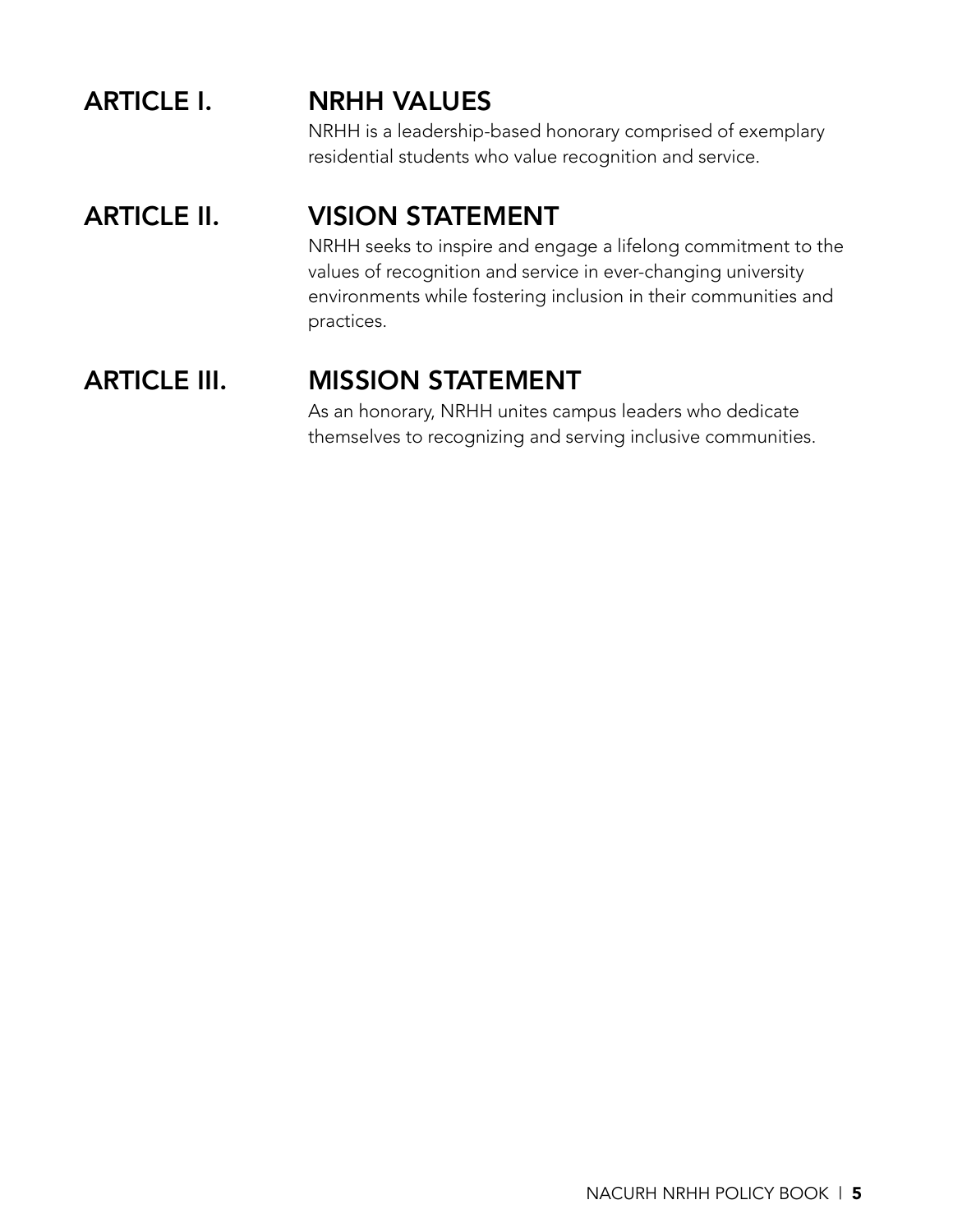# TITLE 2 NRHH CHAPTERS

ARTICLE I AFFILIATION

ARTICLE II CHAPTER MEMBERSHIP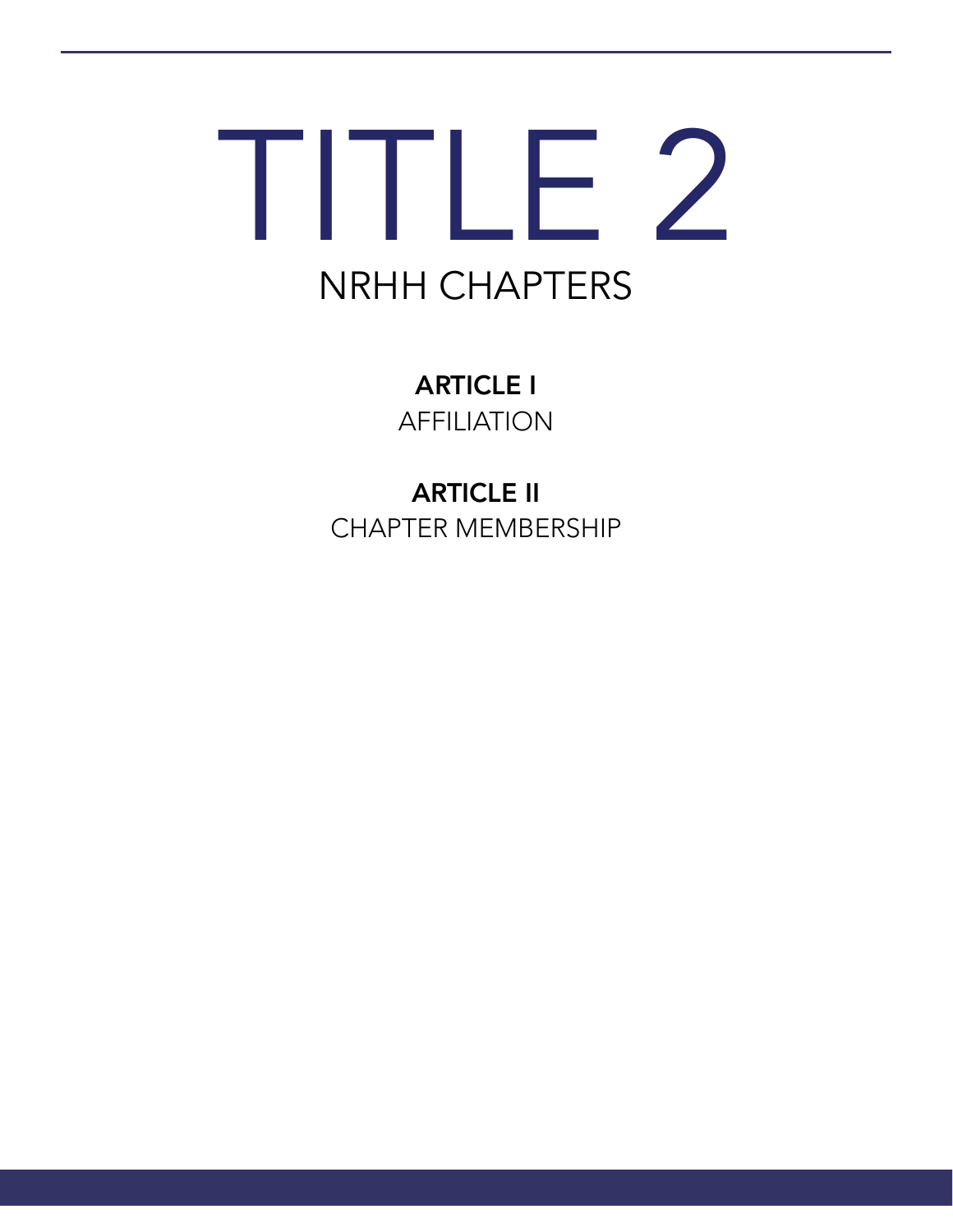# ARTICLE I. AFFILIATION

#### Section 1. Requirements

An NRHH Chapter shall be considered affiliated if they complete the following prior requirements prior to the start of the NACURH Corporate Business Meeting held during the NACURH Annual Conference:

- 1. Submit a chapter affiliation form to the NCO.
- 2. Submit updated contact information for the chapter NRHH representative and advisor to the NCO.
- 3. Submit a current membership list to the NCO.
- 4. Submitting an acknowledgment of the key policies regarding membership and that constitutions must be in compliance with NACURH Policy
- 5. Maintain good standing with NACURH.

#### Section 2. **Affiliation Cycle**

NRHH chapters are encouraged to affiliate annually for the upcoming NACURH year at the NACURH annual conference to maximize access to services and resources.

#### Section 3. RHA Requirement

Hosting an RHA is not a requirement for affiliation of an NRHH chapter.

#### Section 4. Benefits

An active affiliated chapter will receive the following benefits during the affiliation period.

- 1. Voting rights at the annual NRHH Corporate Business Meeting, other meetings of the Honorary, and regional NRHH meetings as authorized by regional governing documents, so long as the chapter maintains good standing.
- 2. Participation in the OTM program.
- 3. Access to free resources intended to support and assist chapters.
- 4. Access to purchase NRHH pins.
- 5. Access to purchase NRHH honor cords.
- 6. Access to purchase NRHH individual membership certificates.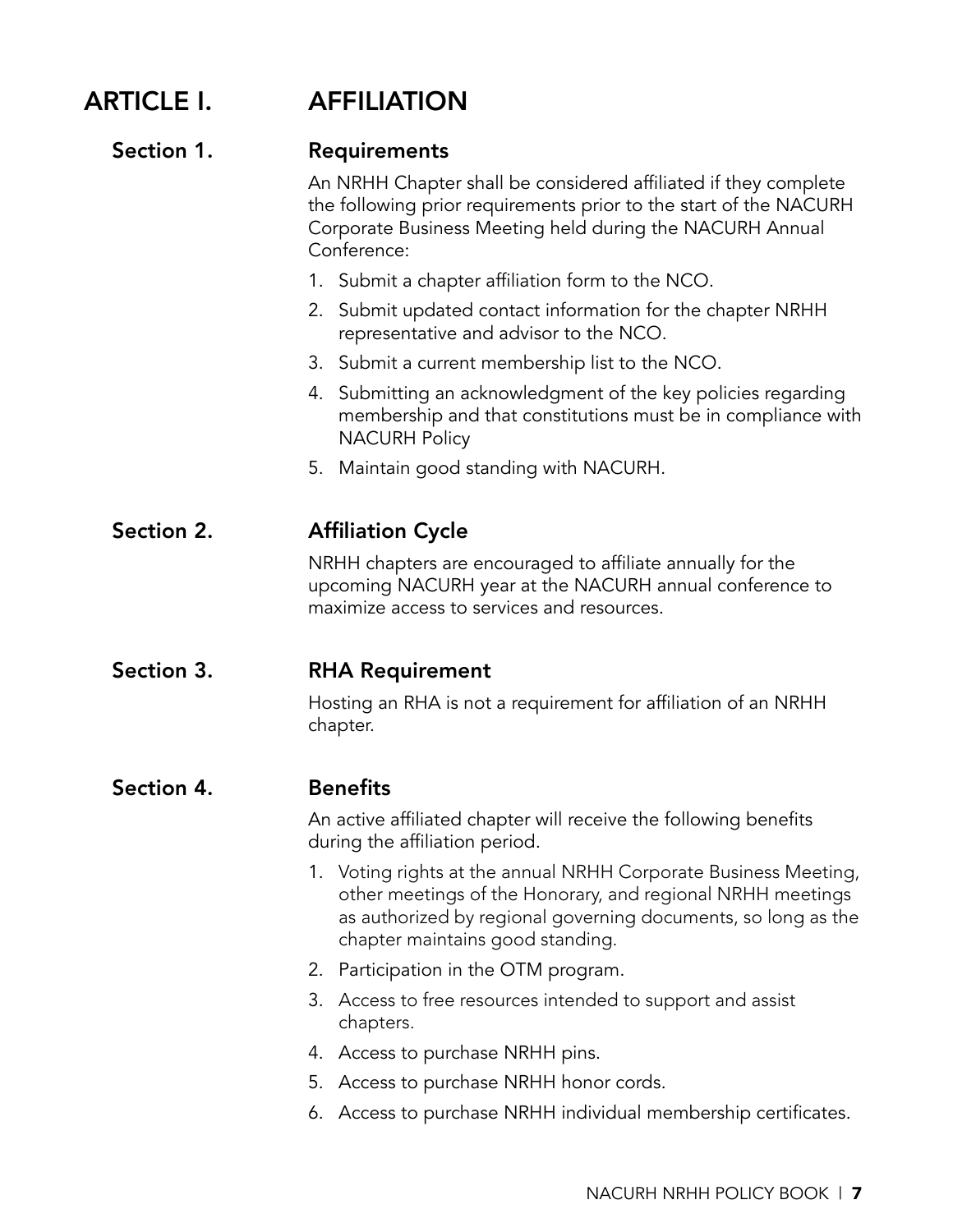### Section 5. Fees Schools shall pay the NACURH affiliation fee outlined in the NACURH governing documents.

#### Section 6. Single Affiliation Fee

Schools who are also affiliating an RHA must only pay a single affiliation fee for both the RHA and NRHH affiliation.

### ARTICLE II. CHAPTER MEMBERSHIP

#### Section 1. NRHH Membership

Once an individual has shown dedication and commitment to NRHH according to their chapter's standards, they will become an NRHH member for life.

#### Section 2. Candidate Membership

The Candidate Member is a pre-membership status in which the student has shown interest through intent to become an NRHH member.

- 1. Membership Intent
	- a. Candidate members must submit a formal intent of premembership to the chapter.
	- b. Chapters must confirm status of pre-membership to candidates.
- 2. Student Requirement
	- a. A Candidate Member seeking induction must be a student of the college or university with which the chapter is affiliated.
		- i. "Student" shall be defined by the chapter's host institution.
		- ii. Students pursuing undergraduate, graduate, or professional degrees are all eligible for induction.
- 3. Recognition and Service Requirement
	- a. A Candidate Member shall follow the Recognition and Service requirements set forth by their chapter.
		- i. Requirements for Candidate Members should be less than or equal to On-Campus and Off-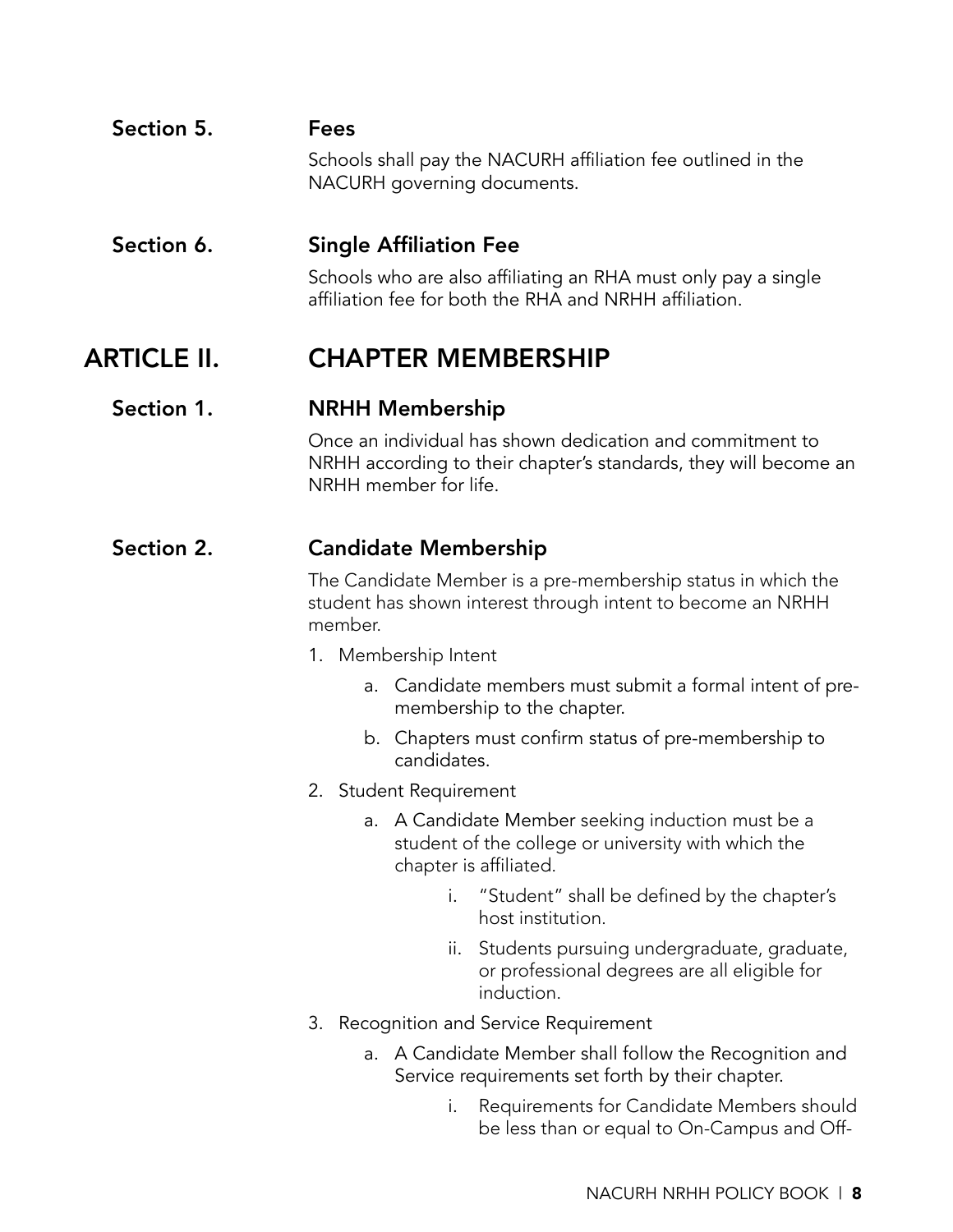Campus Member requirements

- 4. Academic Standards
	- a. At the time of induction, the Inductee must be a student in good academic standing, as defined by the affiliated institution and chapter.
- 5. Member Education
	- a. NRHH chapters must educate candidate members on topics including but not limited to:
		- i. NRHH History & Symbolism
			- 1. Mission and Vision
			- 2. Values of Service and Recognition
			- 3. History
				- a. Founded April 25th, 1964 at the University of Denver.
				- b. Founded to support NACURH in a time of financial difficulties and gives NACURH it's non-profit status.
			- 4. Significance of regalia
				- a. Membership Pin
				- b. Honor Cords
				- c. Outstanding Recognition Pin
				- d. Outstanding Service Pin
				- e. Outstanding Leadership Pin
			- 5. The Diamond
				- a. The diamond surrounding the letters of the organization and the three interconnected links, the chain of leadership, form the logo of the honorary.
				- b. The diamond, the world's most precious gem, signifies the value and beauty one finds in the residence halls experience.
			- 6. The Colors
				- a. The colors of the honorary colors are blue and white.
				- b. The blue symbolizes loyalty: loyalty to purpose and idea.
				- c. The white signifies a blank page: a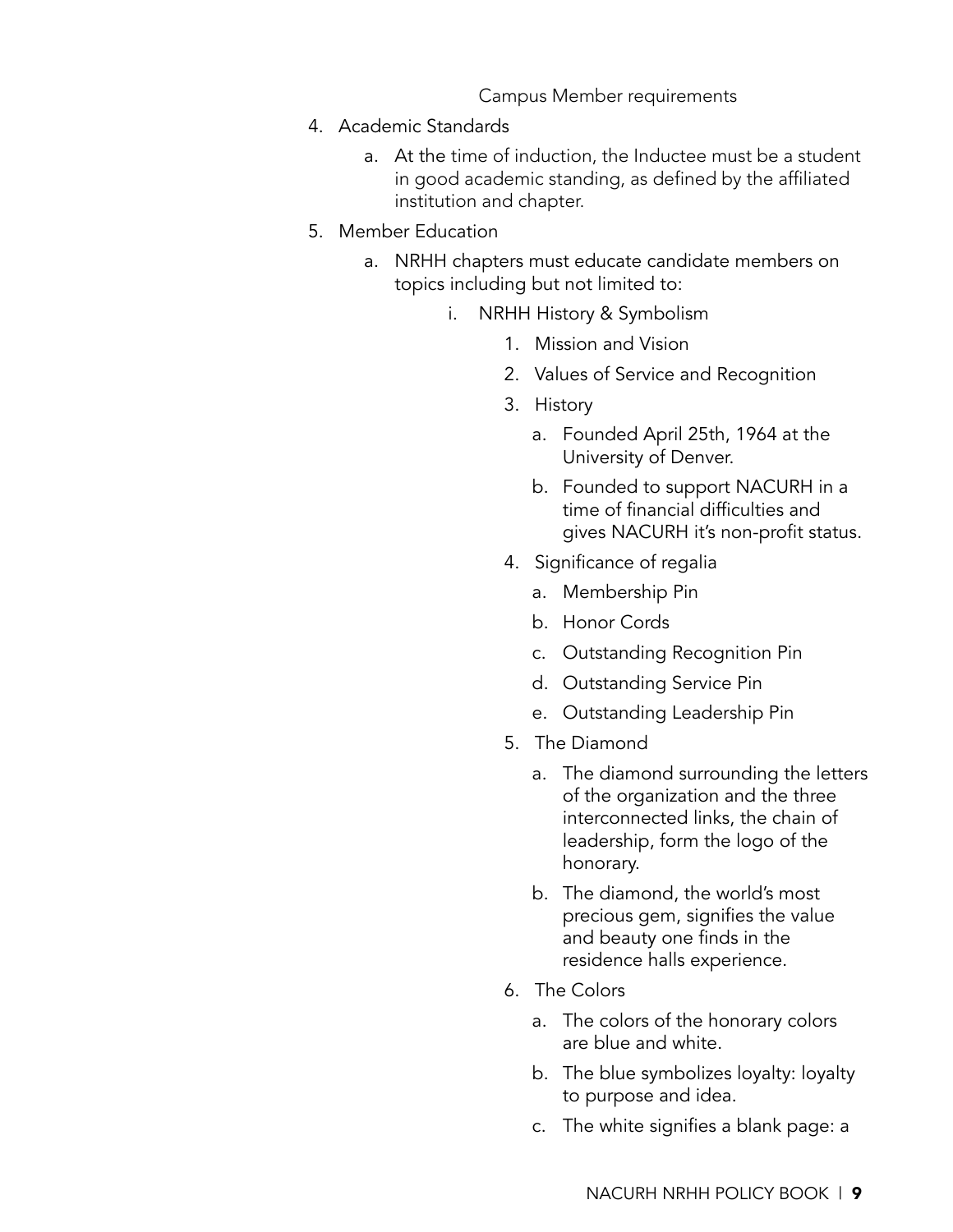page on which a student writes the successes and experiences that fill their days in the residence halls

- 7. The Links
	- a. The first link of the chain represents caring. Leaders are people who care. They are concerned about themselves and others, and are committed to making things better.
	- b. The second link signifies dedication. Part of a leader's commitment is the dedication to a cause, which they display. Dedication is an important part of the involvement required to be truly effective.
	- c. The third link represents participation. True leaders participate fully in their academic pursuits, their friendships, their activities, and their lives. Leaders don't sit on the sidelines, but are competent team players.
	- d. Together the unbroken chain symbolizes the membership of NRHH. As leaders we are interconnected as caring and dedicated participants in the community of your university.
- ii. OTMs
- iii. Membership Qualifications
	- 1. Must be a student of the college or university with which the chapter is affiliated.
	- 2. Must be a student pursuing an undergraduate, graduate or professional degree
	- 3. Must be a student in good academic standing, as defined by the affiliated institution and chapter
	- 4. Must be living in an institutionally owned or contracted housing and has lived in this housing for at least one academic term, as defined by the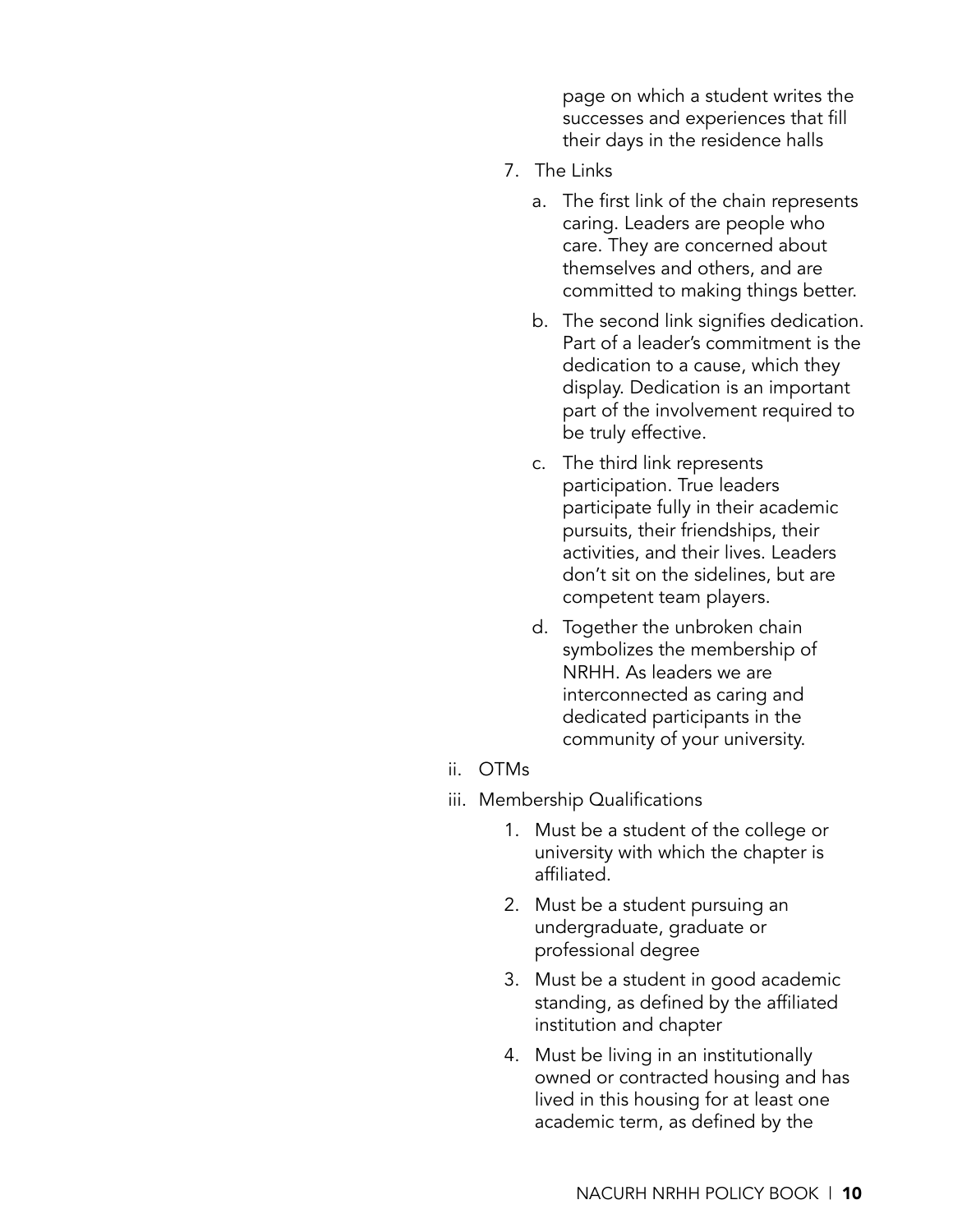affiliated institution

- 5. Must have made positive contributions to the residence hall system through engagement with the values of service and recognition
- 6. Must fulfill all other requirements and expectations prescribed by the chapters constitution
- iv. Requirements
	- 1. Understand the expected requirements for candidate, on-campus, and offcampus (if applicable) membership
- b. NRHH chapters must require candidate members including but not limited to:
	- i. Meeting Attendance
		- 1. Attend at least one chapter meeting prior to be becoming an on-campus member
- c. NRHH chapters must distribute the Candidate Member Education manual that is developed by the NACURH NRHH Board of Directors annually to all candidate members.
- 6. Membership Selection
	- a. The selection process is determined at the discretion of the chapter.
- 7. On-Campus Living Requirement
	- a. The Candidate member must be living in institutionally owned or contracted housing and has lived in institutionally owned or contracted housing for at least one academic term, as defined by the affiliated institution, upon induction.
- 8. Positive Contribution
	- a. The Candidate Member must have made positive contribution to the residence hall system through engagement with the values of service and recognition.
- 9. Inductions
	- a. Once a candidate member has met all NACURH and chapter requirements, they will be eligible for induction.

#### Section 3. On-Campus Membership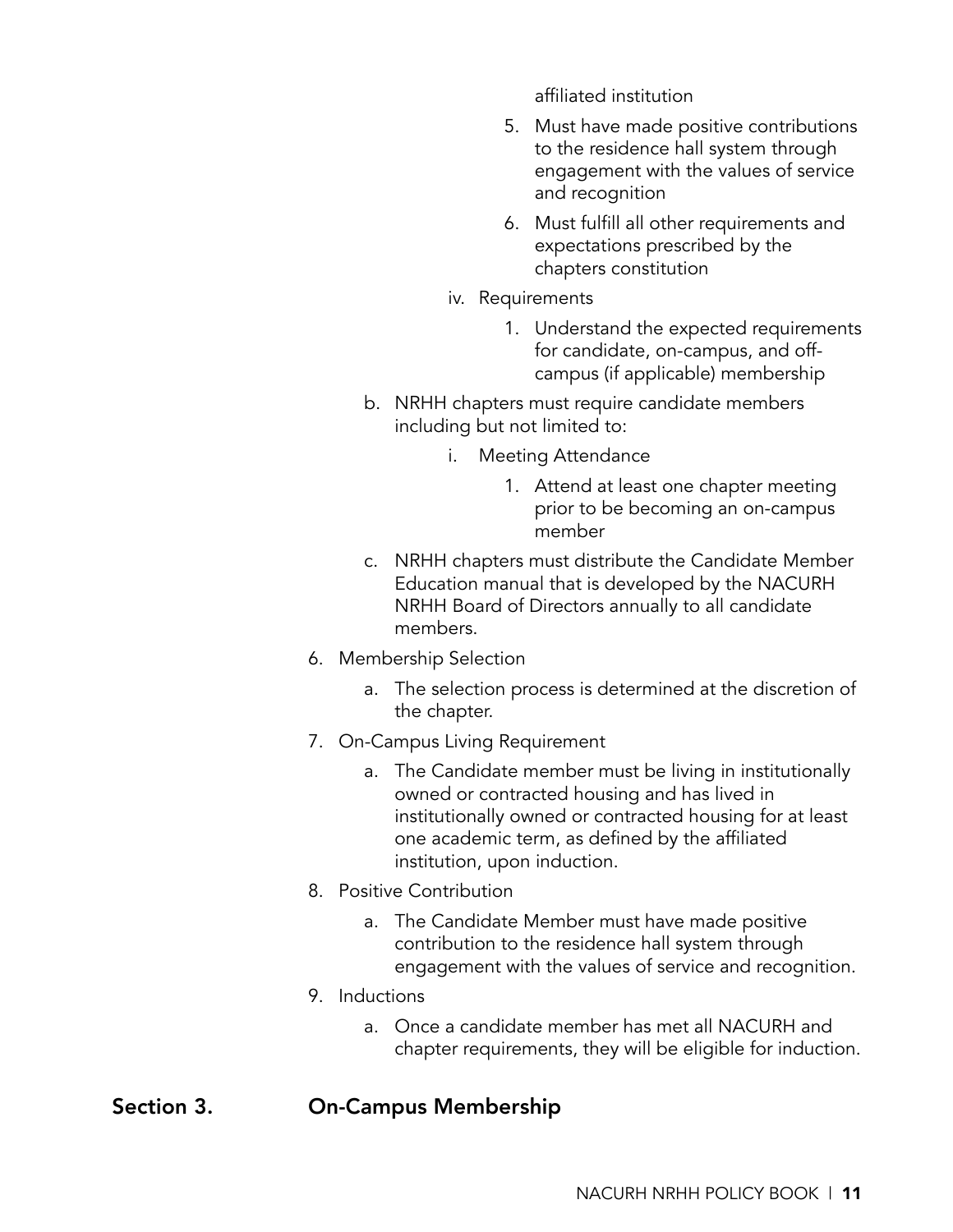An On-Campus Member of an NRHH chapter is a member that lives in institutionally owned or contracted housing and meets the chapter and NACURH membership qualifications.

- 1. Student Requirement
	- a. An On-Campus Member must be a student of the college or university with which the chapter is affiliated.
	- b. "Student" shall be defined by the chapter's host institution.
- 2. Recognition and Service Requirement
	- a. An On-Campus Member shall follow the Recognition and Service requirements set forth by their chapter.
- 3. Positive Contribution
	- a. An On-Campus Member must continue to make positive contribution to the residence hall system through engagement with the values of service and recognition.
- 4. Academic Standards
	- a. An On-Campus Member must be a student in good academic standing, as defined by the affiliated institution and chapter.

#### Section 4. Off-Campus Membership

An Off-Campus Member of an NRHH Chapter is a member that does not live in institutionally owned or contracted housing and meets the chapter and NACURH membership qualifications.

- 1. Voting Rights
	- a. At the discretion of the chapter members may have the same voting rights and ability to serve on campus-level executive boards as an on-campus member.
		- i. An Off-Campus Member must submit a NACURH written pledge for accountability approved by the chapter president and advisor.
- 2. Student Requirement
	- a. An Off-Campus Member must be a student of the college or university with which the chapter is affiliated.
	- b. "Student" shall be defined by the chapter's host institution.
- 3. Recognition and Service Requirement
	- a. An Off-Campus Member shall follow the Recognition and Service requirements set forth by their chapter.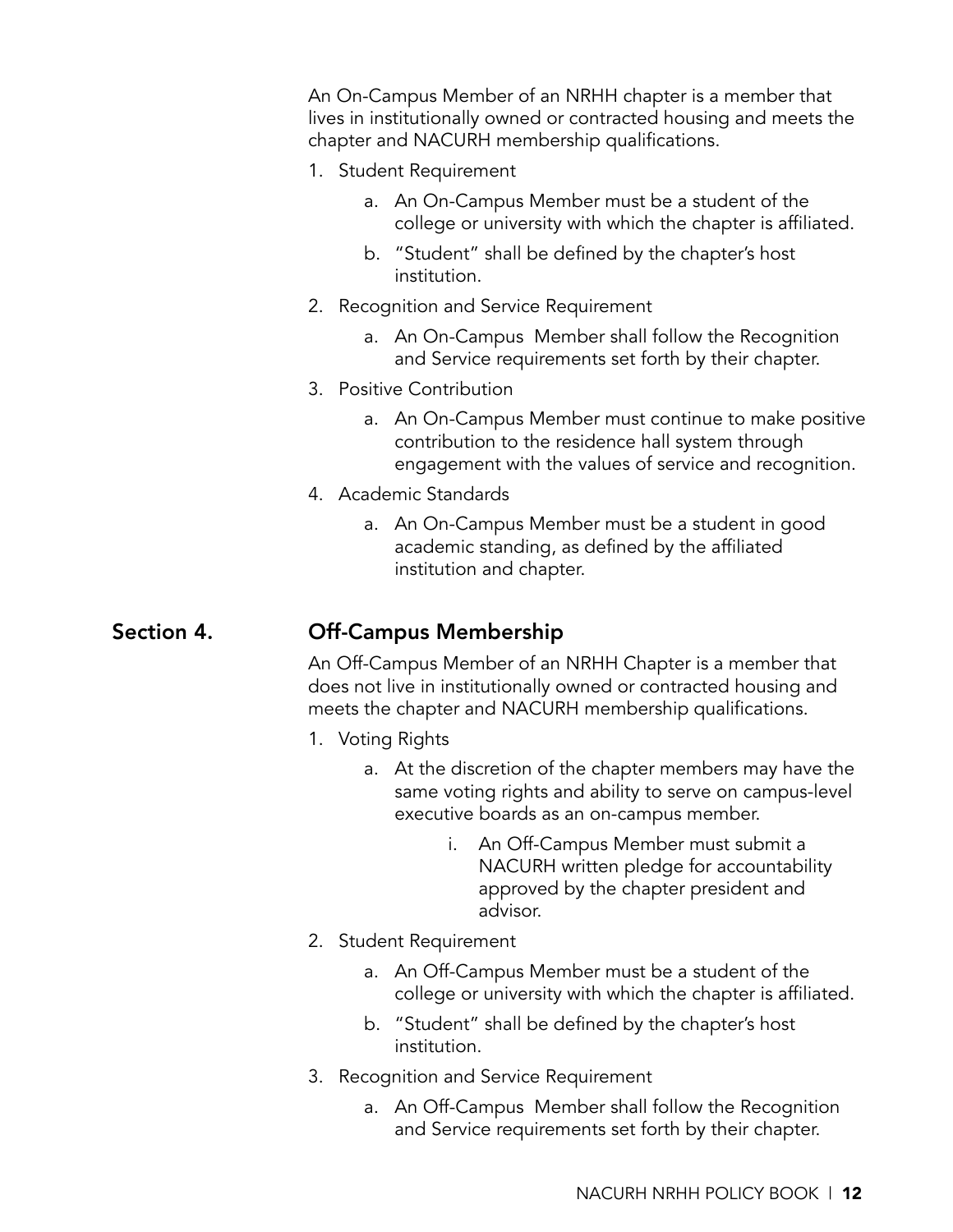|            | 4. Positive Contribution                                                                                                                                                                 |
|------------|------------------------------------------------------------------------------------------------------------------------------------------------------------------------------------------|
|            | a. An Off-Campus Member must continue to make positive<br>contribution to the residence hall system through<br>engagement with the values of service and recognition.                    |
|            | 5. Academic Standards                                                                                                                                                                    |
|            | An Off-Campus Member must be a student in good<br>a.<br>academic standing, as defined by the affiliated<br>institution and chapter                                                       |
| Section 5. | Lifelong Membership                                                                                                                                                                      |
|            | A Lifelong Member is a member of NRHH that is no longer<br>affiliated with their host institution as a student due to either<br>graduation or a discontinuation of education.            |
|            | 1. Eligibility                                                                                                                                                                           |
|            | Anyone who leaves the chapter and institution in<br>a.<br>institutional good standing and meets the chapter's<br>requirements for membership for life would become a<br>Lifelong Member. |
|            | 2. Purpose                                                                                                                                                                               |
|            | By becoming a Lifelong Member, a member would have<br>a.<br>to uphold the life long commitment to the NRHH Values<br>of recognition and service.                                         |
|            | Chapter Involvement<br>3.                                                                                                                                                                |
|            | a. Lifelong Members are eligible to participate in chapter-<br>specific and NACURH activities at the discretion of<br>NACURH Leadership and their chapter, respectively.                 |
| Section 6. | <b>Membership Capacity</b>                                                                                                                                                               |
|            | 1. Definition                                                                                                                                                                            |
|            | The membership of a chapter includes on and off<br>a.<br>campus members.                                                                                                                 |
|            | 2. Membership Composition                                                                                                                                                                |
|            | a. Chapters are encouraged to maintain membership count<br>that is sustainable for the continuity of the chapter.                                                                        |
| Section 7. | <b>Membership Transfer Policy</b>                                                                                                                                                        |
|            | 1. Eligibility                                                                                                                                                                           |
|            | NRHH members that are transferring schools at any<br>a.<br>educational level, including incoming graduate students                                                                       |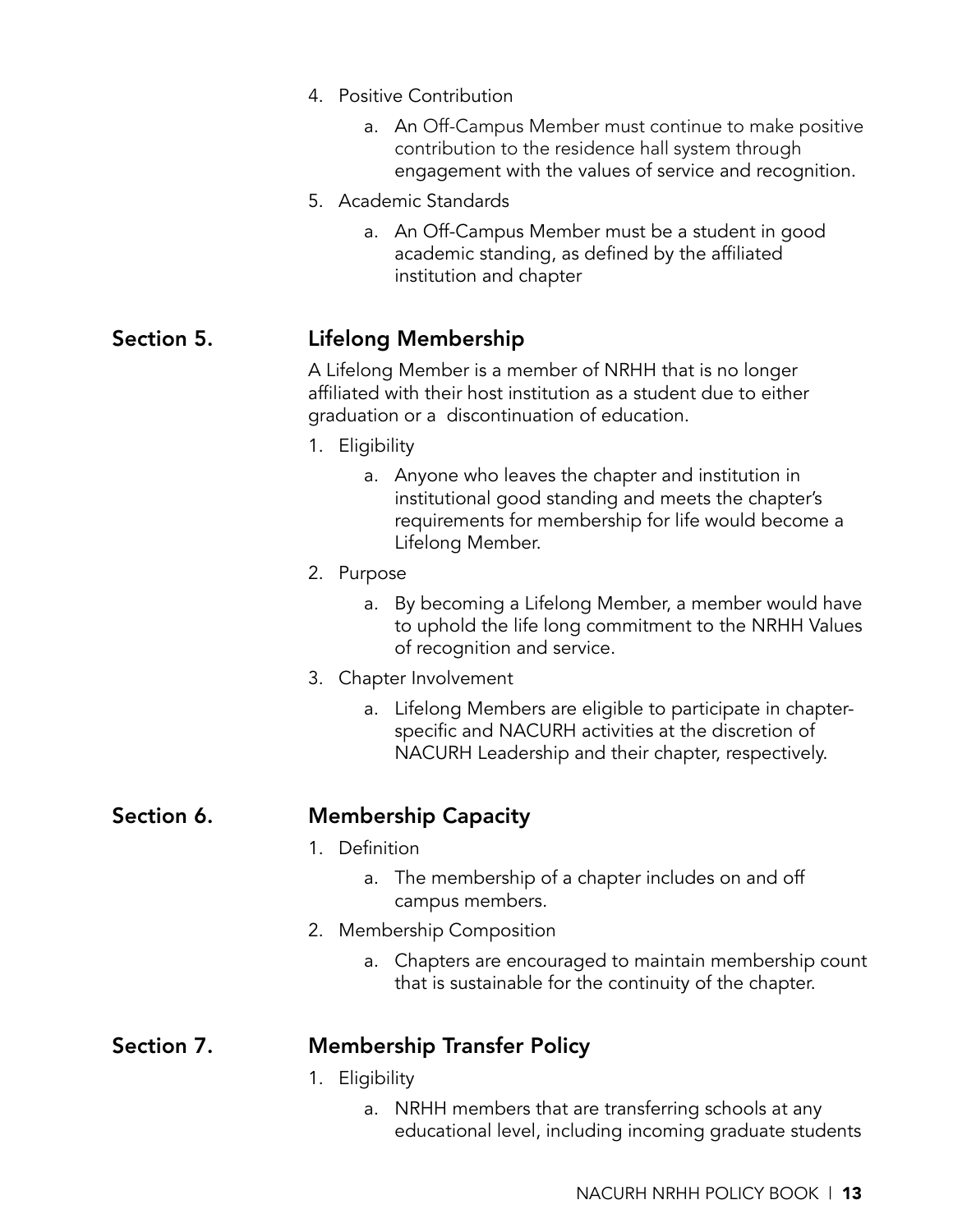and incoming doctoral students, are able to apply to have their NRHH membership transferred from their outgoing institution to their incoming institution.

- 2. Process
	- a. Each NRHH chapter is able to accept/reject transfer members at their own discretion. If accepted, these members shall become members of the new chapter.
- 3. Guidelines
	- a. The Membership Transfer Policy must be outlined according to the following:
		- i. The student applying to transfer their membership must be fully matriculated at the new institution.
		- ii. The student seeking to transfer their membership must contact the chapter president and advisor in writing detailing why they want to transfer their membership, how they benefitted their previous chapter and residence hall system, and how they hope to be involved in the new chapter.
		- iii. Each chapter is able to come up with their own process detailing how letters will be evaluated.
		- iv. If approved, the student and/or new chapter must complete the membership transfer application.
		- v. The membership transfer application may be obtained from the region's ADNRHH.
		- vi. The membership transfer application shall include signatures from the following individuals:
			- 1. The incoming chapter's president.
			- 2. The incoming chapter's advisor.
			- 3. The NRHH member who is seeking to transfer their membership.
		- vii. The completed application shall be submitted to the region's ADNRHH for approval.
		- viii. It is the right of the region's ADNRHH to deny requests for reasons including, but not limited to:
			- 1. The application form is incomplete.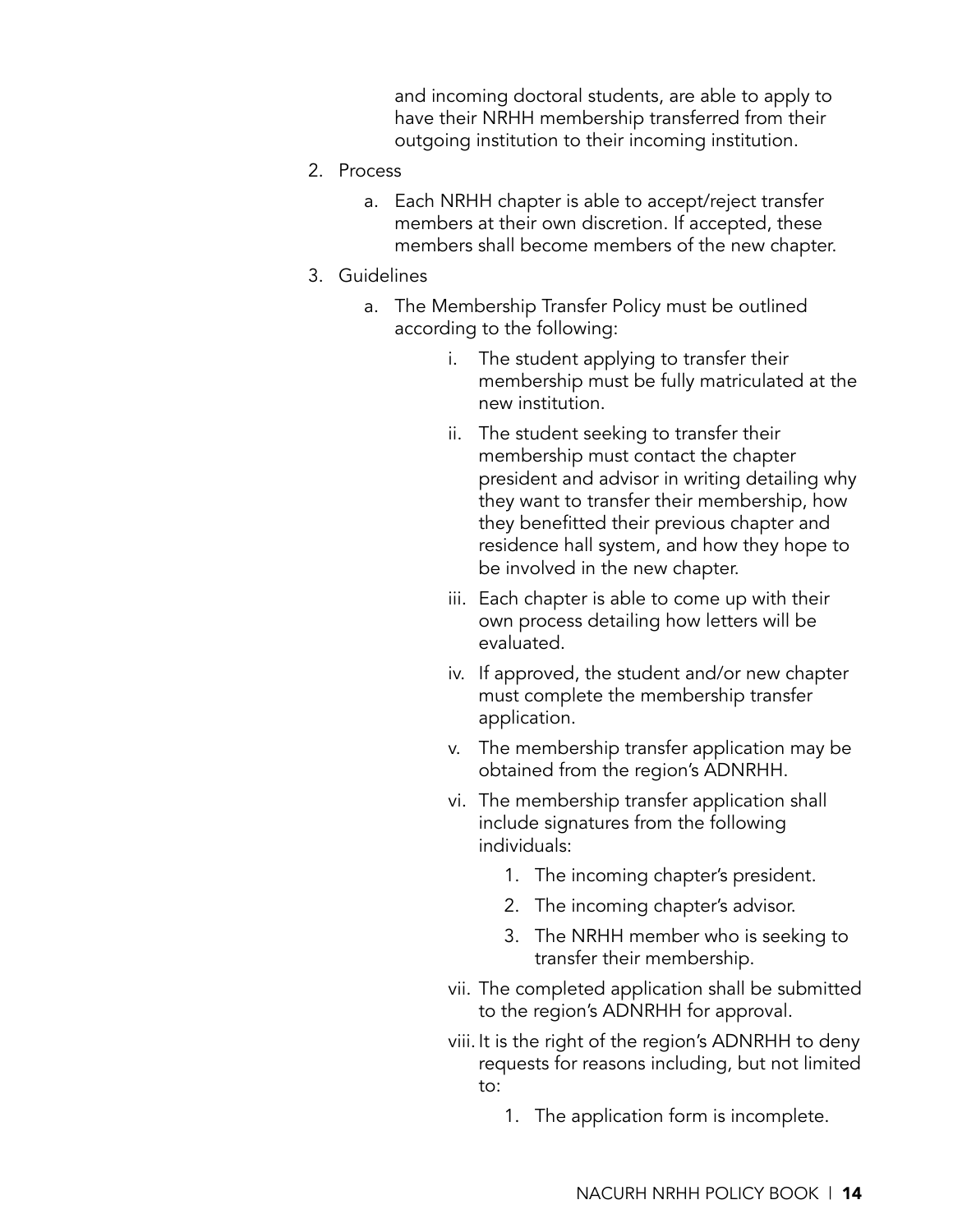- ix. If the member and/or chapter wish to appeal the decision of the region's ADNRHH, they may appeal to the entire NNBD. The decision of the NNBD shall be final. In the event of an appeal to the NNBD:
	- 1. Each ADNRHH shall have one vote.
	- 2. A simple majority shall be necessary, with tie-breaking vote when necessary.

#### Section 8. NRHH Off-Campus Membership Pledge

- 1. Usage
	- a. NRHH members that do not live in institutionally owned or contracted housing are able to apply to have voting rights within their chapter.
- 2. Guidelines
	- a. The following guidelines apply to the procedure for the off-campus membership pledge:
		- i. The member and/or chapter must complete the NRHH Off-Campus Membership Pledge.
			- 1. The form can be obtained from the region's ADNRHH.
			- 2. The form must include the electronic signatures of the chapter President and chapter advisor.
			- 3. The form must be submitted electronically.
		- ii. The completed Off-Campus Membership Pledge shall be submitted to the region's ADNRHH for approval.
			- 1. Submission of the Off-Campus Membership Pledge must occur on an annual basis for each year the Off-Campus member is seeking voting rights within their chapter.
		- iii. It is the right of the region's ADNRHH to deny requests for removal for reasons including, but not limited to:
			- 1. Submission of an incomplete application form.
			- 2. The region's ADNRHH does not believe that the member applying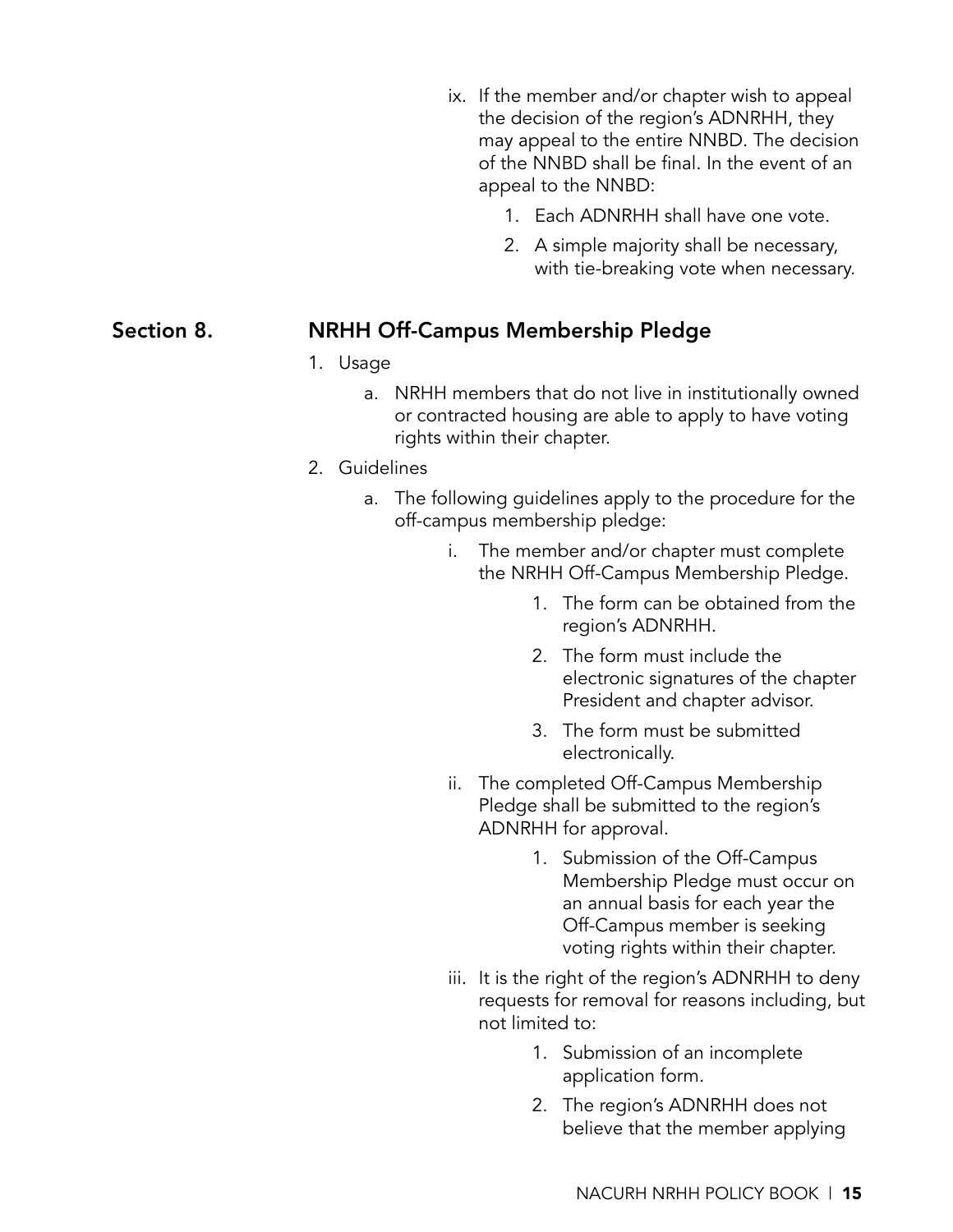for voting rights has provided sufficient evidence of their ability to serve the on-campus body or fulfill the requirements of the honorary.

- iv. If the member and/or chapter wish to appeal the decision of the region's ADNRHH, they may appeal to the entire NNBD. The decision of the NNBD shall be final. In the event of an appeal to the NNBD:
	- 1. Each ADNRHH shall have one vote.
	- 2. A simple majority shall be necessary, with tie-breaking vote when necessary.

#### Section 9. NRHH Member Removal Policy

- 1. Usage
	- a. The Removal Policy may be enacted if a member can no longer meet the chapter membership expectations and has not met the requirements for Lifelong membership.
- 2. Guidelines
	- a. The following guidelines apply to the procedure for the removal of a member:
		- i. The member and/or chapter must complete the NRHH Member Removal Application.
			- 1. The form can be obtained from the region's ADNRHH.
			- 2. The form must include the electronic signatures of the chapter president and chapter advisor.
			- 3. The form must be submitted electronically.
		- ii. The completed Member Removal application shall be submitted to the region's ADNRHH for approval.
		- iii. The amount of members for removal is up to the discretion of the chapter.
		- iv. It is the right of the region's ADNRHH to deny requests for removal for reasons including, but not limited to:
			- 1. Submission of an incomplete application form.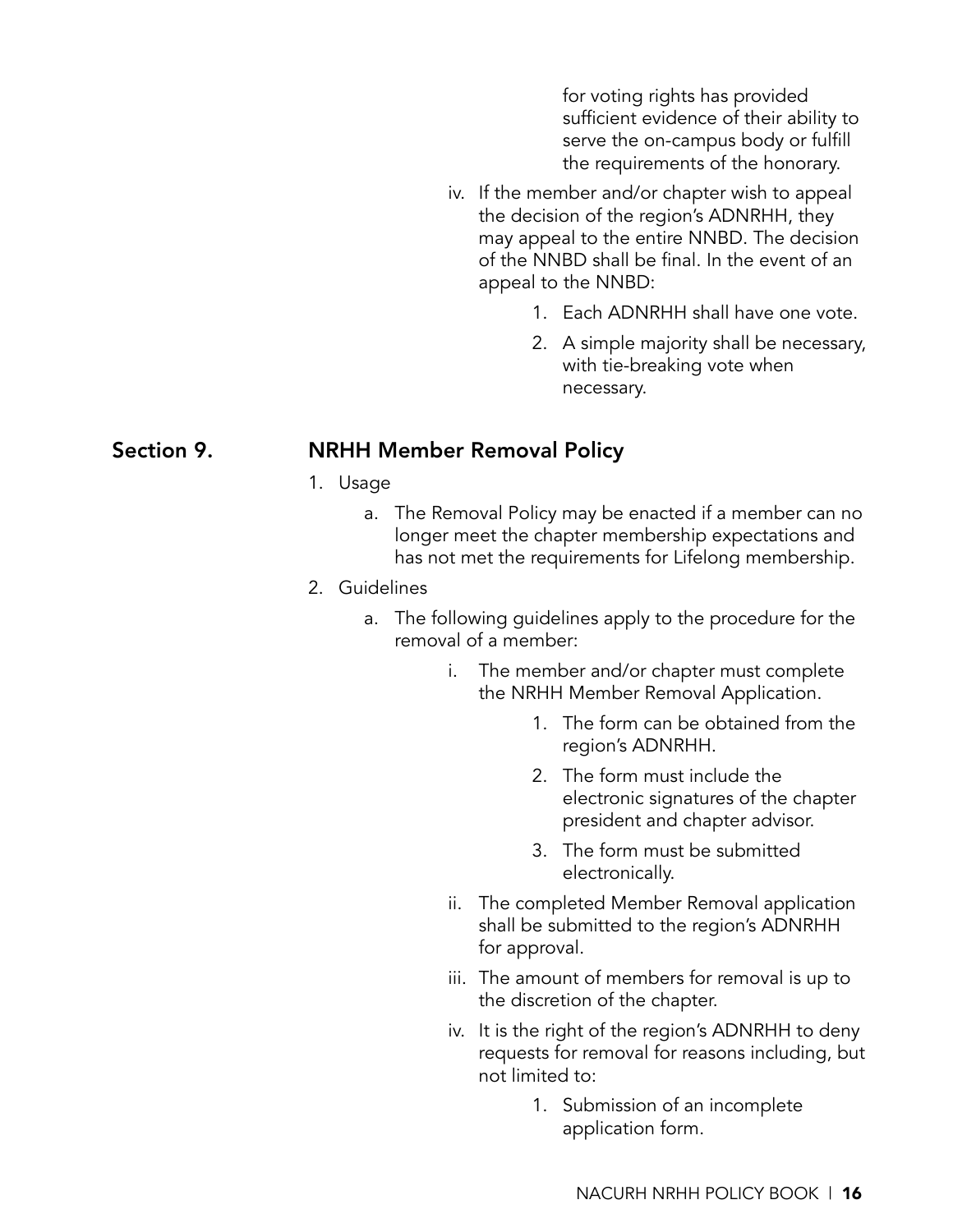- 2. The region's ADNRHH does not believe that sufficient measures have been taken by the chapter to address the member's inactivity or ineligibility within the chapter prior to submission of the application.
- v. If the member and/or chapter wish to appeal the decision, they may appeal to the Regional ADNRHH through written request as to why the Candidate deserves to continue as a member of NRHH.

#### Section 10. NRHH Membership Reinstatement

#### 1. Usage

- a. The NRHH Membership Reinstatement may be enacted if a member, in good standing with the chapter, has left and completed the NRHH Member Removal process would like to return to their chapter.
- b. The NRHH Membership Reinstatement may also be enacted if a Lifelong member is moving to a new chapter.
- 2. Guidelines
	- a. The following guidelines apply to the procedure for the reinstatement of an NRHH membership:
		- i. A member that has left their chapter in good standing that is wishing to have their membership reinstated must have completed a membership reinstatement form.
			- 1. The membership reinstatement form may be obtained from the region's ADNRHH.
			- 2. The form must include the electronic signatures of the chapter president and chapter advisor.
			- 3. The form must be submitted electronically.
		- ii. The completed membership reinstatement form shall be submitted to the region's ADNRHH for approval.
		- iii. It is the right of the region's ADNRHH to deny requests for membership reinstatement for reasons including, but not limited to: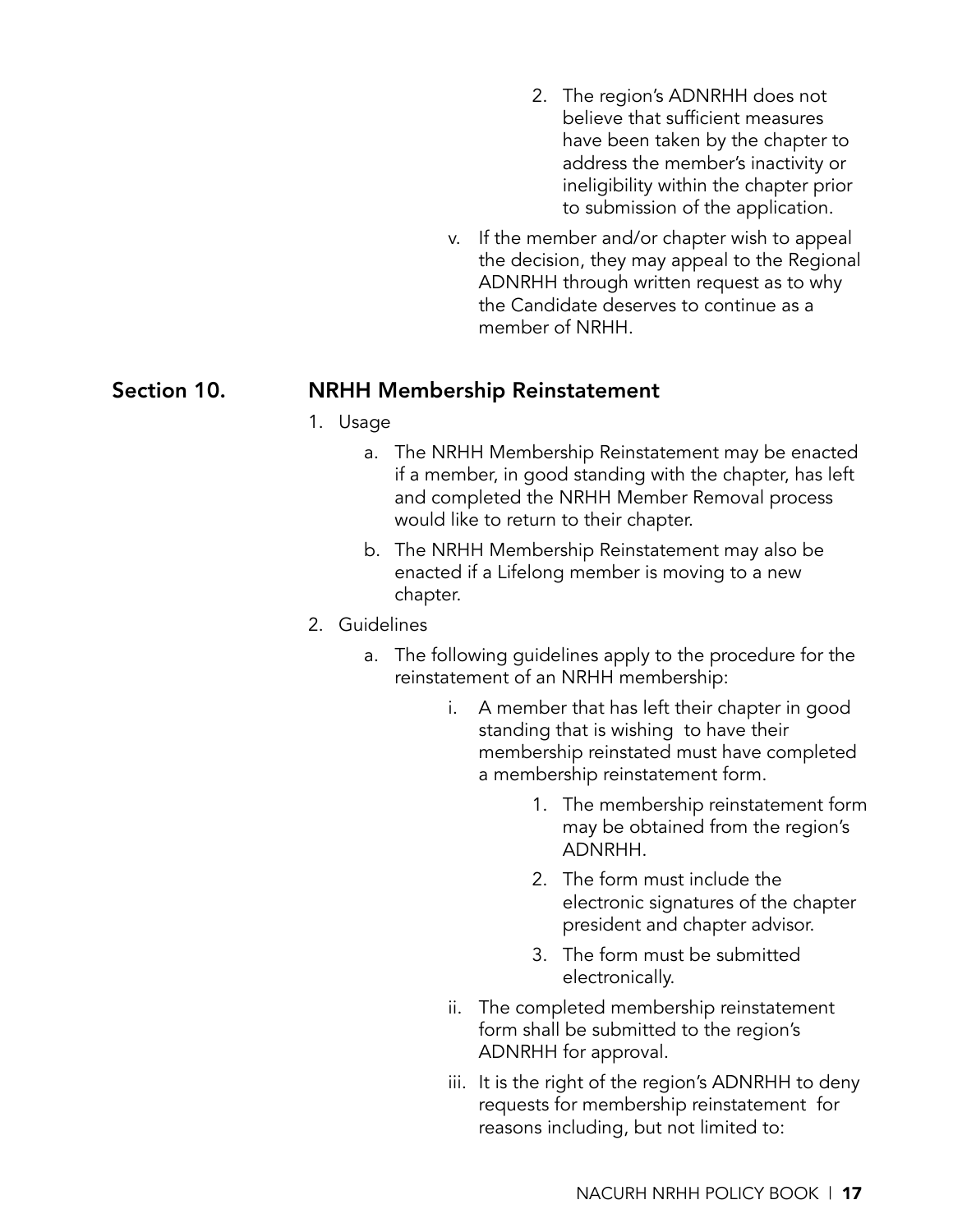- 1. Submission of an incomplete application form.
- 2. The region's ADNRHH does not believe that the individual applying for membership reinstatement has provided sufficient evidence of their ability to serve the NRHH chapter or fulfill the requirements of the honorary if membership is reinstated.
- iv. If the individual wishes to appeal the decision of the region's ADNRHH, they may appeal to the entire NNBD. The decision of the NNBD shall be final. In the event of an appeal to the NNBD:
	- 1. Each ADNRHH shall have one vote.
	- 2. A simple majority shall be necessary, with tie-breaking vote when necessary.
- v. If the member and/or chapter wish to appeal the decision, they may appeal to the Regional ADNRHH through written request as to why the Candidate deserves to continue as a member of NRHH.
- b. A member that is a lifelong member from a chapter at an institution and decides to join another chapter from another institution must follow the guidelines outlined in Title 2 Article 2 Section 7: Membership Transfer Policy of the NACURH NRHH Policy Book.

#### 3. Eligibility

- a. An individual that wishes to get their membership reinstated must meet the eligibility requirements stated in Title 2, Article II, Sections 3 or 4 of the NACURH NRHH Policy Book.
- b. A member that has not completed candidate member education, or has not met active member requirements, is not eligible for membership reinstatement.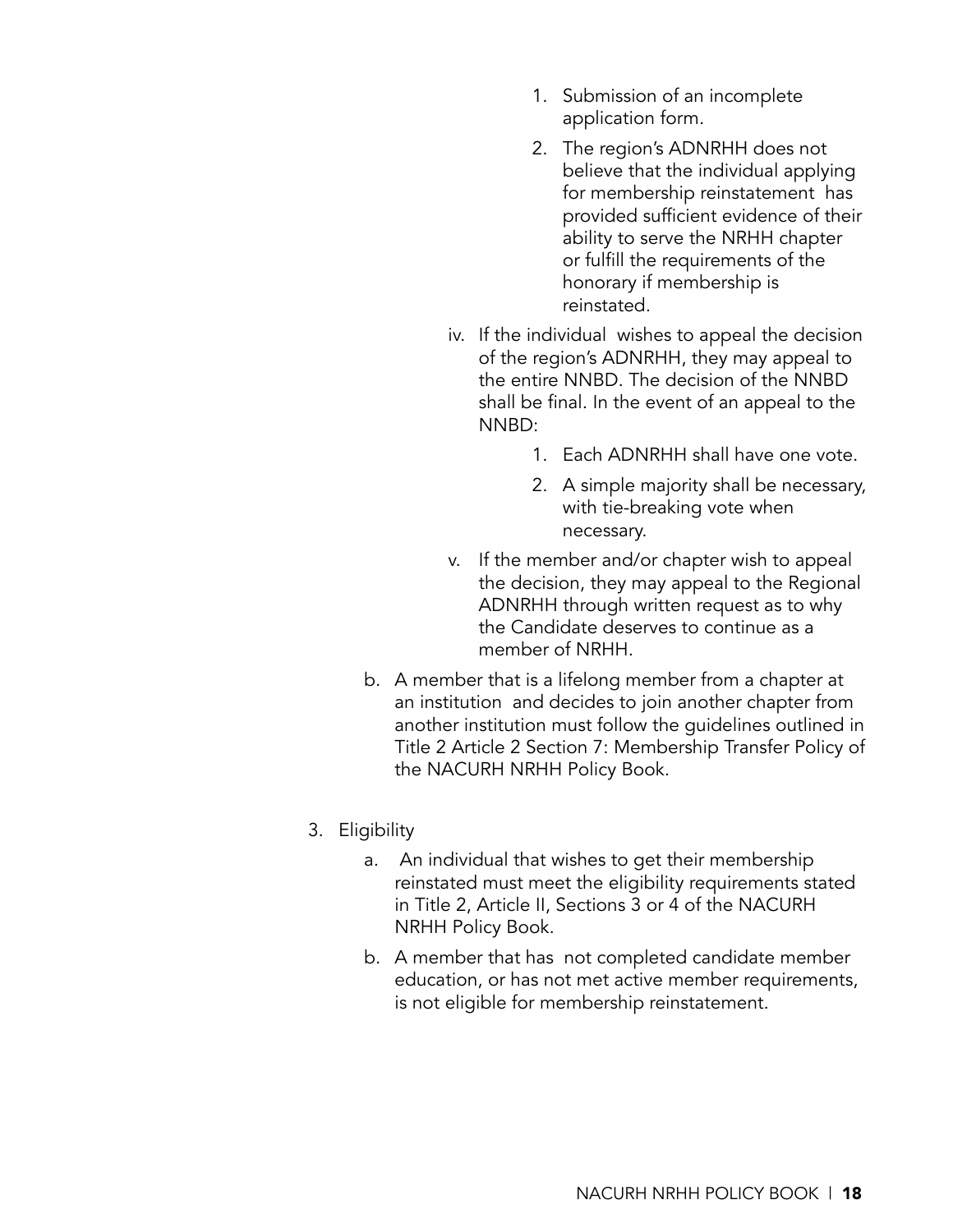# TITLE 3 GENERAL POLICIES

ARTICLE I MEETINGS OF THE NACURH NRHH Board of Directors

> ARTICLE II NNBD APPOINTED POSITIONS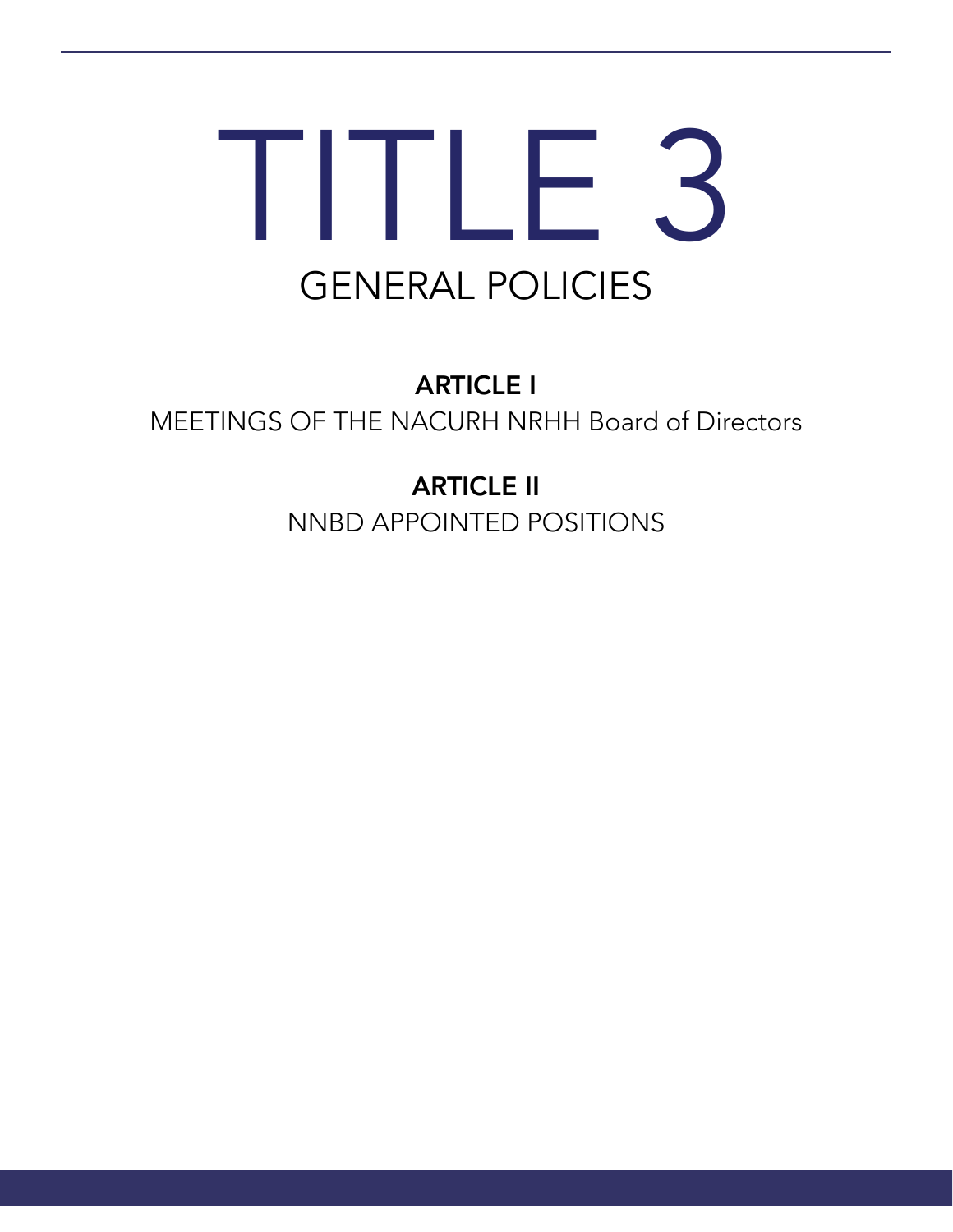| <b>ARTICLE I.</b> | <b>MEETINGS OF THE NACURH NRHH BOARD</b><br><b>OF DIRECTORS</b>                                                                                                                                                           |
|-------------------|---------------------------------------------------------------------------------------------------------------------------------------------------------------------------------------------------------------------------|
| Section 1.        | <b>Parliamentary Procedure</b>                                                                                                                                                                                            |
|                   | All meetings will be run according to the most current edition of<br>Robert's Rules of Order, Newly Revised.                                                                                                              |
| Section 2.        | <b>Voting Procedures</b>                                                                                                                                                                                                  |
|                   | 1. Voting Members                                                                                                                                                                                                         |
|                   | In all meetings of the NNBD, the Associate Directors for<br>a.<br>NRHH will serve as the primary voting members.                                                                                                          |
|                   | 2. Majority Vote                                                                                                                                                                                                          |
|                   | In meetings of the NNBD, and in NRHH Corporate<br>a.<br>Business Meetings where NRHH Representatives are the<br>primary voting members, a majority shall be recognized<br>as a "simple majority" of total voting members. |
|                   | 3. Simple Majority Definition                                                                                                                                                                                             |
|                   | a. A simple majority will be defined as more than half the<br>total voting membership, minus non-votes and<br>abstentions.                                                                                                |
| Section 3.        | <b>Online Voting Procedures</b>                                                                                                                                                                                           |
|                   | 1. Legislation Distribution                                                                                                                                                                                               |
|                   | The NAN shall prepare and distribute e-mail legislation<br>a.<br>to the voting members of the NNBD for their<br>consideration and disposition in accordance with the<br>policies set forth by the NNBD.                   |
|                   | 2. Right to Table                                                                                                                                                                                                         |
|                   | a. The NAN may decide which proposals will be discussed<br>online and reserves the right to table any legislation<br>received until the next conference.                                                                  |
|                   | 3. Online Access Requirement                                                                                                                                                                                              |
|                   | All voting members must have access to the internet at<br>a.<br>some point during the voting time period.                                                                                                                 |
|                   | Distribution, Discussion, and Voting Timeline<br>4.                                                                                                                                                                       |
|                   | Legislation will be distributed seven (7) days prior to a<br>a.<br>NNBD chat.                                                                                                                                             |
|                   | 5. Voting Guidelines                                                                                                                                                                                                      |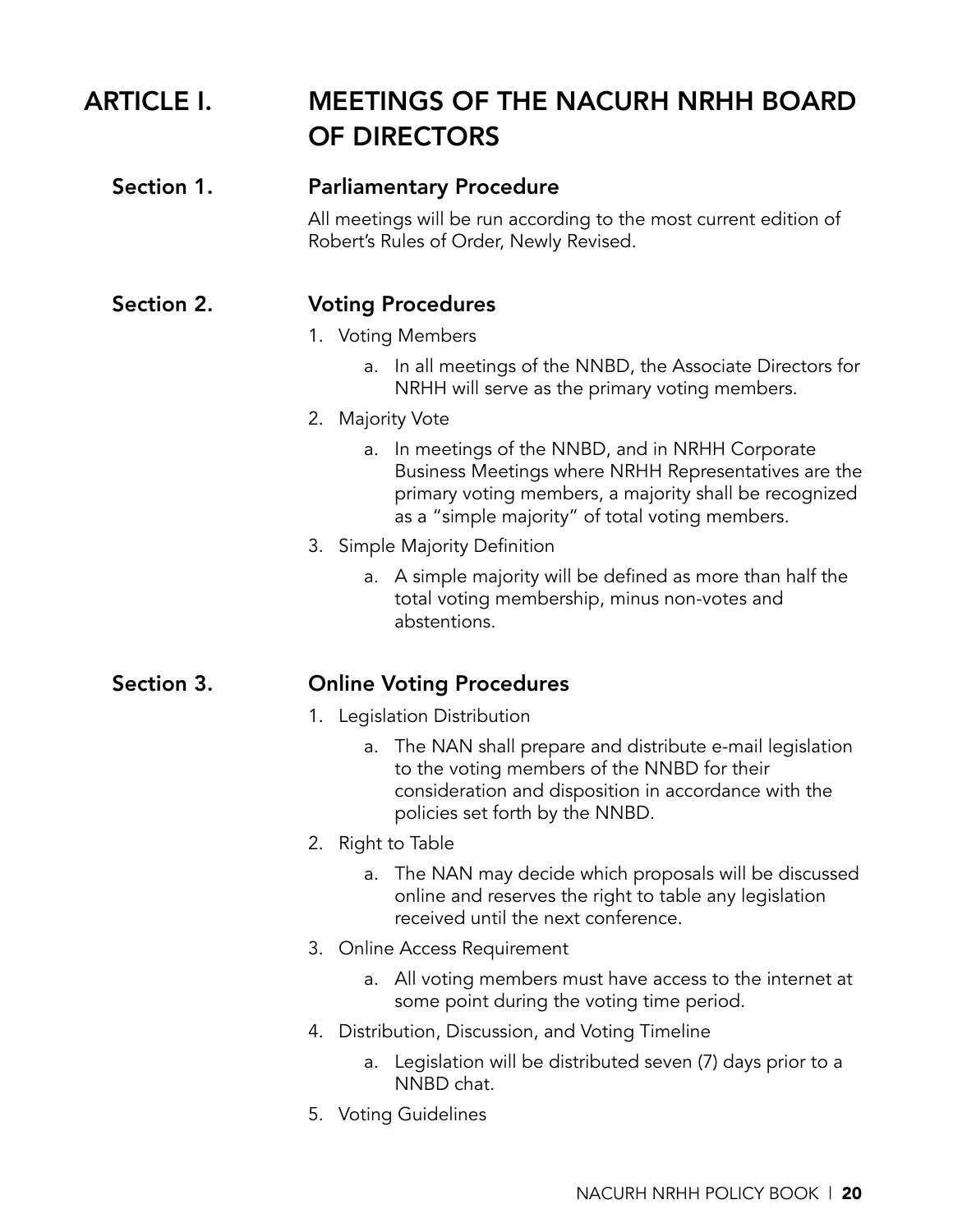a. All regional votes will be due to the NACURH Associate for NRHH's specified e-mail account by the deadline specified by the NAN.

# ARTICLE II. NNBD APPOINTED POSITIONS

#### Section 1. Definitions & Purposes

The NNBD Appointed Positions will be compromised of the NNBD Parliamentarian and the NNBD Recording Secretary.

- 1. Only one NNBD Parliamentarian may be appointed at a time, and this person appointed must currently be serving on the NNBD.
- 2. Multiple NNBD Recording Secretaries may be appointed at one time, and the quantity of NNBD Recording Secretaries appointed each year is up to the discretion of the NAN.
- 3. The NNBD Parliamentarian and NNBD Recording Secretary (Secretaries) shall be appointed by the NAN with the approval of a majority vote of the NNBD.
	- a. The appointment of all NNBD Parliamentarian and Recording Secretary (Secretaries) shall occur no sooner than two (2) weeks and no later than four (4) weeks following the close of the NACURH Annual Conference.

#### Section 2. NNBD Parliamentarian

#### 1. Attendance

a. Shall be present at all meetings of the NNBD, the NRHH Corporate Business Meeting, and all other meetings of the Honorary.

#### 2. Advisor

a. Shall serve as an advisor to the NNBD on Robert's Rules of Order Newly Revised.

#### Section 3. NNBD Recording Secretary

- 1. Attendance
	- a. Shall be present at all meetings of the NNBD, the NRHH Corporate Business Meeting, and all other meetings of the Honorary. Minutes
	- b. Shall serve as the official minute officer for all meetings of the NNBD.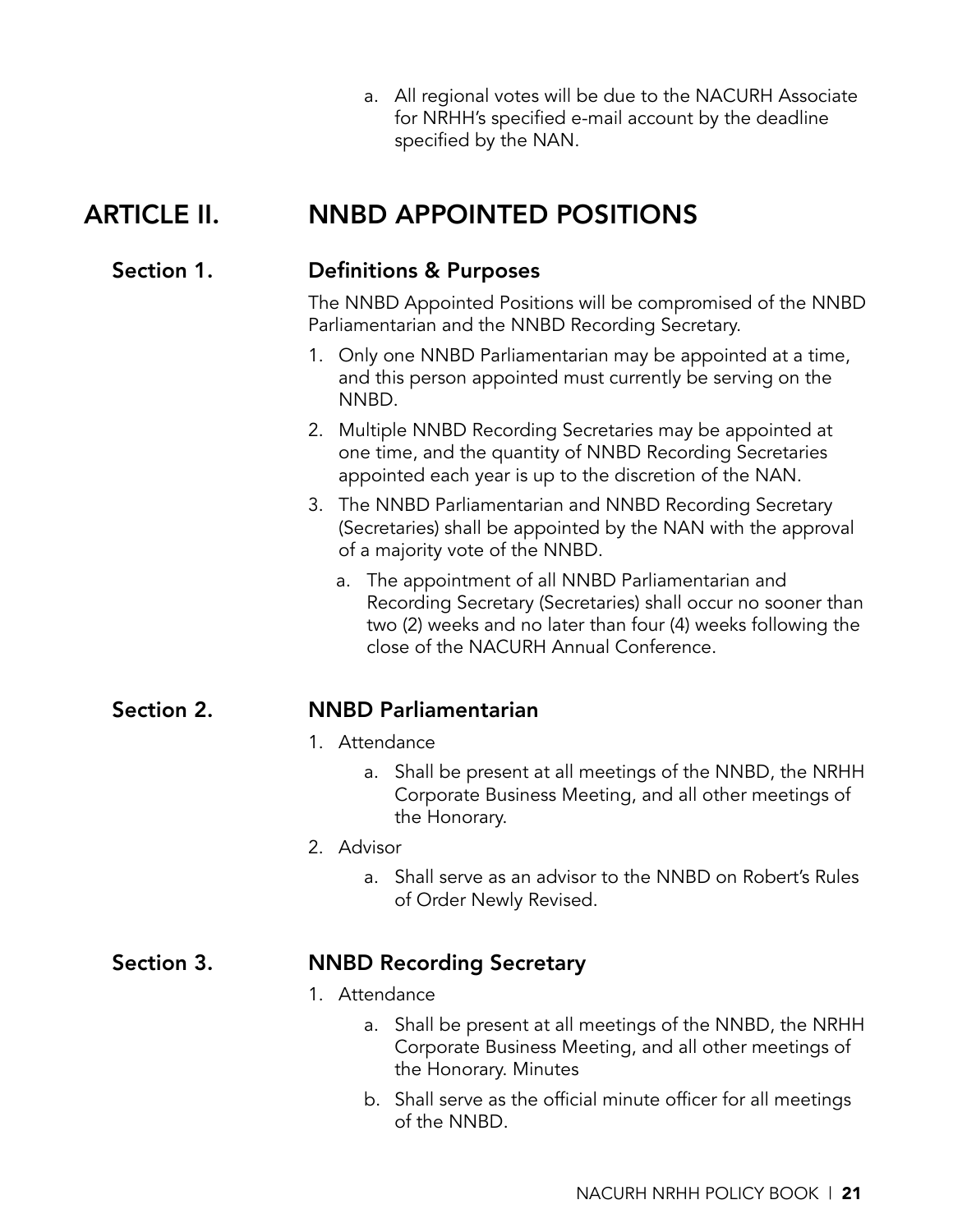# TITLE 4 NRHH POSITIONS WITHIN NACURH

ARTICLE I AFFILIATIONS REQUIREMENTS

ARTICLE II NACURH ASSOCIATE FOR NRHH

ARTICLE III NACURH ASSOCIATE FOR ENGAGEMENT

> ARTICLE IV NACURH NRHH ADVISOR

ARTICLE V ASSOCIATE DIRECTORS FOR NRHH

> ARTICLE VI REGIONAL NRHH ADVISORS

ARTICLE VII COORDINATING OFFICERS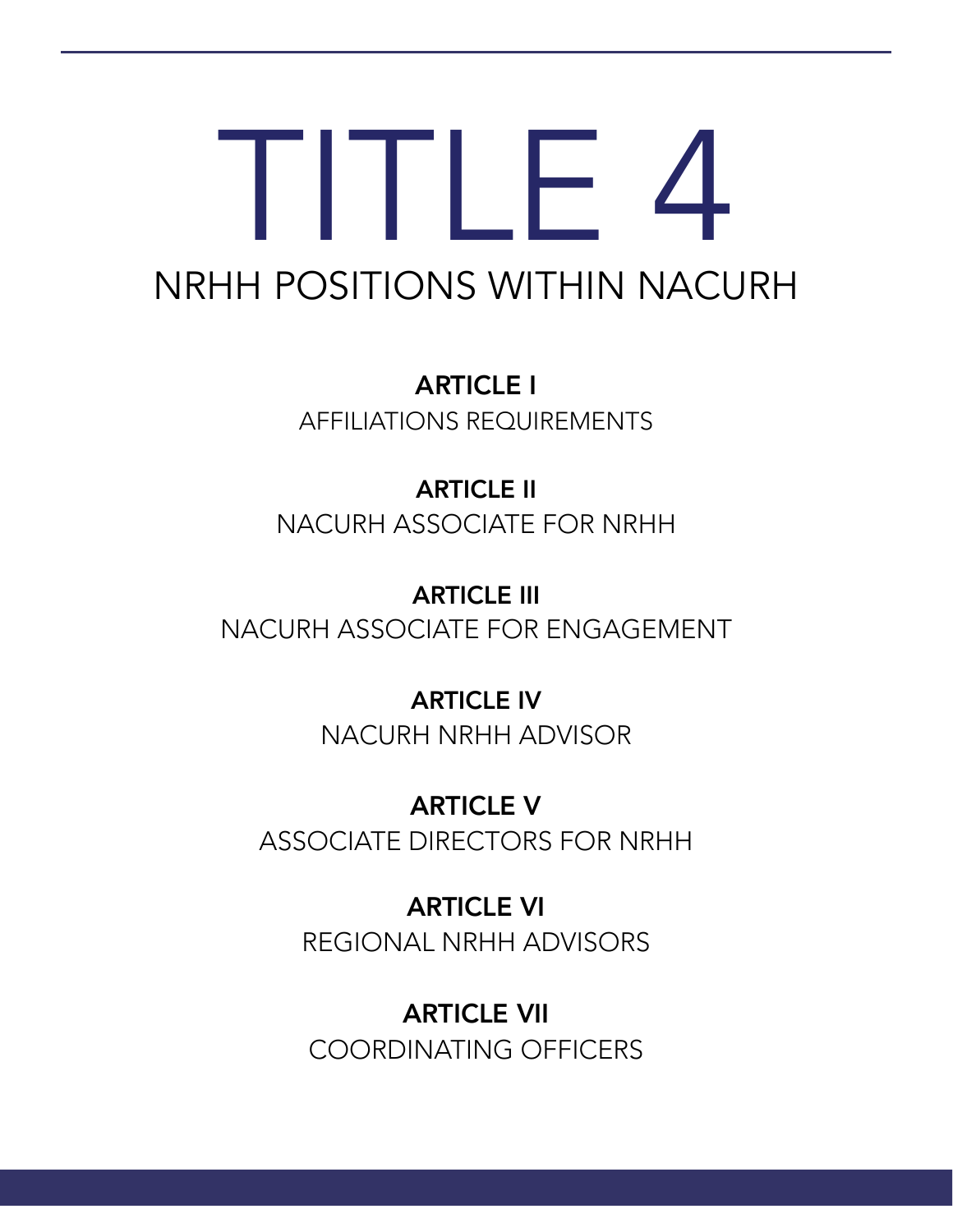# ARTICLE I. AFFILIATION REQUIREMENTS

#### Section 1. Definition

NRHH Positions within NACURH will be comprised of the NAN, NACURH NRHH Advisor, Regional ADNRHHs, Regional NRHH Advisors, and NCO ADNRHH.

#### Section 2. Affiliation Deadlines

- 1. NRHH Specific Deadlines
	- a. In addition to the deadline of being institutionally affiliated by October 1st for all NACURH Leadership, any individual within an NRHH position must have their chapter be fully affiliated by October 15th.
- 2. Extensions
	- a. Officers may request an extension from the NACURH Associate for NRHH in consultation with the Regional Director/Advisor, so long as the date of requested extension is not after the opening of their respective regional conference.
- 3. Consequence
	- a. ADNRHHs that do not request an extension by October 15 or do not meet the deadline will not be permitted to conduct or participate in any NACURH-related business.

### ARTICLE II. NACURH ASSOCIATE FOR NRHH

#### Section 1. Definition

The NACURH Associate for NRHH serves as the Executive Director for the National Residence Hall Honorary. The role of the NAN is defined through the NACURH by-laws, NACURH Policy Book, NRHH Bylaws, and NRHH Policy Book.

## ARTICLE III. NACURH ASSOCIATE FOR ENGAGEMENT

#### Section 1. Definition

The NACURH Associate for Engagement serves as a support system for the National Residence Hall Honorary. The role of the NAE is defined through the NACURH by-laws, NACURH Policy Book, NRHH Bylaws, and NRHH Policy Book.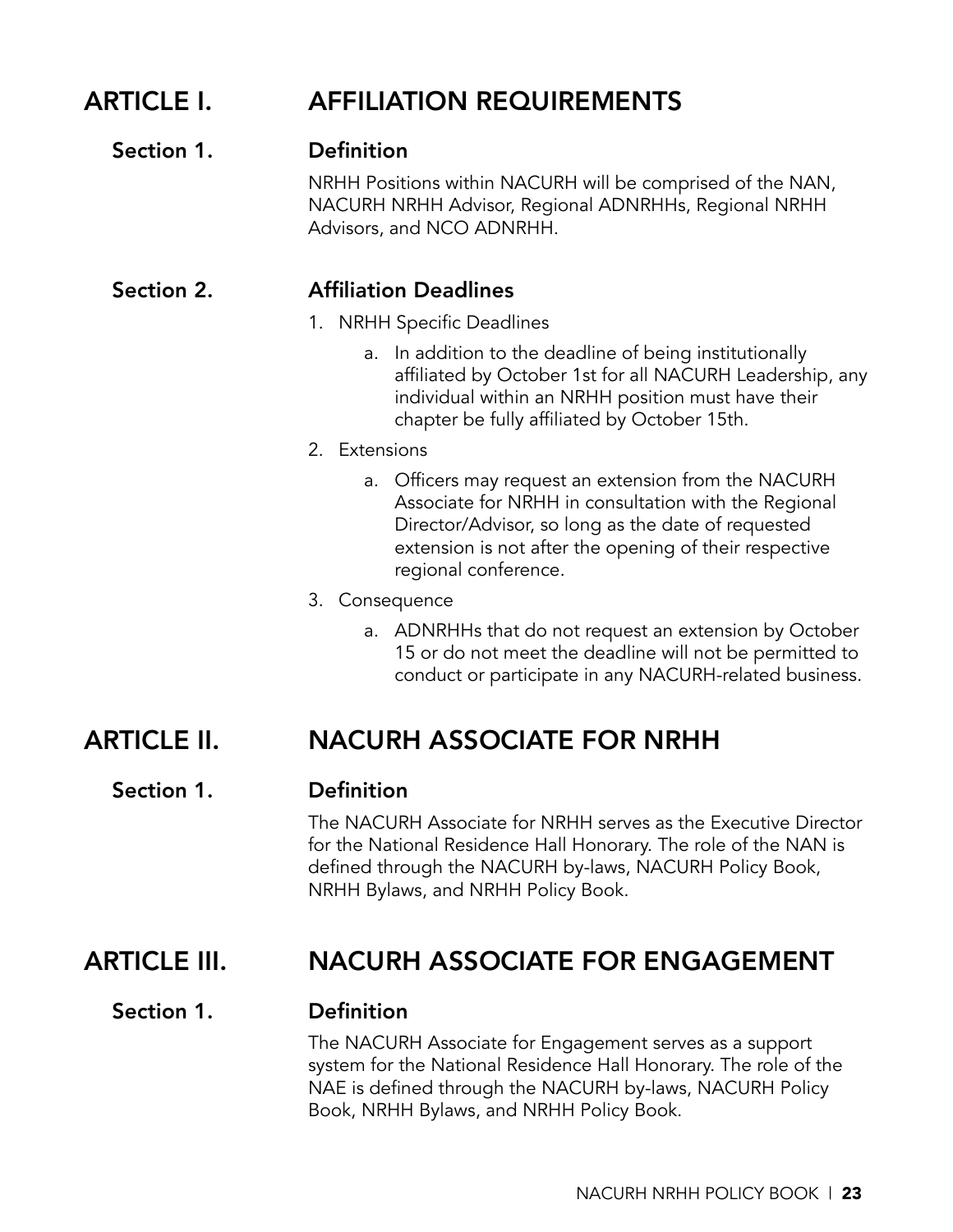### ARTICLE IV. NACURH NRHH ADVISOR

#### Section 1. Definition

The NACURH NRHH Advisor serves as the Advisor for the National Residence Hall Honorary. The role of the NRHH Advisor is defined through the NACURH by-laws, NACURH Policy Book, NRHH Bylaws, and NRHH Policy Book.

# ARTICLE V. ASSOCIATE DIRECTORS FOR NRHH

#### Section 1. Definition

An ADNRHH is the region's representative for all NRHH related business and topics. The role of the ADNRHH is defined through the regional by-laws, NACURH NRHH by-laws, and the NRHH policy book.

#### Section 2. NACURH Responsibilities

- 1. NACURH Leadership Training & Transition
	- a. Attend NACURH Leadership Training and Transition as an ADNRHH-elect during the NACURH Annual Conference at the start of their term.
- 2. NNBD Responsibilities
	- a. Maintain communication with the NNBD.
	- b. Attend all meetings of the NNBD.
- 3. Overall Communication
	- a. Maintain communication with the NBD, NCO, and NACURH Executives.
	- b. Attend 1:1s with the NAN.
- 4. Regional Representation
	- a. Represent their region at the NACURH Semi-Annual Meeting, NACURH Pre-Conference, and the NACURH Annual Meeting.
	- b. Assist the NACURH Board of Directors in the election of the NAN.
- 5. Annual and Corporate Report Contributions
	- a. Contribute to Annual and Corporate reports submitted to the NACURH Executives.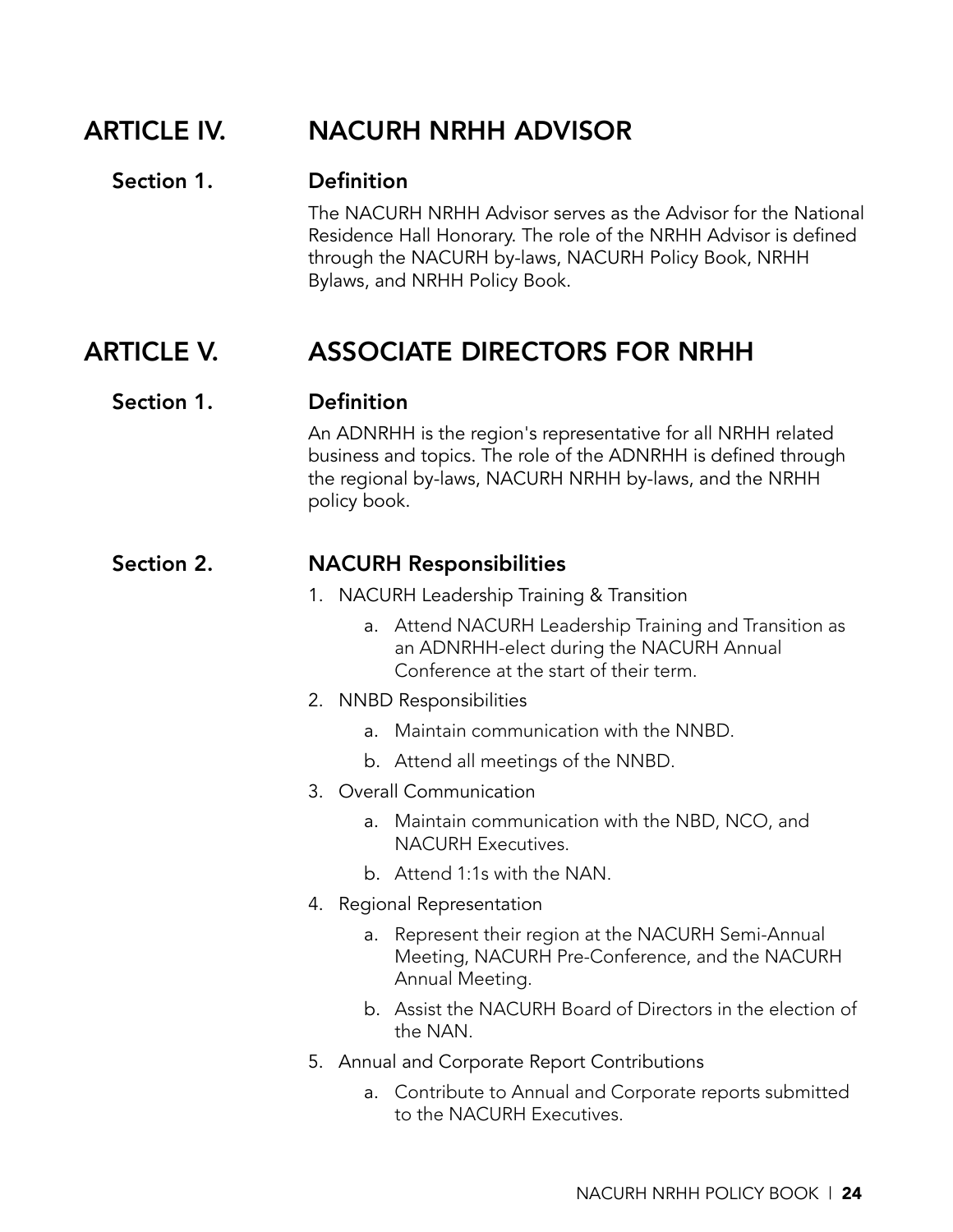- 6. NRHH Events & Programming
	- a. Support NRHH related events and programming at all NACURH Conferences.
- 7. NRHH Social
	- a. Attend the NRHH social at the NACURH annual conference.

#### Section 3. Regional Responsibilities

- 1. Recruitment and Retention
	- a. Recruit and retain NRHH Chapters within the region.
- 2. Regional Communication
	- a. Communicate frequently with regional member chapters.
- 3. Regional Conference Attendance
	- a. Attend all regional conferences.
- 4. Regional NRHH Business Meetings
	- a. Preside over regional NRHH business meetings.
- 5. Transition
	- a. Facilitate a smooth transition for the new ADNRHH.
- 6. NRHH Resources
	- a. Responsible for maintaining, updating, and creating NRHH resources.
- 7. NRHH Social
	- a. Work with regional conference staff to host an NRHH social, if applicable.
- 8. Additional Responsibilities
	- a. Perform all responsibilities as set forth by the regional governing documents.

#### Section 4. OTM Responsibilities

- 1. Promotion
	- a. Encourage NACURH member schools to write and submit Of The Month nominations.
- 2. Regional Administrator
	- a. Coordinate the Regional OTM selection process for submission to the NACURH level.
- 3. Submission Guidelines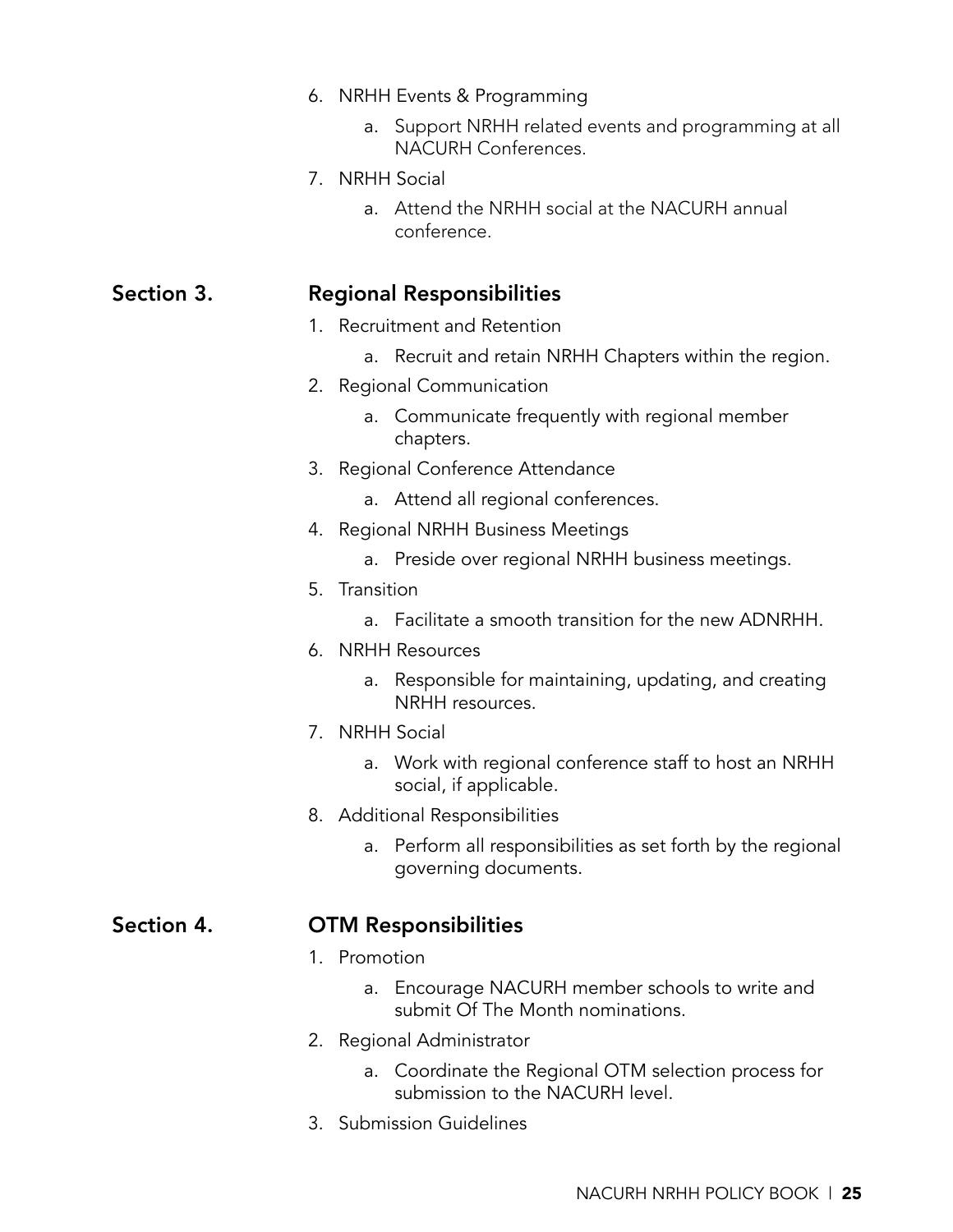- a. Submit regional OTM award recipients to the NACURH level by the 17th of the month at by 11:59 p.m. EST.
- 4. Regional OTM Recognition
	- a. Coordinate regional recognition for OTMs.
- 5. Regional OTM Awards
	- a. Create and distribute OTM certificates for all regionallywinning OTMs.

### ARTICLE VI. REGIONAL NRHH ADVISORS

#### Section 1. Definition

It is recognized that regions may, at their discretion, elect a regional NRHH advisor. The role and responsibilities of the NRHH Advisor is defined through the regional governing documents.

### ARTICLE VII. COORDINATING OFFICERS

#### Section 1. Definition

It is is recognized that regions may, at their discretion, elect Coordinating Officers (COs) with NRHH responsibilities. The role and responsibilities of the COs with NRHH responsibilities shall be defined through the regional governing documents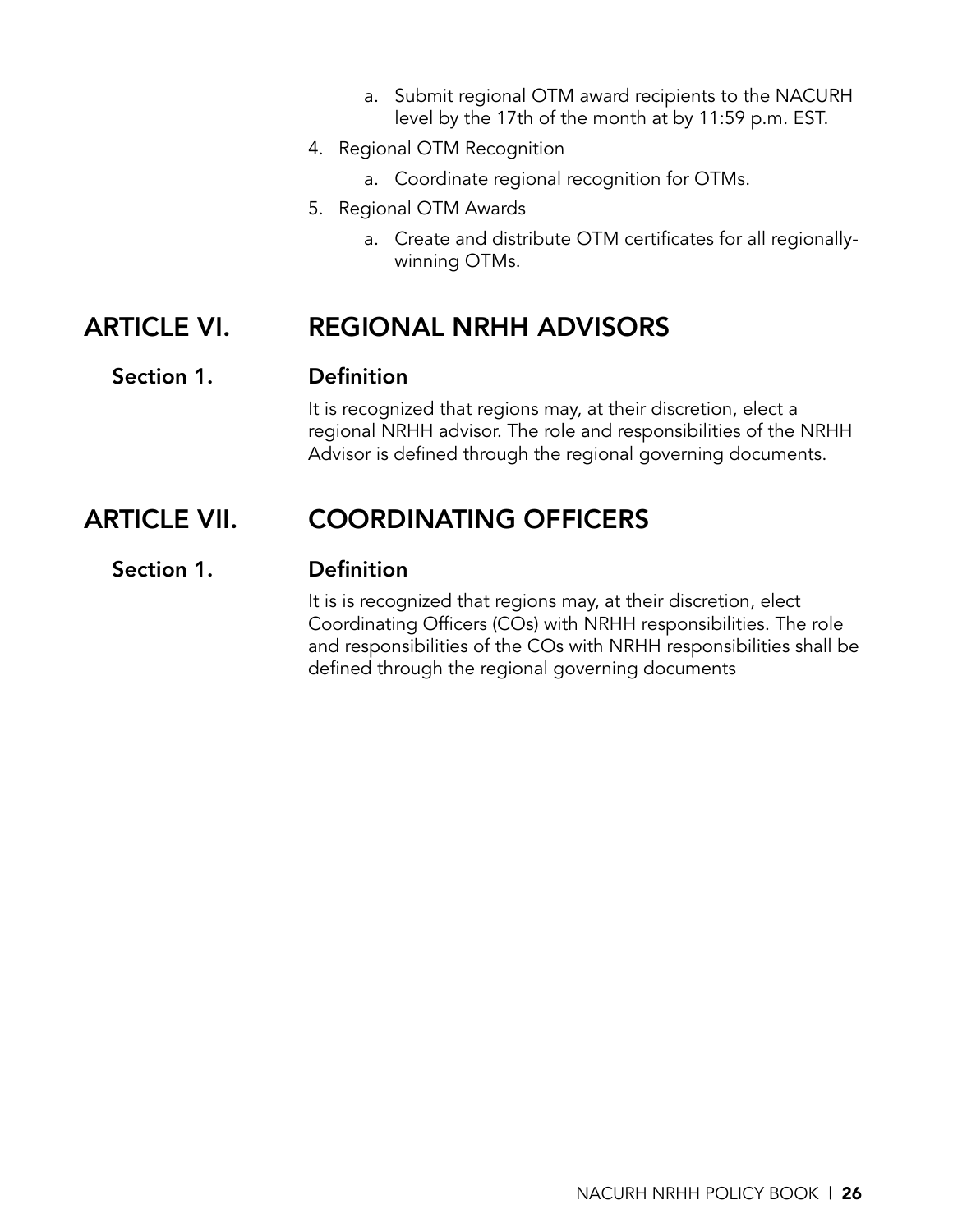# TITLE 5 NRHH TASK FORCES & COMMITTEES

ARTICLE I NRHH TASK FORCES

ARTICLE II NACURH OTM SELECTION COMMITTEE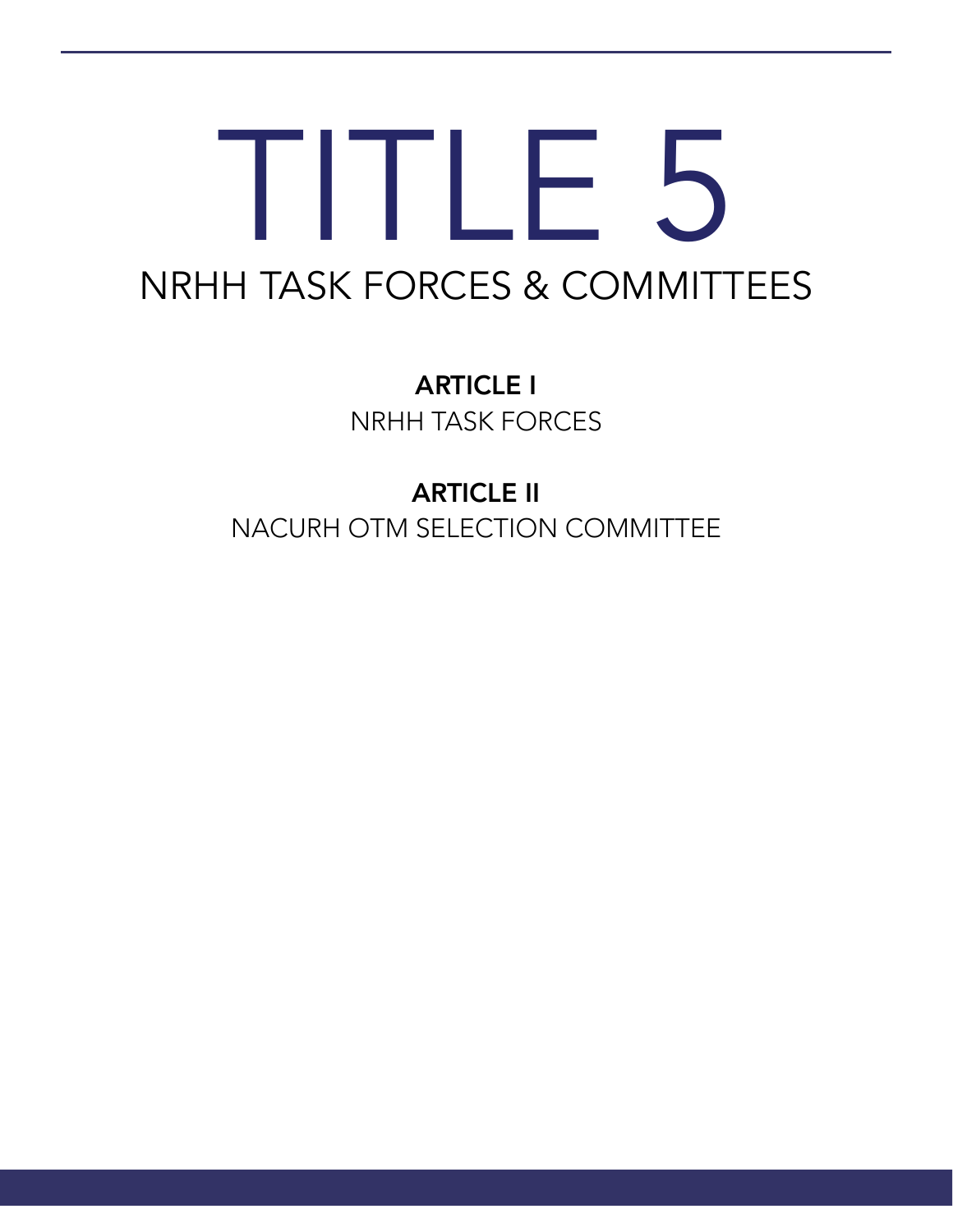## ARTICLE I. NRHH TASK FORCES

#### Section 1. Definition

NRHH shall have at least two task forces tasked with improving the function of the Honorary.

#### Section 2. Task Force Guidelines

- 1. Task forces shall be small groups of individuals and may include members from NBD & NNBD, COs, NCCs, NRHH representatives, RHA/NRHH President and/or general students with the intent to accomplish small projects or tasks and provide flexibility.
- 2. The NACURH Chairperson or designee shall appoint the task force membership through an interest/application process and provide a timeline.
- 3. There shall be opportunities for NACURH Leadership to chair or co-chair task forces, appointed by the NACURH Chairperson.
- 4. Each task force will prepare a report that will be collected at Semis and/or the Annual Conference Business Meeting as dictated by the NACURH Associate for Administration.
- 5. The following task force topics or focuses are encouraged:
	- a. NRHH Standards
	- b. NRHH Resources
	- c. OTM Categories
	- d. Recognition

## ARTICLE II. NACURH OTM SELECTION COMMITTEE

#### Section 1. Purpose

- 
- 1. The NACURH OTM Selection Committee shall be responsible for assisting the NACURH Associate for NRHH (NAN) with the selection of NACURH-level Of The Month (OTM) awards. The committee will be selected, facilitated, and chaired by the NAN.

#### Section 2. Committee Duties

- 1. NACURH OTM Selection committee duties shall include:
	- a. Serving as an unbiased member of the committee, making selections solely on the content of the OTM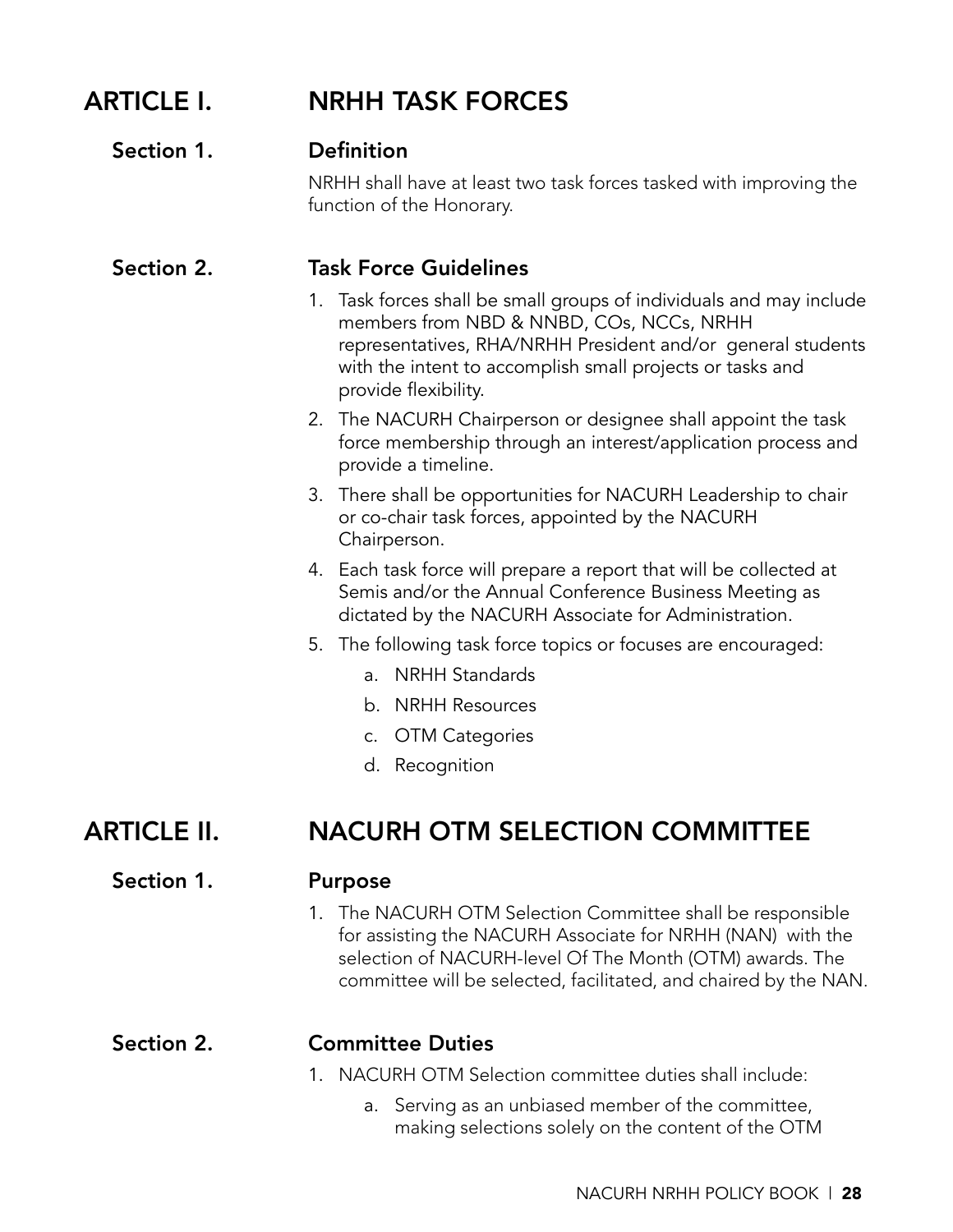nomination.

|            | b. Reading the NACURH-level OTM award nominations, as<br>assigned and facilitated by the NAN, and select the<br>recipients of designated categories between the 18th<br>and 24th day of every month. |
|------------|------------------------------------------------------------------------------------------------------------------------------------------------------------------------------------------------------|
|            | Attending any NACURH OTM Selection Committee<br>C.<br>training facilitated by the NAN.                                                                                                               |
|            | Attending all committee chats hosted by the NAN.<br>d.                                                                                                                                               |
|            | Having the option to serve on OTM-related<br>е.<br>subcommittees or task forces as they arise.                                                                                                       |
|            | f.<br>Assisting with any OTM-related guides or presentations<br>at the discretion of the NAN.                                                                                                        |
| Section 3. | <b>Committee Cap</b>                                                                                                                                                                                 |
|            | 1. The committee shall consist of no more than six (6) members<br>per region of NACURH, and no less than two (2) members per<br>region of NACURH, as permitted by the number of<br>applications.     |
|            | 2. The committee shall consist of at least twenty five (25)<br>members.                                                                                                                              |
| Section 4. | Eligibility                                                                                                                                                                                          |
|            | 1. Committee membership is open to all students, faculty, or staff<br>members at NACURH member schools, in good standing, or<br>alumni as well as NACURH Advancement Society members.                |
|            | 2. Committee members do not need to be a member of NRHH.                                                                                                                                             |
|            | 3. NNBD, RBD, NCO staff, and NACURH Annual Conference<br>Directorship members may not serve on the OTM Selection<br>Committee.                                                                       |
|            | 4. Alumni must be working at a currently affiliated institution, and<br>will count in their current region's number.                                                                                 |
| Section 5. | Accountability                                                                                                                                                                                       |
|            | 1. Committee members must commit to consistent<br>communication with the NAN through occasional committee<br>chats and email communication as needed.                                                |
|            | Committee members must also commit to consistently<br>a.<br>voting on NACURH-level OTMs between the 18th to<br>$24th$ day of overy month in accordance with $\overline{1}$                           |

24th day of every month, in accordance with Title 6, Article I, Section 3 procedures of the NRHH Policy Book.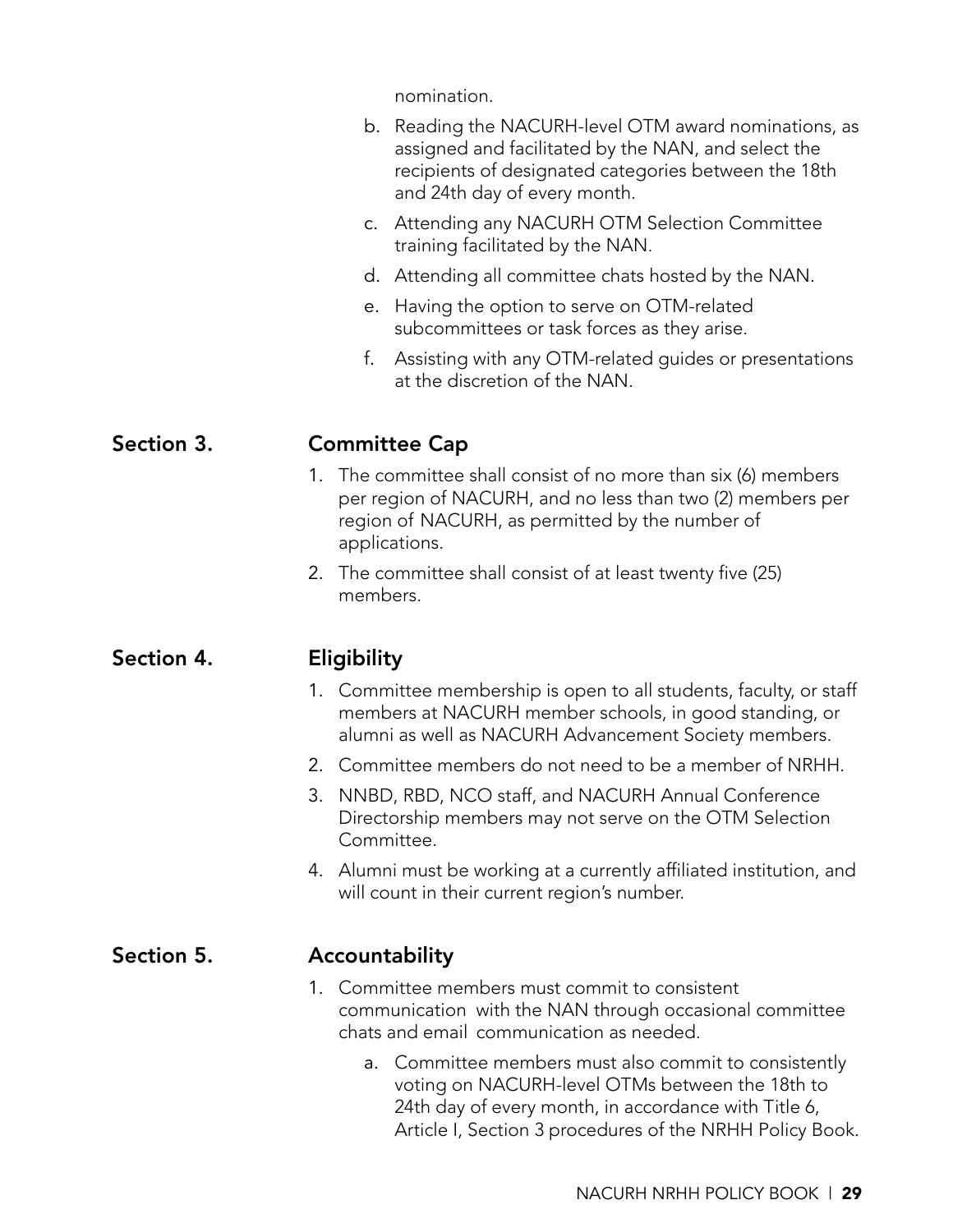| b. In the event that a committee member has missed two |
|--------------------------------------------------------|
| consecutive months of voting without prior notice, the |
| member is placed in probationary status with the       |
| committee and must meet with the NAN within two        |
| weeks of their second unexcused voting period.         |

c. In the event that a committee member is placed on probationary status with the committee and either (1) fails to communicate with the NAN within two weeks of their second unexcused voting period, or (2) has a third unexcused voting month, the member is removed from the committee.

#### Section 6. Member Selection

- 1. Members shall be recruited and appointed via an application process facilitated by the NAN.
- 2. In the event that the committee membership drop below twenty-five (25) members, the NAN shall facilitate an open application and appointment process to fill the vacancies, while upholding the maximum cap of no more than six (6) members per region.
	- a. In upholding the six (6) members per region maximum, the NAN shall also have the authority to appoint other voting members to temporarily assist the NACURH OTM Selection Committee including, but not limited to alumni and current members of NACURH or NRHH.
- 3. Eligibility for re-application into the committee within the same affiliation year should be communicated, discussed with, and approved by the current NAN on a case by case basis.
- 4. Committee members can serve continuously between affiliation years through a reapplication process coordinated by the NAN, in consultation with the NACURH NRHH Advisor.

#### Section 7. Timeline

1. The NACURH OTM Selection Committee must function consistently from NACURH Annual Conference to NACURH Annual Conference.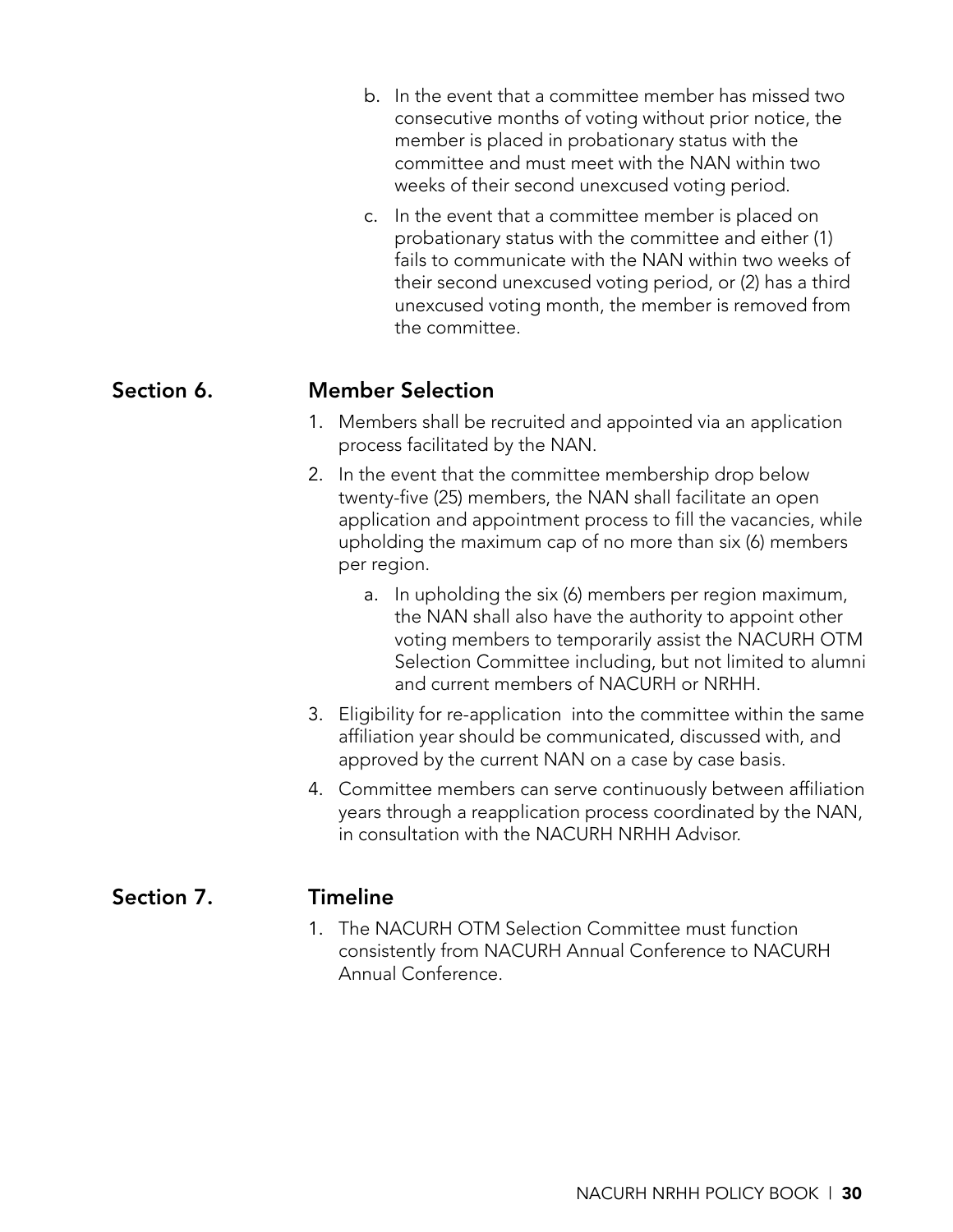# IIIF6 AWARDS

# ARTICLE I OF THE MONTH (OTM) AWARDS

# ARTICLE II PINS

ARTICLE III BID AWARDS

# ARTICLE IV

NRHH MEMBERSHIP SCHOLARSHIP & PIN

ARTICLE V OUTSTANDING LEADERSHIP PIN

ARTICLE VI NRHH INDUCTIONS SCHOLARSHIP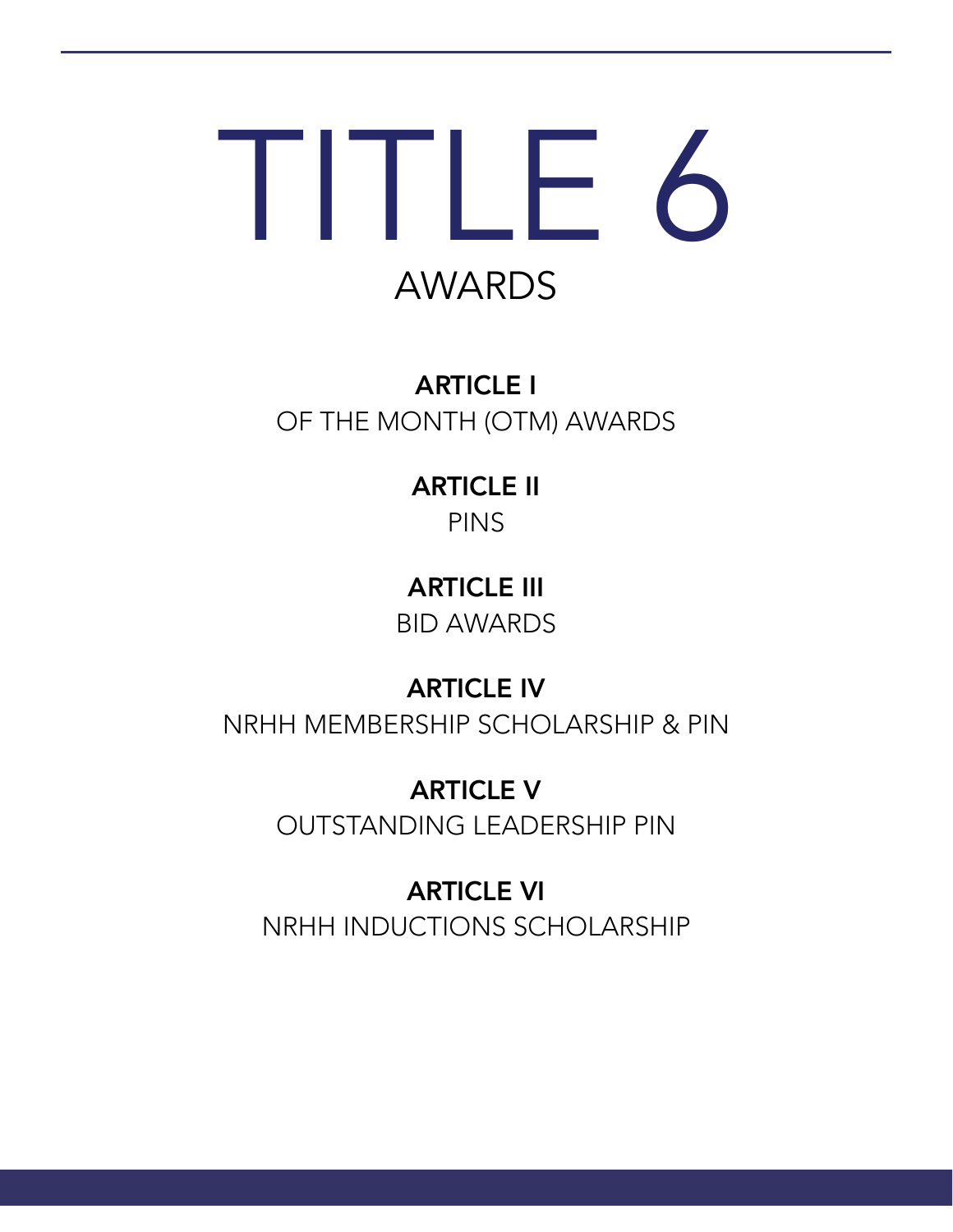# ARTICLE I. OF THE MONTH (OTM) AWARDS

#### Section 1. NACURH OTM Categories

- 1. Advisor
- 2. Community Service Program
- 3. Diversity Program
- 4. Educational Program
- 5. Executive Board Member
- 6. First-Year Student
- 7. Graduate Assistant
- 8. Institution Faculty or Staff Member
- 9. Organization
- 10. Passive Program
- 11. Residential Community
- 12. Residence Life Professional Staff Member
- 13. Resident Assistant
- 14. Student Staff Member
- 15. Social Program
- 16. Spotlight
- 17. Student

#### Section 2. **Eligibility**

- 1. Submission Location
	- a. Nominations must be submitted on the OTM database (http://otms.nrhh.org).
- 2. Author Eligibility
	- a. NACURH Leadership may not author an OTM in any Regional or NACURH-recognized categories in consideration for selection at the campus, Regional, or NACURH level.
- 3. OTM Removal
	- a. Nominations authored by any of the above listed individuals will be removed from consideration on the regional and NACURH levels by the region's ADNRHH.
- 4. Nominee Eligibility
	- a. NACURH Leadership may not be nominated for any of the Regional or NACURH-recognized OTM categories in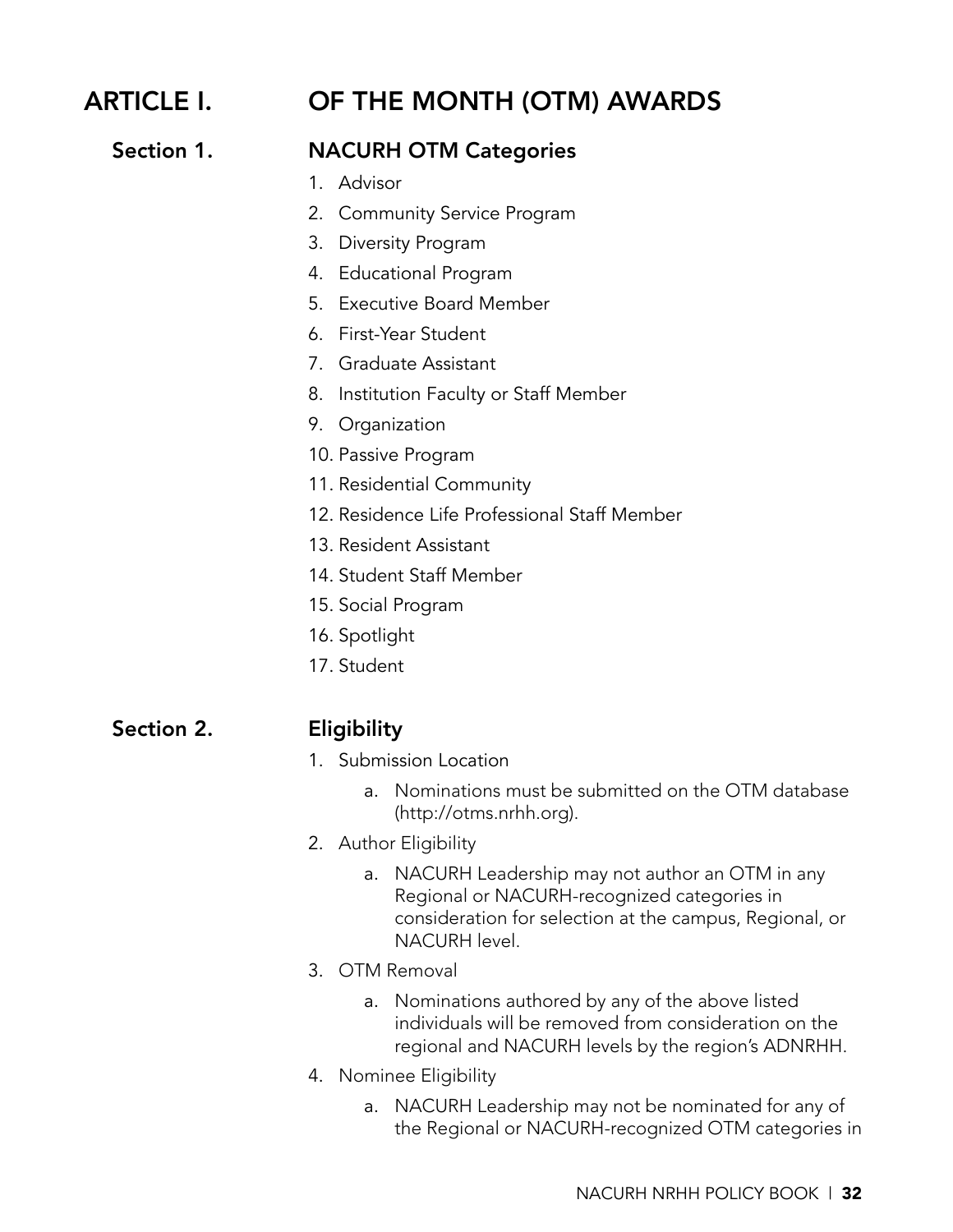consideration for selection at the campus, Regional, or NACURH level.

- 5. Bad Standing
	- a. Member institutions in bad standing, as defined by NACURH Policy, will not be able to submit or win OTM Awards.
- 6. OTM Minimum Word Count
	- a. General category OTMs must be a minimum of 300 words for NACURH consideration.
	- b. Program category OTMs must be a minimum of 100 words in each section for NACURH consideration.
	- c. If an OTM is under the minimum word count, the OTM can receive NACURH consideration at the discretion of the NAN.

#### Section 3. Procedures

- 1. Regional Submission Timeline
	- a. All OTM submissions to the regional level must occur by the 10<sup>th</sup> of each month by 11:59pm in each time zone following nomination on the NRHH OTM database.
- 2. Regional OTM Selection Structure
	- a. It is recommended that the regions adopt a structure and timeline that reflects that of the NACURH OTM Selection Committee.
- 3. NACURH Submission Timeline
	- a. Nominations must be forwarded from the regional level as soon as voting or regional selection process is complete on the OTM database no later than the 17th of the month following nomination by 11:59 PM CST. (e.g. An October OTM must be submitted to the NACURH level no later than November 17 at 11:59 PM CST).
- 4. NACURH-Winner Selection Timeline
	- a. Nominations must be designated as a NACURH Winner as soon as voting is complete on the NACURH OTM database no later than the 24th of the month following nomination by 11:59 PM CST.
- 5. NACURH-Level Extensions
	- a. An extension may be granted with approval from the NAN or their designee if there are problems with submissions. The NAN will notify the ADNRHHs of any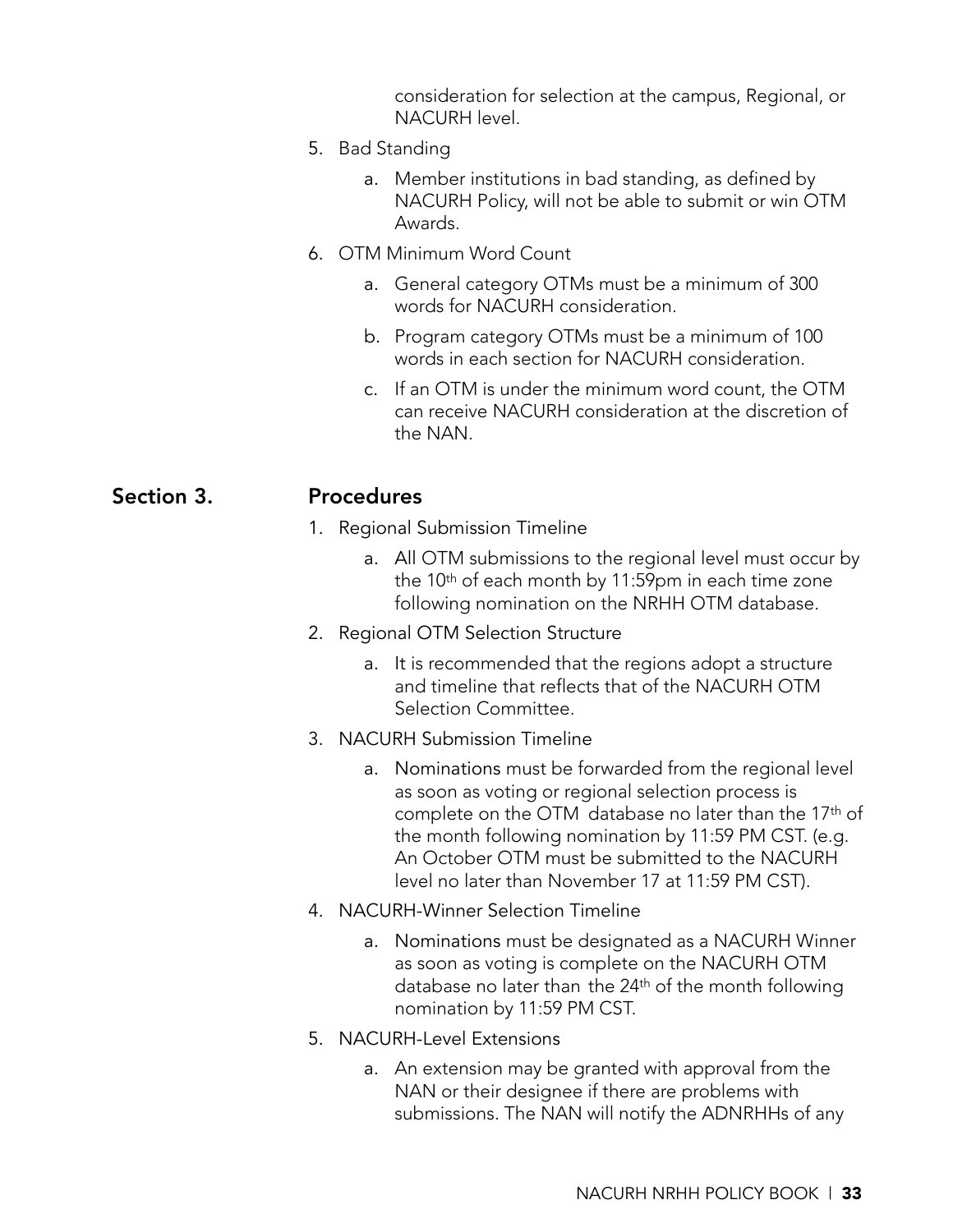such decision within 24 hours.

|            | SUCH QUESION WILHIN Z4 NOUIS.                                                                                                                                                           |
|------------|-----------------------------------------------------------------------------------------------------------------------------------------------------------------------------------------|
| Section 4. | <b>Reviewing, Voting, &amp; Selection</b>                                                                                                                                               |
|            | 1. Regional OTMs                                                                                                                                                                        |
|            | Regional OTMs will be reviewed and voted upon<br>a.<br>according to regional policy.                                                                                                    |
|            | 2. NACURH OTMs                                                                                                                                                                          |
|            | NACURH OTMs will be reviewed and voted upon by the<br>a.<br>NACURH OTM Selection Committee, chaired by the<br>NAN.                                                                      |
|            | 3. Selection Criteria                                                                                                                                                                   |
|            | a. OTM award selection shall be based on present criteria<br>established by the NNBD.                                                                                                   |
|            | 4. Monthly Consideration                                                                                                                                                                |
|            | Only OTMs submitted in the same month will be<br>a.<br>considered together (e.g. All OTMs submitted in the<br>month of March will be considered with other OTMs<br>submitted in March). |
|            | 5. Voting Exclusions                                                                                                                                                                    |
|            | Members of regional or NACURH OTM Selection<br>a.<br>Committee may not vote in any category in which they<br>submitted or were nominated for an OTM.                                    |
| Section 5. | Recognition                                                                                                                                                                             |
|            | 1. NACURH-Affiliated Publication Submissions                                                                                                                                            |
|            | The NCO Director or their designee is encouraged to<br>a.<br>submit all winning NACURH OTM winners to NACURH-<br>affiliated publications.                                               |
|            | <b>OTM</b> Certificates<br>$2_{1}$                                                                                                                                                      |
|            | All winners will be recognized by a certificate at a<br>a.<br>NACURH-affiliated conference.                                                                                             |
|            | b. Regional certificates are the responsibility of the<br>ADNRHHs.                                                                                                                      |
|            | NACURH certificates and pins are the responsibility of<br>C.<br>the NCO.                                                                                                                |

- 3. OTM Traveling Award
	- a. The OTM Traveling Award will be presented at the NACURH Annual Conference. The recipient will receive the OTM Traveling Award Plaque and a certificate personalized for that member school. The NAN is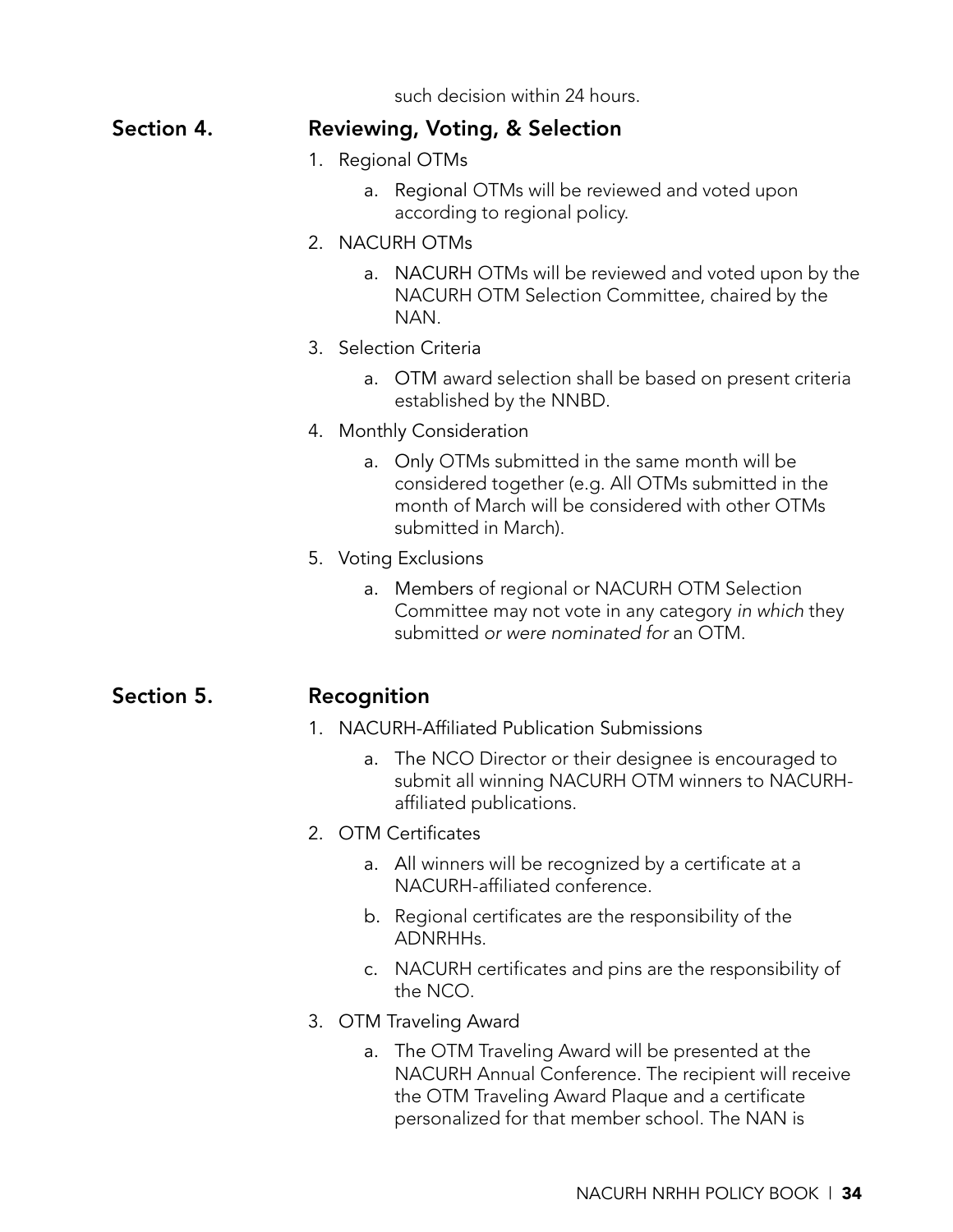responsible for making sure the award is ordered, the certificate is printed, and for calculating points each month after NACURH Winners have been announced. Points are a running total from April OTMs to March OTMs, and will be calculated as follows:

- i. Campus Winner 5 points
- ii. Regional Honorable Mention 5 points
- iii. Regional Winner 10 points
- iv. NACURH Honorable Mention 10 points
- v. NACURH Winner 25 points
- b. OTM Traveling Award Plaque
	- i. The recipient of the award is responsible for getting the traveling award plaque to the next NACURH annual conference even if they will not be in attendance.
- c. Bad Standing
	- i. Member institutions in bad standing, as defined by NACURH Policy, will not be able to win the OTM Traveling Award.

#### Section 6. NACURH OTM Descriptions

- 1. Each NACURH OTM should be written and voted upon according to the following descriptions. OTMs must be submitted in the most applicable category.
	- a. Advisor
		- i. This category works to recognize the impact any individual who directly advises a residence life organization has made on the residence hall communities. Submissions will highlight outstanding contributions to the organization(s) and residence halls.
		- ii. Examples of submissions in this category include, but are not limited to: RHA Advisor, NRHH Advisor, Area Council Advisor, Hall Council Advisor, Resident Assistant Advisory Board/Council Advisor, Main or Graduate Advisors, Advisor to a Residence Hall Campus Conduct Board, etc.
	- b. Community Service Program
		- i. A service or philanthropic program that benefits a group, charity, or other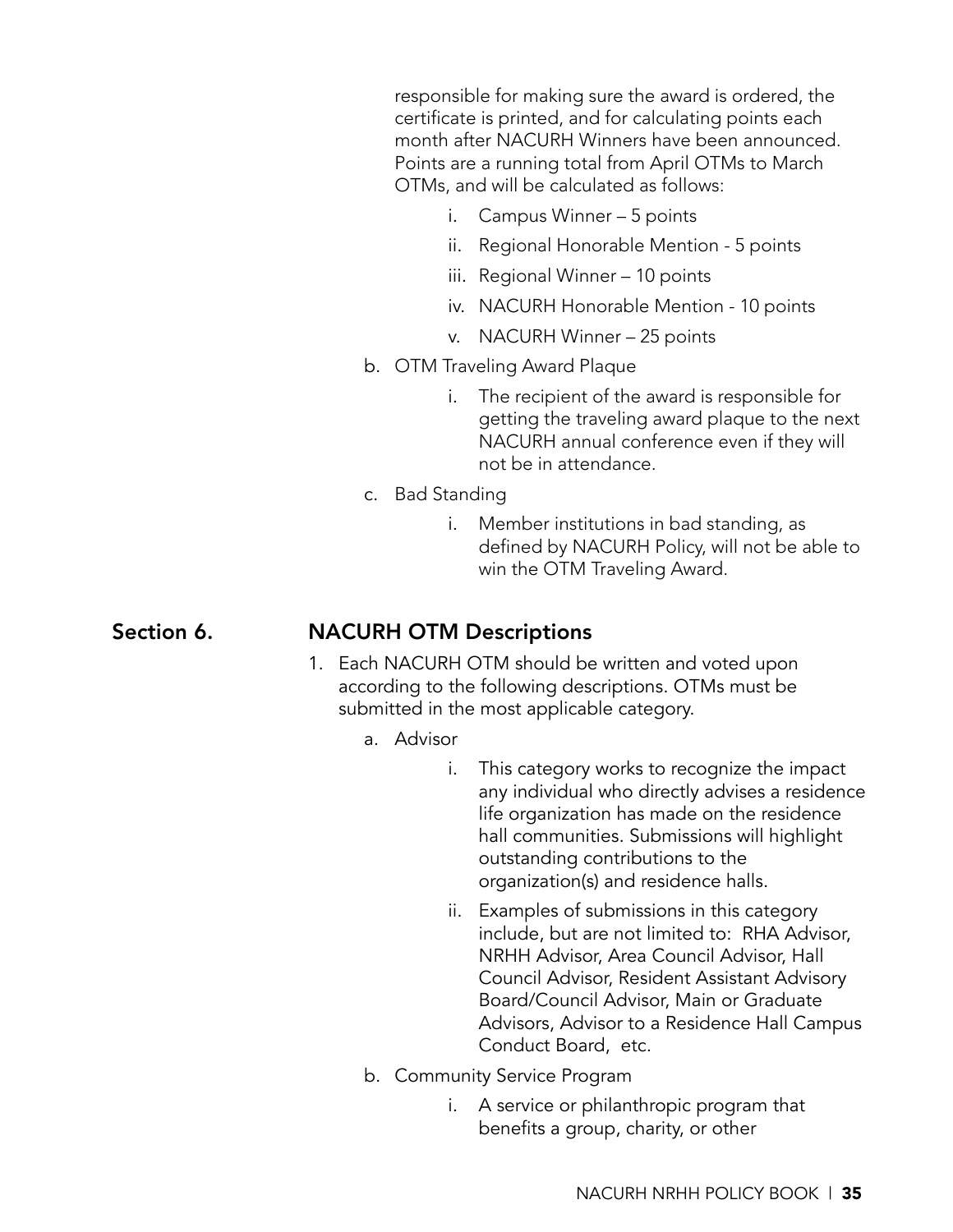organization. The program should focus on the importance of the residents giving back to the communities in which they live. Examples include, but are not limited to: drives, fundraisers, day of service, etc.

- c. Diversity Program
	- i. A program that promotes and educates about diversity and understanding. This program illustrates the importance of promoting diversity in the residence halls as well as embracing diversity in the everyday lives of the residents.
- d. Educational Program
	- i. A program meant to educate residents about a topic, issue or idea. Programs nominated in this category can include, but are not limited to programming focused on academic success, learning a new skill, promoting global citizenship, etc.
- e. Executive Board Member
	- i. This category works to recognize the outstanding contributions of an Executive Board member of a member school's residence life organization and the work of the board member within the Executive Board and within their residence hall.
	- ii. Examples of submissions in this category include, but are not limited to: Executive Board Members or Chair Positions in RHA, NRHH, Hall Council, Area Council, etc.
- f. First-Year Student
	- i. This category works to recognize the impact a first year student (first-time first-year student, transfer student, non-traditional student) has made on the campus community in and outside of housing campus communities. This category is intended to highlight individuals who excel in adapting to new environments within their residence hall, takes an active role in their community, and positively impacts those around them. Submissions may also highlight the academic achievements, involvement, and contributions to the campus community.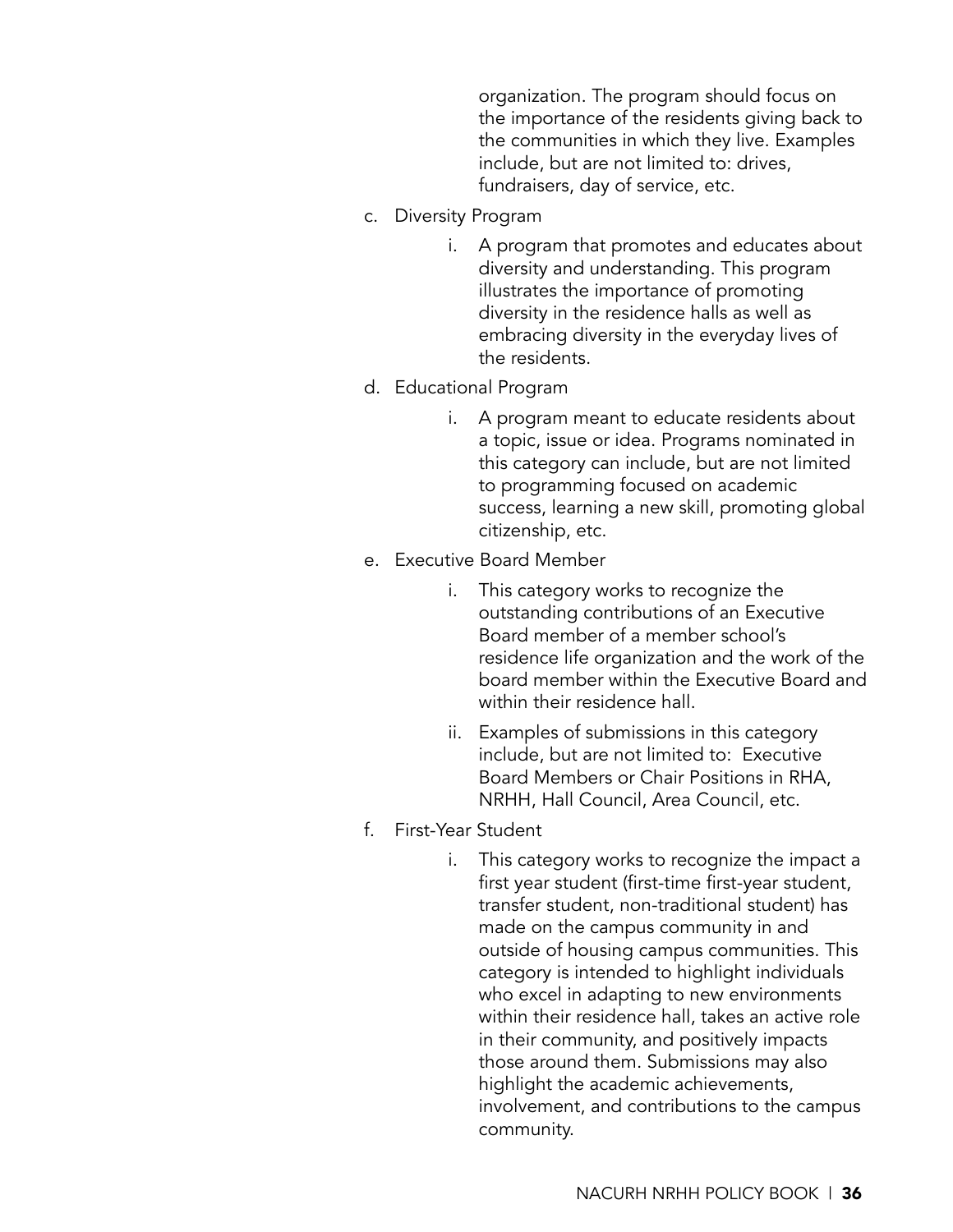- ii. Examples of submissions in this category include, but are not limited to: general members of RHA/NRHH/Hall Council, residents, neighbors, roommates, etc
- g. Graduate Assistant
	- i. This category works to recognize the impact that housing graduate assistant staff have on the housing campus communities. This category is intended to highlight the achievements of GAs who have gone above and beyond the duties as outlined in their job description to support housing campus communities.
	- ii. Examples of submissions in this category include, but are not limited to: Assistant Hall Directors, Assistant Coordinators, Graduate Assistant Hall Directors, Etc.
- h. Institution Faculty or Staff Member
	- i. This category works to recognize the impact that institution faculty or staff have on individuals outside of residence life who support students in their academics and/or personal affairs. This category is intended for individuals who have made a contribution to the campus community in and outside of the classroom.
	- ii. Examples of submissions in this category include, but are not limited to: professors, instructors, teaching assistants, counselors, other academic affairs staff, custodial or maintenance staff, public safety officers, dining services staff, health services staff, administrators, etc.
- i. Organization
	- i. This category works to recognize any residential life organization that has actively contributed to the student leadership, recognition, or other aspects of on-campus life during the month of nomination. Emphasis should be placed on the successes of the organization as a whole, not just a few members and should detail how they have helped their residence life community.
	- ii. Examples of submissions in this category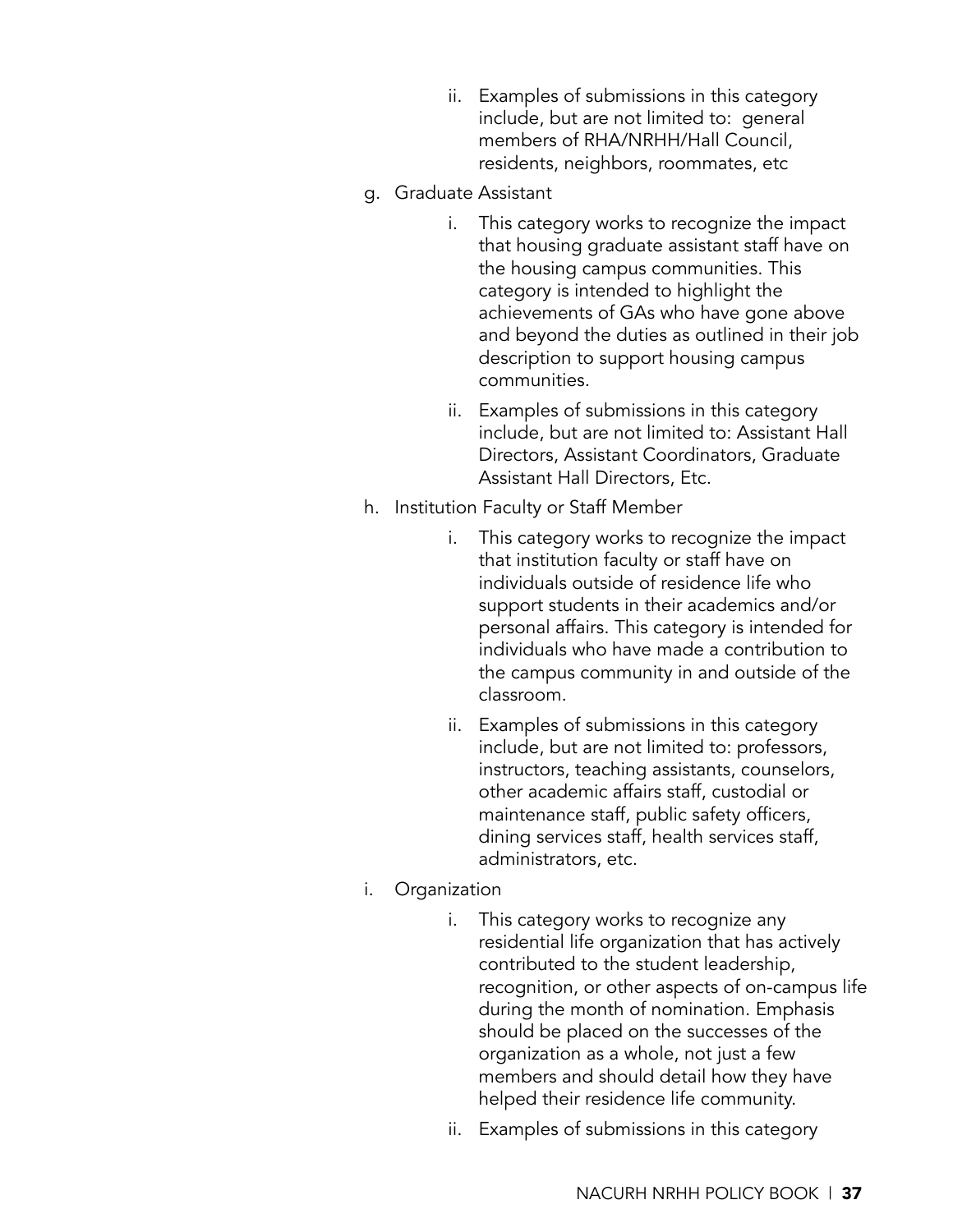include, but are not limited to: hall councils, advisory councils, leadership involvement teams, NRHH Chapters, RHAs, etc.

- j. Passive Program
	- i. Any program that does not require anyone to actively run it for people to participate in it. This category is intended to recognize residential programming that occurs through bulletin boards, newsletters, pamphlets, etc.
- k. Residential Community
	- i. This category works to recognize the impact that residential communities have on students living on-campus. This category is intended to highlight the achievements of the community (excluding programming) and how the communication has benefitted the residents living within it.
	- ii. Examples of submissions in this category include, but are not limited to: wings, halls, floors, buildings, complexes, group of residents, etc.
- l. Residence Life Professional Staff Member
	- i. This category works to recognize professional staff members who aid residents within housing campus communities.
	- ii. Examples of submissions in this category include, but are not limited to: Hall Directors, Directors of Residential Life, Assistant Directors, Coordinators, Area Coordinators, Residential Life Office Secretaries, Etc.
- m. Resident Assistant
	- i. This category works to recognize Resident Assistants who impact individuals within housing campus communities. This category is intended to highlight the achievements of RAs who have gone above and beyond the duties as outlined in their job description to support residents in the communities and should focus on the accomplishments within the RA role.
	- ii. Examples of submissions in this category include, but are not limited to: Resident Assistant, Community Assistants, Senior Resident Assistants or any other positions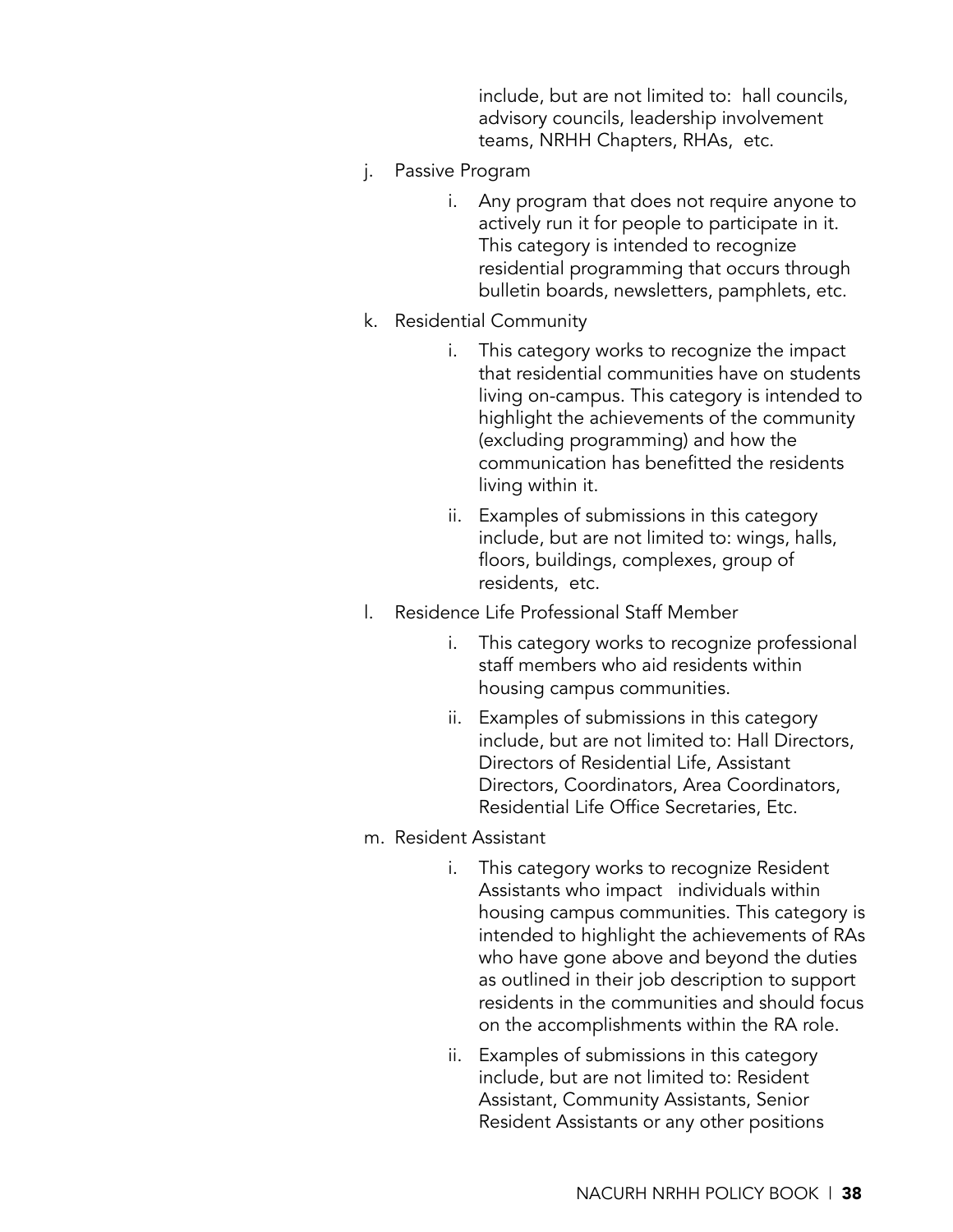equivalent to the RA position.

- n. Student Staff Member
	- i. This category works to recognize the impact that student staff members of residence life have on housing campus communities. This category is intended for individuals who have made a contribution to the residential community This category is intended to highlight the student staff members who have gone above and beyond the duties as outlined in their job description.
	- ii. Examples of submissions in this category include, but are not limited to: housing student/office assistants, front desk/office assistants/ attendants, student maintenance/ custodian assistants, marketing assistants, housing ambassadors/tour guides, security assistants, residence hall safety/patrol workers, programming assistant, learning community liaison, diversity mentors and academic support or tutor
- o. Social Program
	- i. Any social program that focuses on resident interaction and their ability to meet new people. Programs in this category can range from a floor social program to a campus wide program.
- p. Spotlight
	- i. This category works to recognize the impact of anything that does not fall under any of the other categories that have made notable contributions to the campus community. Individuals or groups that would be eligible for nomination in any other category are ineligible for nomination in the Spotlight category.
	- ii. Examples of submissions in this category include, but are not limited to: advisors outside of residence life organizations, executive board members outside of residence life organizations, student staff members outside of residence life organizations, entire executive boards, RHA/ NRHH/Hall Council general assemblies, etc.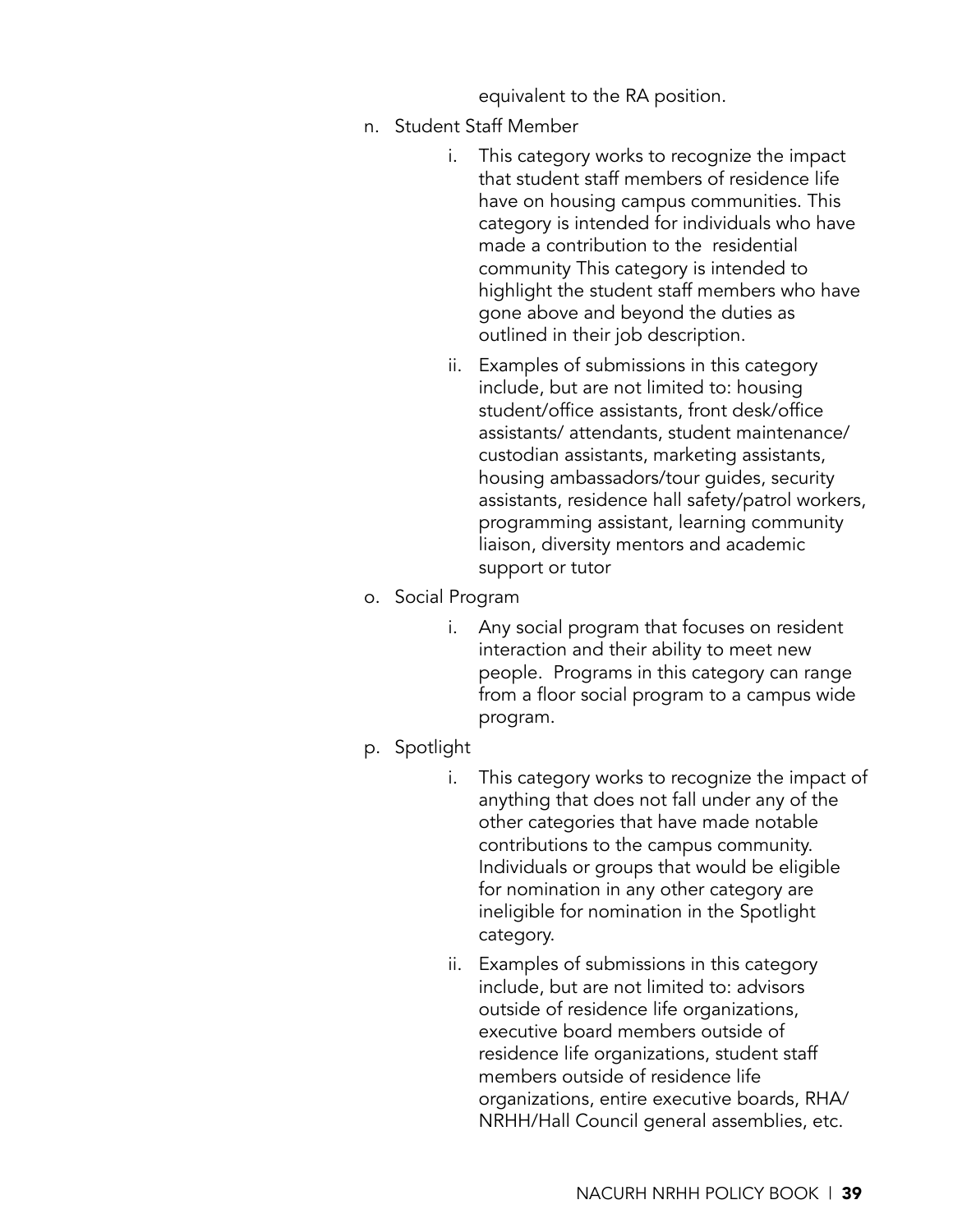- q. Student
	- i. This category works to recognize the impact enrolled students have on the campus community in and outside of the residence halls. This category is intended to highlight several areas of student life such as academic, leadership, involvement, etc.
	- ii. Examples of submissions in this category include, but are not limited to: general members of RHA/NRHH/Hall Council, residents, neighbors, roommates, etc.

### Section 7. Of The Year Awards

- 1. Description
	- a. Of The Year Awards are the highest level of recognition for OTMs.
- 2. Purpose
	- a. The Of The Year Awards shall be awarded to outstanding efforts of individuals, programs, organizations and communities. This award is designed to showcase select efforts and to assist institutions in the writing of OTMs, as well as, planning of programs and other initiatives that positively impact the residence hall communities.
- 3. Eligibility
	- a. Any OTM designated as a NACURH winner between April of the previous year through March of the current year shall automatically be nominated for the Of The Year Award process.
- 4. Selection
	- a. The Of The Year Awards selection process shall be facilitated by the NAN.
	- b. Prior to the Annual Business Meeting, members of the NACURH OTM Selection Committee will narrow the field to a top 2 in each of the NACURH recognized categories.
	- c. Members of the NNBD shall select up to one recipient in each of the NACURH recognized categories during the Annual Business Meeting.
	- d. Recipients will be selected by a two-thirds (2/3) majority vote of NNBD members in attendance at the NACURH Annual Conference.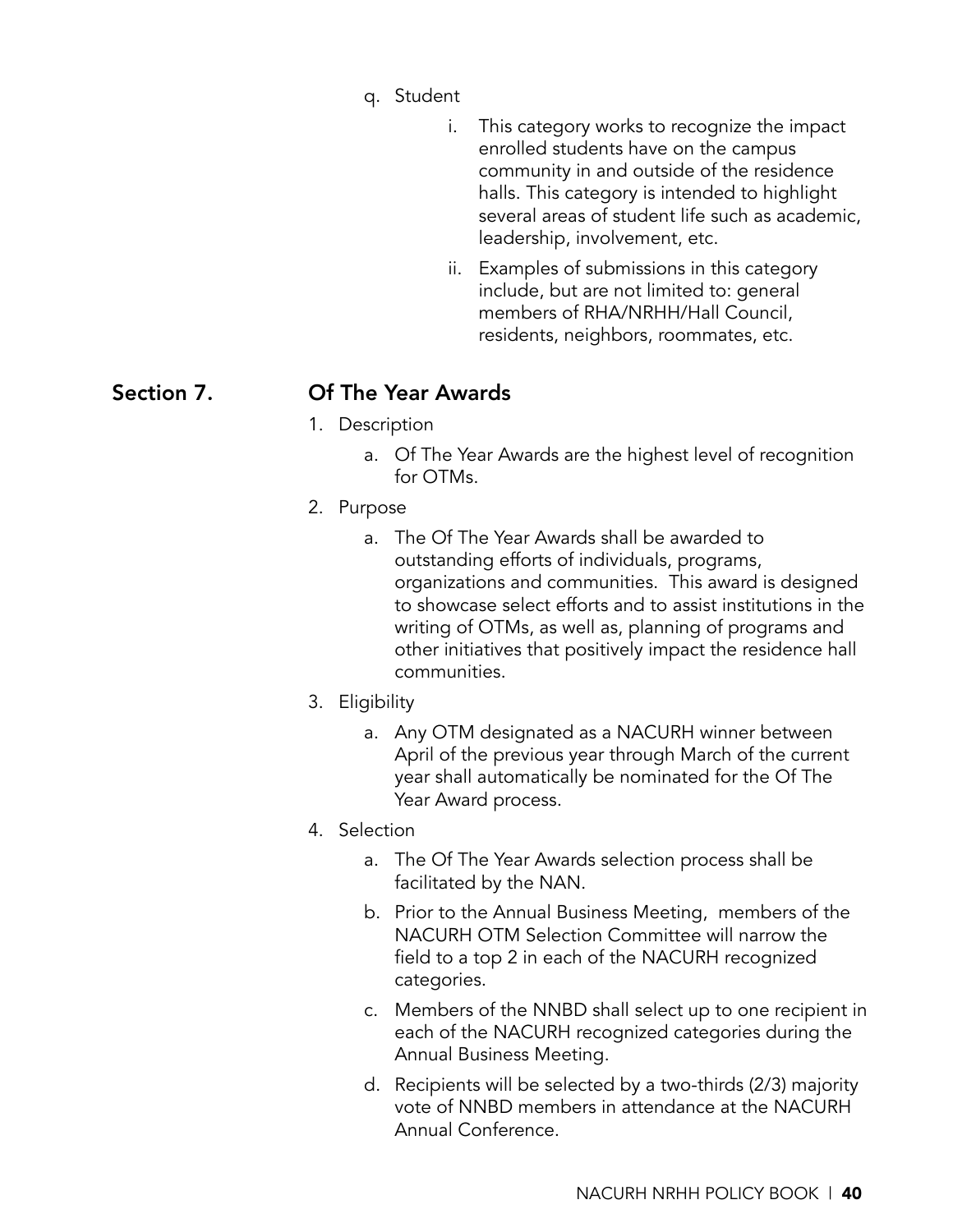- 5. Award
	- a. Recipients will receive a certificate presented at the NACURH Annual Conference.

# ARTICLE II. PINS

#### Section 1. NRHH Diamond Award

#### 1. Purpose

a. The NRHH Diamond Award is an honor bestowed upon individuals who have made outstanding strides reaching beyond their on-campus community while exemplifying the values of NRHH. The award recognizes outstanding achievements and/or collaborations linking members of their chapter to that of their campus community and other college and university NRHH Chapters across NACURH.

#### 2. Eligibility

- a. Individuals nominated and chosen for the award must be an NRHH member of an affiliated NRHH chapter. The NNBD, NBD, RBD, and Offices cannot be nominated for the Diamond Award. Only nominations filled out using the NRHH Diamond Award Application will be considered. No self-nominations will be accepted. Nomination forms shall be distributed by the NAN to the NNBD, who will then distribute them to their regions NRHH Chapters by April 15 of each year and will be due by a predetermined date as determined by the NAN.
- 3. Nomination Form
	- a. The nomination form shall include:
		- i. Nominee Information
			- 1. Name
			- 2. School
			- 3. Region
			- 4. Will the nominee be in attendance at the NACURH Annual Conference?
		- ii. Nominator Information
			- 1. Name
			- 2. Contact information (email, phone number, etc.)
		- iii. Short Answer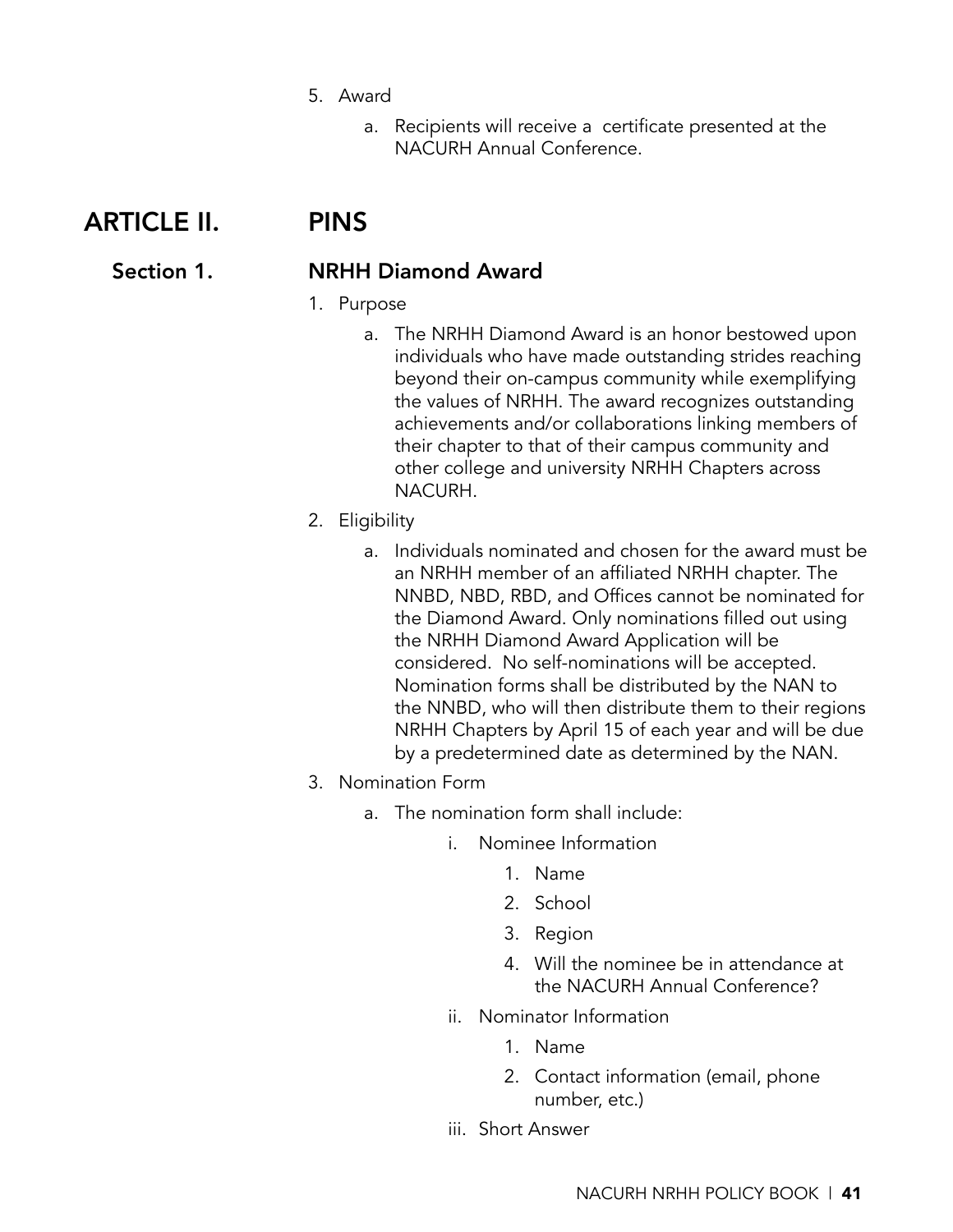- 1. How the nominee has exemplified each of the values of NRHH (service and recognition) both in and out of NRHH (a maximum of 500 words).
- 2. How the nominee has been involved at the campus, regional, and NACURH levels (a maximum of 500 words).
- 3. How the nominee goes above and beyond as a member of NRHH (a maximum of 200 words).
- 4. How the nominee has grown as a student leader within NRHH (a maximum of 200 words).

#### 4. Selection

- a. The respective ADNRHH for each of the regions will select two nominations from those submitted by their region to advance to the NACURH level at which point the final award recipients will be selected by a threefourths (3/4) majority vote of NNBD members in attendance at the NACURH Annual Conference.
- 5. Award
	- a. Recipients will receive a pin and certificate presented at the annual conference awards ceremony. The number of awards given per year shall be no more than the number of affiliated regions of NACURH.

#### Section 2. Outstanding Service Pin

- 1. Description
	- a. This pin is the highest individual honor an ADNRHH can award to its members.
- 2. Purpose
	- a. The Outstanding Service Pin shall be awarded to NRHH members that have provided outstanding leadership to their Regions NRHH by embodying the values of service and recognition.
- 3. Eligibility
	- a. Individuals chosen for the award must be an NRHH member of an affiliated NRHH chapter.
- 4. Vendor
	- a. Outstanding Service Pins may be purchased from the NCO.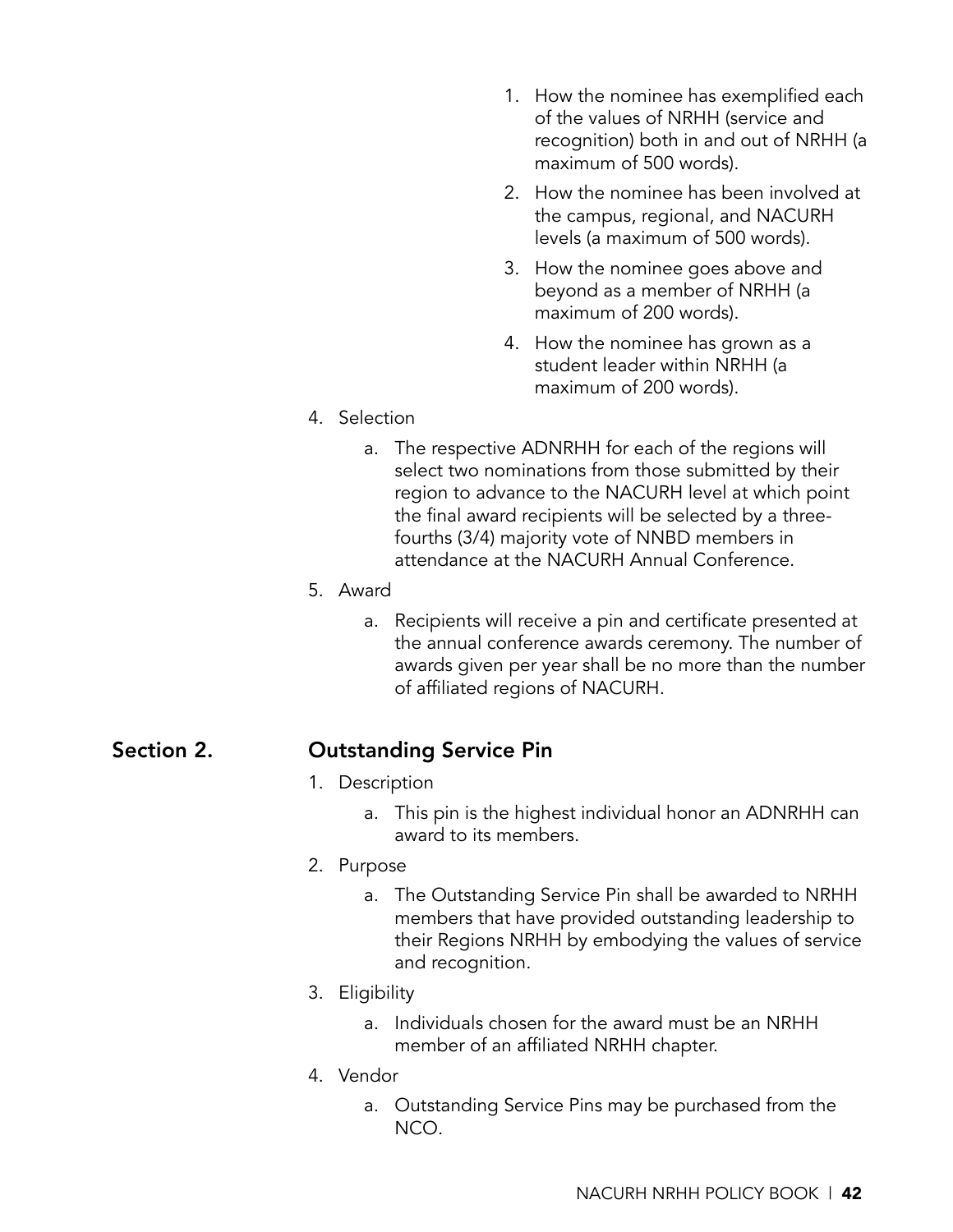#### 5. Maximum Award Per Year

a. The maximum number of pins which may be given in a year is equal to the number of regional affiliates within NACURH.

#### Section 3. Outstanding Recognition Pin

- 1. Description
	- a. This pin is the highest individual honor an NRHH Chapter can award to its members.
- 2. Purpose
	- a. The Outstanding Recognition Pin shall be awarded to NRHH members that have provided outstanding leadership to their NRHH Chapter by embodying the values of service and recognition.
- 3. Eligibility
	- a. Any NRHH member is eligible for this award.
- 4. Vendor
	- a. Outstanding Recognition Pins pins may be purchased from the NCO.
- 5. Maximum Award Per Year
	- a. The maximum number of pins which may be given in a year is equal to the number of regional affiliates within NACURH.

Section 4. Bronze Pin

#### 1. Description

- a. This pin is the highest individual honor given by the RHA or NRHH President.
- 2. Purpose
	- a. The Bronze Pin shall be awarded to individuals who have provided leadership and direction to their campus organizations.

#### 3. Vendor

- a. Bronze Pins pins may be purchased from the NCO.
- 4. Maximum Award Per Year
	- a. The maximum number of pins which may be given in a year is equal to the number of regional affiliates within NACURH.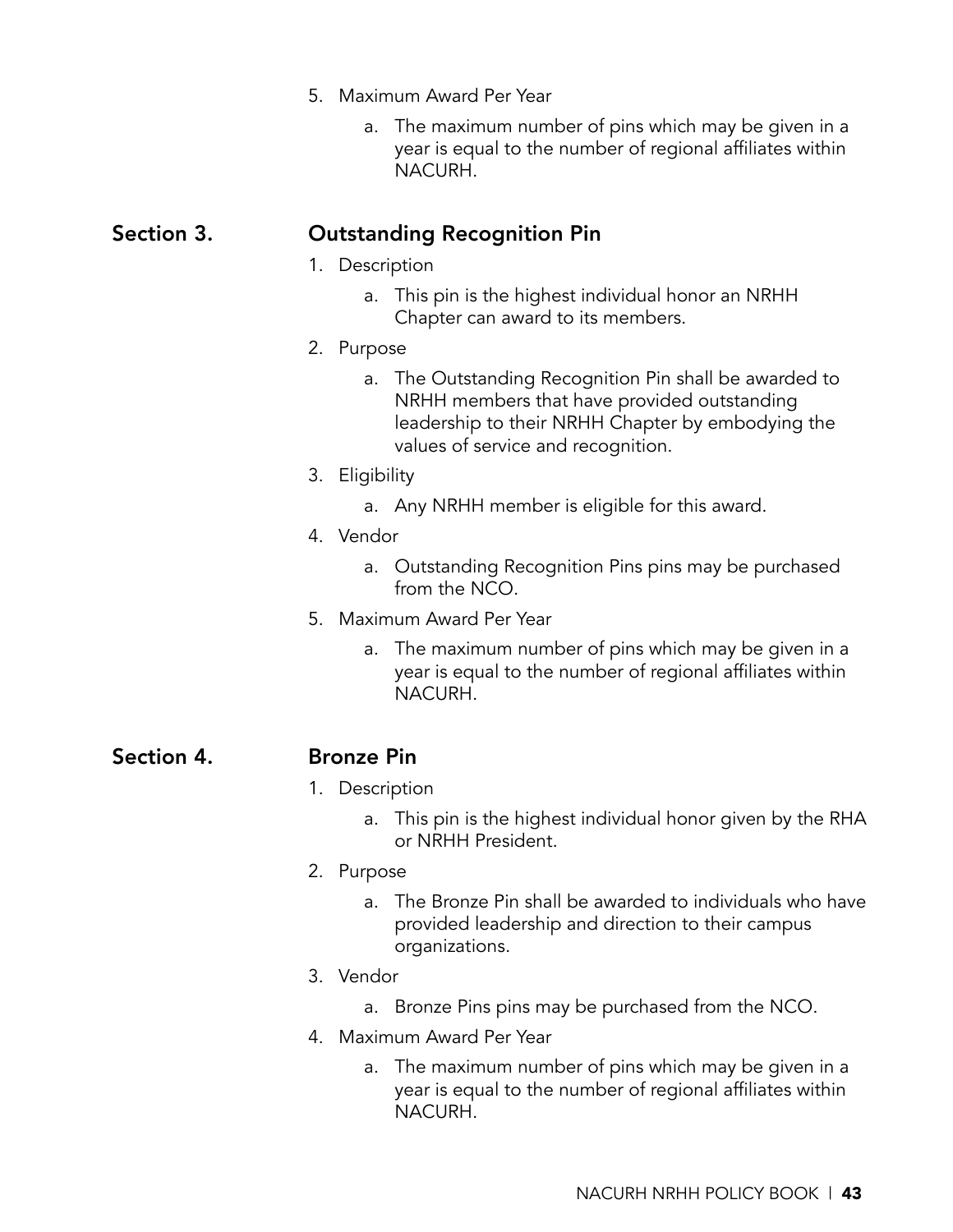# ARTICLE III. BID AWARDS

#### Section 1. NRHH Outstanding Chapter of the Year

- 1. Purpose
	- a. The NRHH Outstanding Chapter of the Year award is the highest honor an NRHH Chapter can obtain. The award recognizes outstanding achievements of an NRHH chapter on the campus, regional, and NACURH levels.
- 2. Eligibility
	- a. Any NRHH Chapter is eligible to receive this award. Only content that reflects accomplishments from NACURH Annual Conference to NACURH Annual Conference, with the exception of content included for comparison purposes, will be considered.
- 3. Pages
	- a. Content pages (which exclude the title page and the regional letter of support) of NRHH Outstanding Chapter of the Year Award bids must be limited to thirty (30) pages.
- 4. Selection
	- a. The NRHH Outstanding Chapter of the Year Award shall be selected by the NACURH NRHH Board of Directors.
- 5. Required Elements
	- a. Letters of Support
		- i. The bid must include a letter of support from at least one of the following:
			- 1. Chapter Advisor
			- 2. RHA President
			- 3. Professional Housing Staff at an Assistant Director level (or equivalent) or higher
	- b. Refer to the Award Bidding Policies listed in the NACURH Policy Book, Title 12, Article I, Section 1 for more information on eligibility, page limits, and required criteria.
- 6. Criteria for Selection
	- a. Campus Level Content
		- i. Purpose & Goals
			- 1. What is the purpose of the chapter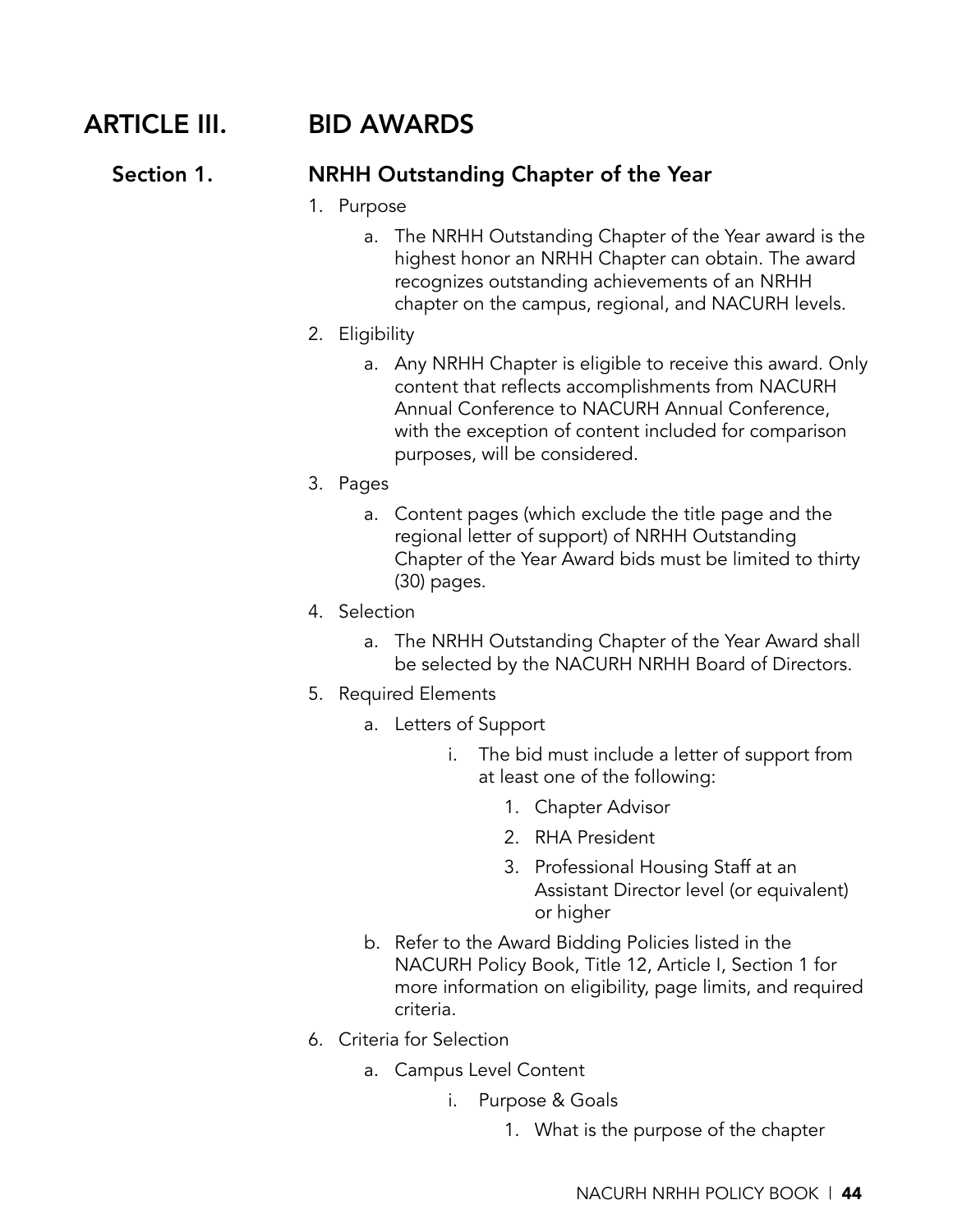- 2. How was the purpose met and/or exceeded?
- 3. What were the goals and objectives of the chapter?
- 4. Were the goals and objectives achieved? How were they achieved? What was learned?
- ii. Structure & Organization of the Chapter
	- 1. How is the chapter, executive officers, and membership structured?
	- 2. How does the structure contribute to the purpose and goals of the chapter?
- iii. Membership
	- 1. How does the chapter recruit new members?
	- 2. How are members selected?
	- 3. How does the chapter retain member involvement?
	- 4. What resources and development does the chapter provide for its members?
	- 5. What role do members play in the development of the chapter's vision, goals, and objectives?
	- 6. What is the role of candidate, oncampus, off-campus, and lifelong members in the chapter?
- iv. Programming, Initiatives, & Accomplishments
	- 1. How has the chapter provided leadership and direction in their role in the on-campus community?
	- 2. How does the chapter's members demonstrate a capacity for leadership development and involvement?
	- 3. How has the chapter provided recognition for individuals who have been of outstanding service and who have provided important leadership in the advancement of the residence hall system at their respective schools?
	- 4. How has the chapter provided worthwhile service to the on-campus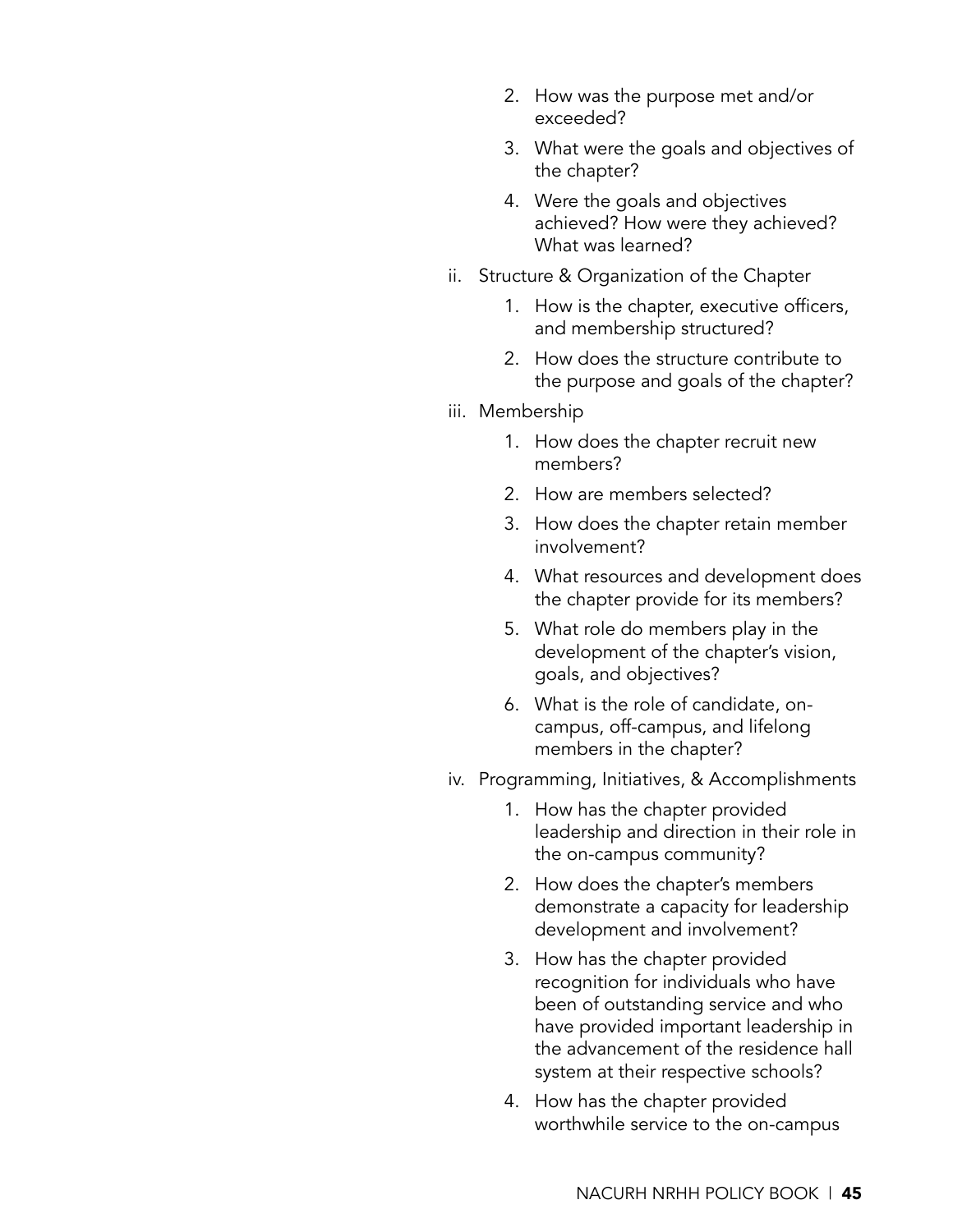and surrounding community?

- v. Advancement & Growth
	- 1. How has the chapter advanced during the past year?
- vi. Challenges
	- 1. What challenges did the chapter face this year?
	- 2. How did the chapter address these challenges? What were the results?
	- 3. What challenges will the chapter face in the future?
- vii. Collaboration
	- 1. How has the chapter utilized collaboration to foster benefits for members and the campus community?
	- 2. With what student organizations, university departments, and/or community partners has the chapter collaborated?
- viii. Communication
	- 1. How does the chapter communicate with members, residence hall government, residence hall staff, and administration?
- ix. Budget
	- 1. What is the chapter's budget? From where does this budget come?
	- 2. How does the chapter employ its financial resources to achieve its purpose and goals?
- b. Regional Level Content
	- i. Regional Conferences
		- 1. Has the chapter had representation at regional conferences, both in and out of boardrooms?
	- ii. Regional Communication
		- 1. How has the chapter communicated with regional schools and chapters?
		- 2. How has the chapter benefited from regional communication?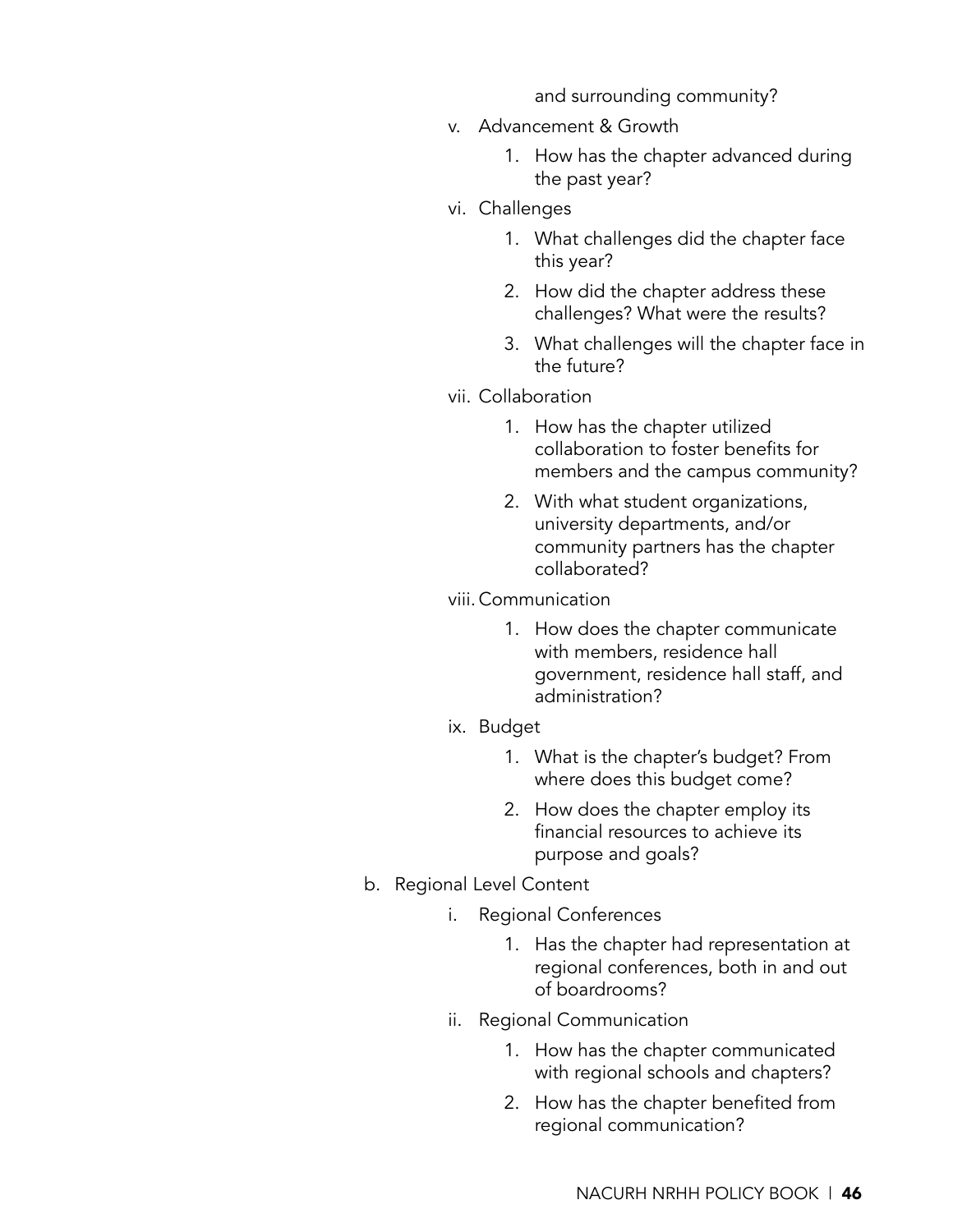- 3. How has the chapter participated in regional communication platforms? (e.g. chats, forums, reports, etc.).
- iii. Involvement in Regional Projects or Initiatives
	- 1. How has the chapter been involved with regional projects or initiatives?
	- 2. Have chapter members been involved on regional committees or task forces?
- iv. Regional Awards
	- 1. Has the chapter submitted any regional award bids?
	- 2. Has the number of submitted bids increased since last year?
- c. NACURH Level Content
	- i. NACURH Annual Conference
		- 1. Has the chapter had representation at the NACURH Annual Conference, both in and out of boardrooms?
	- ii. NACURH Communication
		- 1. How has the chapter communicated with schools and chapters in NACURH?
		- 2. How has the chapter communicated with the NCO?
		- 3. Have chapter members participated in NACURH committees or task forces?
		- 4. Have chapters participated in NACURH initiatives or projects?
		- 5. How has the chapter benefited from NACURH communication?
	- iii. OTMs
		- 1. How does the chapter participate in the OTM program?
		- 2. How has the chapter met and/or exceeded OTM goals?
		- 3. How many submissions, campus winners, regional winners, and NACURH winners does the chapter have?
		- 4. How does the chapter use OTMs to further its purpose and goals?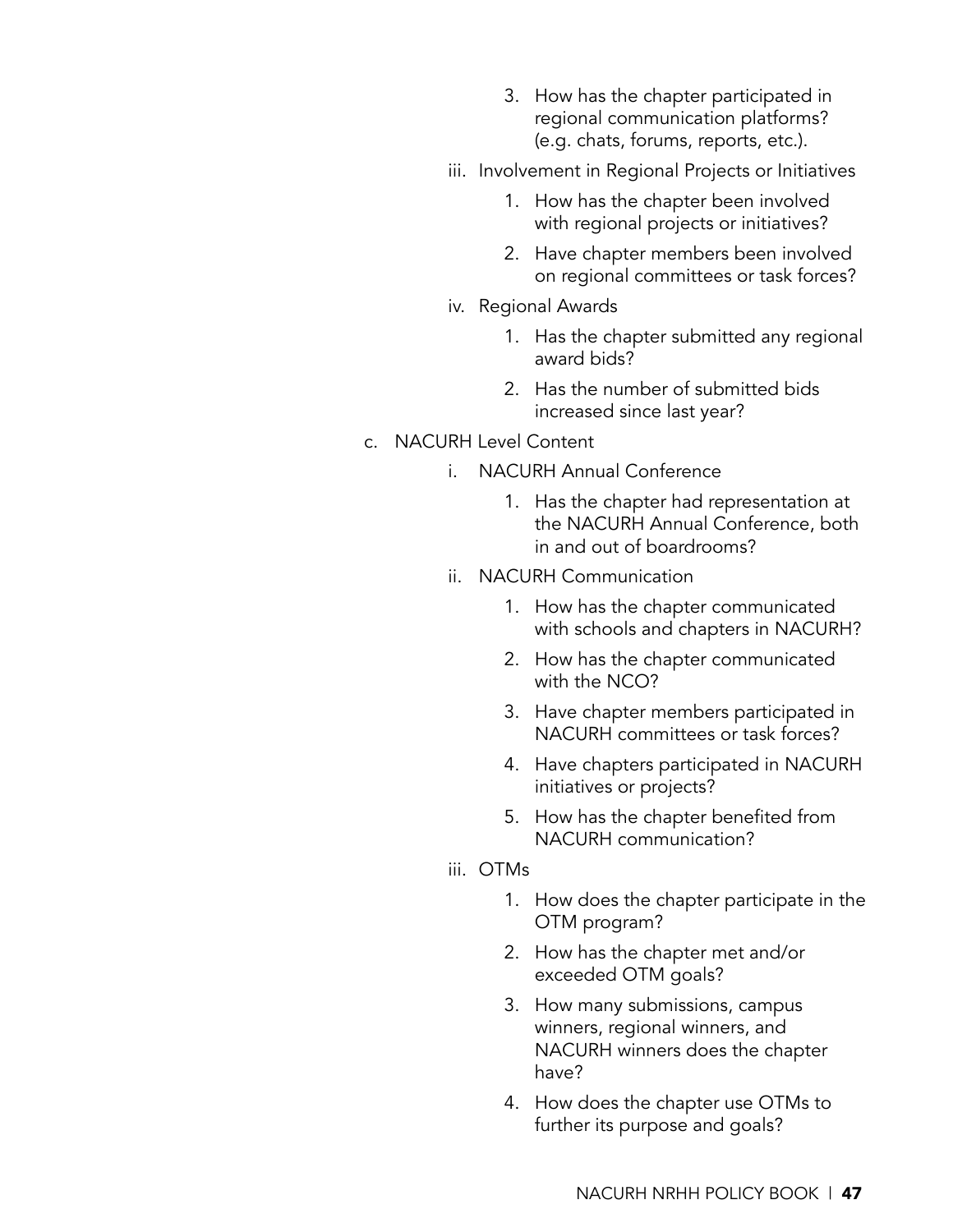- d. Other Resources
	- i. Publications (newsletter, newspaper clippings, online articles, etc.)
		- 1. Has the chapter utilized or written any newsletters throughout the year?
		- 2. Has the chapter received press coverage?
		- 3. Has the chapter developed any guides or resources that have contributed to its success?
	- ii. Applications and Forms
		- 1. Has the chapter successfully implemented forms for membership, programming, or other initiatives?
	- iii. Miscellaneous Resources
		- 1. Does the chapter have any additional resources or materials that are of use to other chapters?

### Section 2. NRHH Building Block Chapter of the Year

- 1. Purpose
	- a. The NRHH Building Block Chapter of the Year is given to a chapter that shows outstanding growth and development during the year of nomination. The award is sponsored by On Campus Marketing. Each winner shall receive an award consistent with that defined by the current On Campus Marketing endorsement agreement.
- 2. Eligibility
	- a. Any NRHH Chapter is eligible to receive this award. Only content that reflects accomplishments from NACURH Annual Conference to NACURH Annual Conference, with the exception of content included for comparison purposes, will be considered.
- 3. Pages
	- a. Content pages (which exclude the title page and the regional letter of support) of NRHH Building Block Chapter of the Year Award bids must be limited to twenty (20) pages.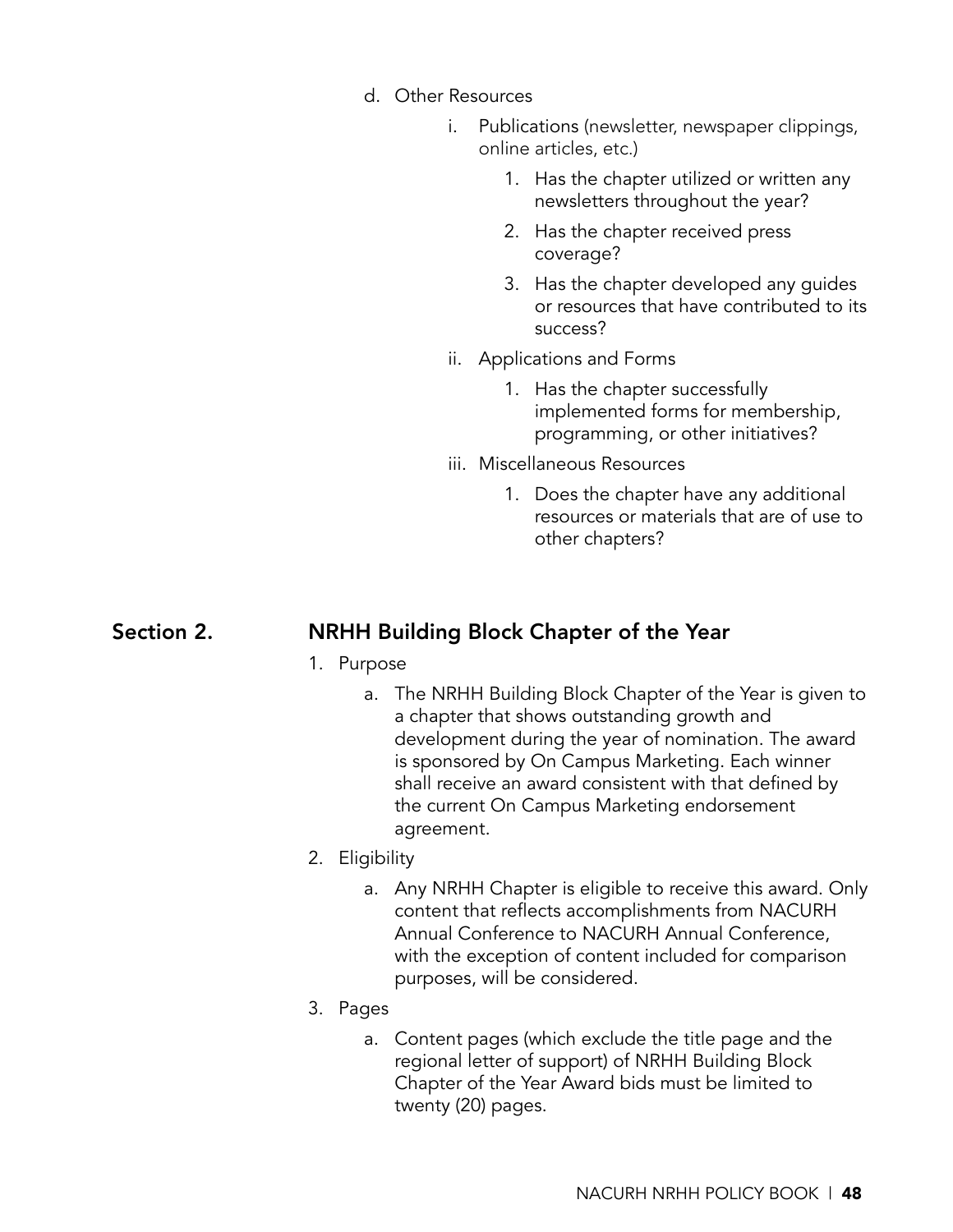- 4. Selection
	- a. The NRHH Outstanding Chapter of the Year Award shall be selected by the NACURH NRHH Board of Directors.
- 5. Required Elements
	- a. Letters of Support
		- i. The bid must include a letter of support from at least one of the following:
			- 1. Chapter Advisor
			- 2. RHA President
			- 3. Professional Housing Staff at an Assistant Director level (or equivalent) or higher
	- b. Refer to the Award Bidding Policies listed in the NACURH Policy Book, Title 12, Article I, Section 1 for more information on eligibility, page limits, and required criteria.
- 6. Criteria for Selection
	- a. Campus Level Content
		- i. Purpose & Goals
			- 1. What is the purpose of the chapter
			- 2. How was the purpose met and/or exceeded?
			- 3. What were the goals and objectives of the chapter?
			- 4. Were the goals and objectives achieved? How were they achieved? What was learned?
		- ii. Structure & Organization of the Chapter
			- 1. How is the chapter, executive officers, and membership structured?
			- 2. How has the structure and organization of the chapter changed over the past year(s)?
		- iii. Membership
			- 1. How does the chapter recruit new members?
			- 2. How has the chapter membership grown?
			- 3. How has the strategy toward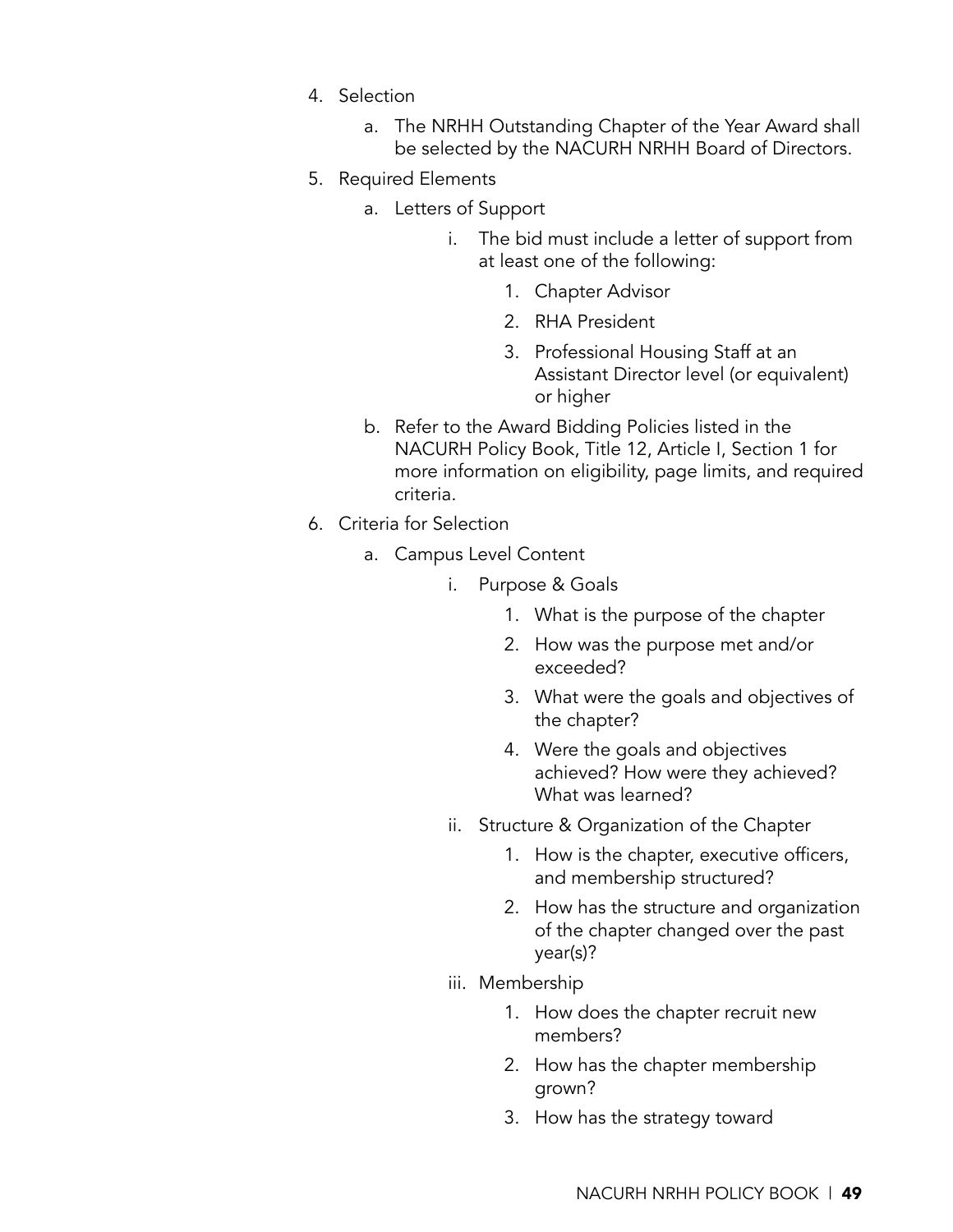membership adapted and improved?

- 4. What role do members play in the development of the chapter's vision, goals, and objectives?
- 5. What is the role of candidate, oncampus, off-campus, and lifelong members in the chapter? How have these roles improved or otherwise changed during the past year(s)?
- iv. Programming, Initiatives, & Accomplishments
	- 1. How has the chapter improved in its efforts with respect to campus programming, initiatives, and other achievements? How is this improvement measured?
	- 2. Has the chapter created new programming or leadership initiatives?
	- 3. Has the chapter created new recognition programs, services, or award?
	- 4. Has the chapter expanded and built existing programs and initiatives?
	- 5. What tools has the chapter used to evaluate programmatic efforts?
	- 6. How has the chapter demonstrated a commitment to the NRHH values (service and recognition) to its membership and the campus community?
- v. Advancement & Growth
	- 1. How has the chapter advanced during the past year?
	- 2. How is this advancement witnessed by the chapter's membership and campus community?
- vi. Challenges
	- 1. What challenges were faced by the chapter this year?
	- 2. How did the chapter address these challenges? What were the results?
	- 3. What challenges will the chapter face in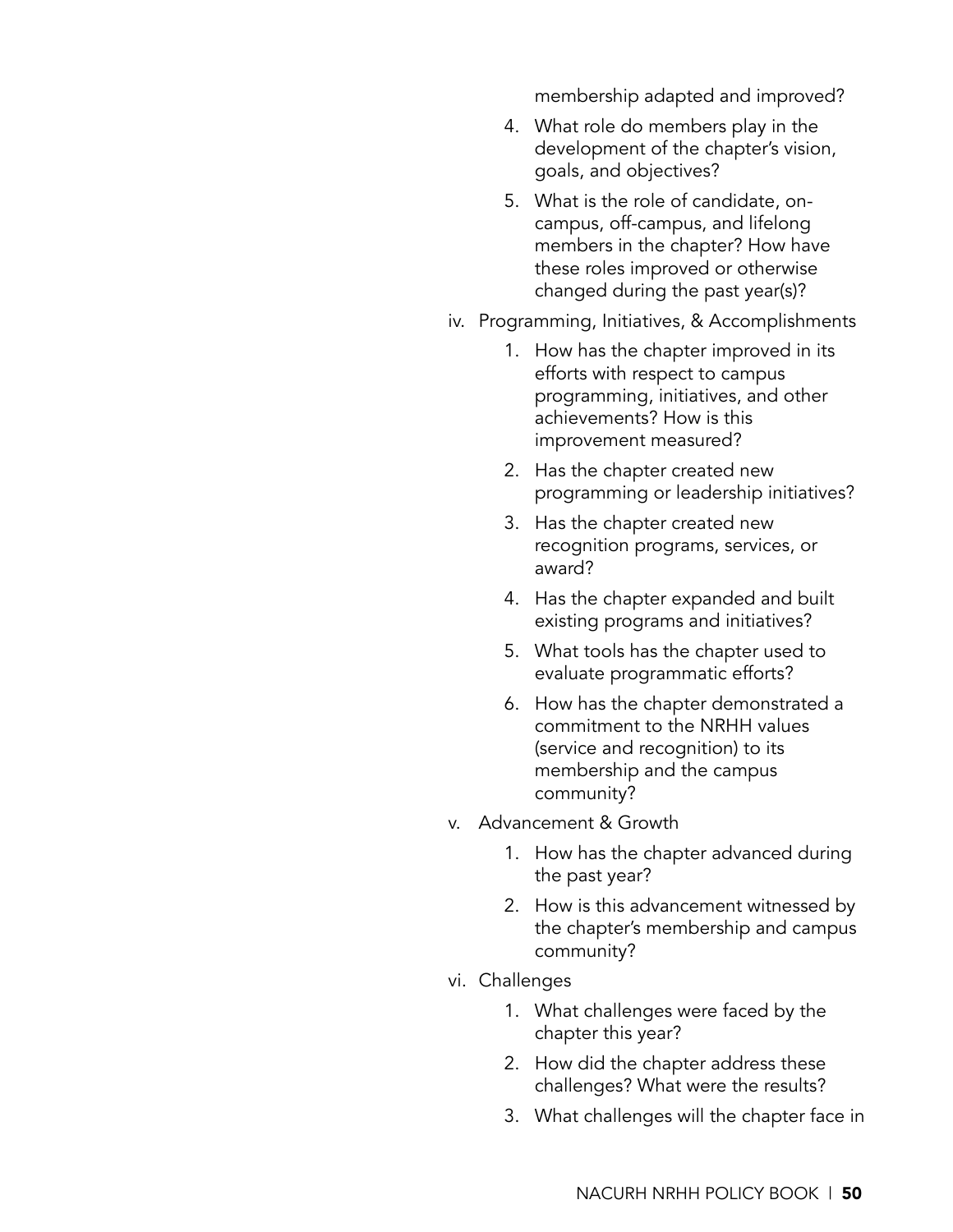the future?

#### vii. Communication

- 1. How has the chapter fostered communication with members, residence hall government, residence hall staff, and administration?
- b. Regional Level Content
	- i. Regional Conferences
		- 1. Has the chapter had representation at regional conferences, both in and out of boardrooms?
		- 2. How has attendance at regional conference assisted in the growth of the chapter this year?
	- ii. Regional Communication
		- 1. How has the chapter communicated with regional schools and chapters?
		- 2. How has the chapter grown as a result of regional communication?
	- iii. Involvement in Regional Projects or Initiatives
		- 1. How has the chapter been involved with regional projects, initiatives, committees, or task forces?
		- 2. How has the chapter grown as a result of this involvement?
	- iv. Regional Awards
		- 1. Has the chapter submitted any regional bids?
		- 2. How has the chapter improved in bid creation and submission during the past year(s)?
- c. NACURH Level Content
	- i. NACURH Annual Conference
		- 1. Has the chapter had representation at the NACURH Annual Conference, both in and out of boardrooms?
		- 2. How has attendance at the NACURH Annual Conference assisted in the growth of the chapter this year?
	- ii. NACURH Communication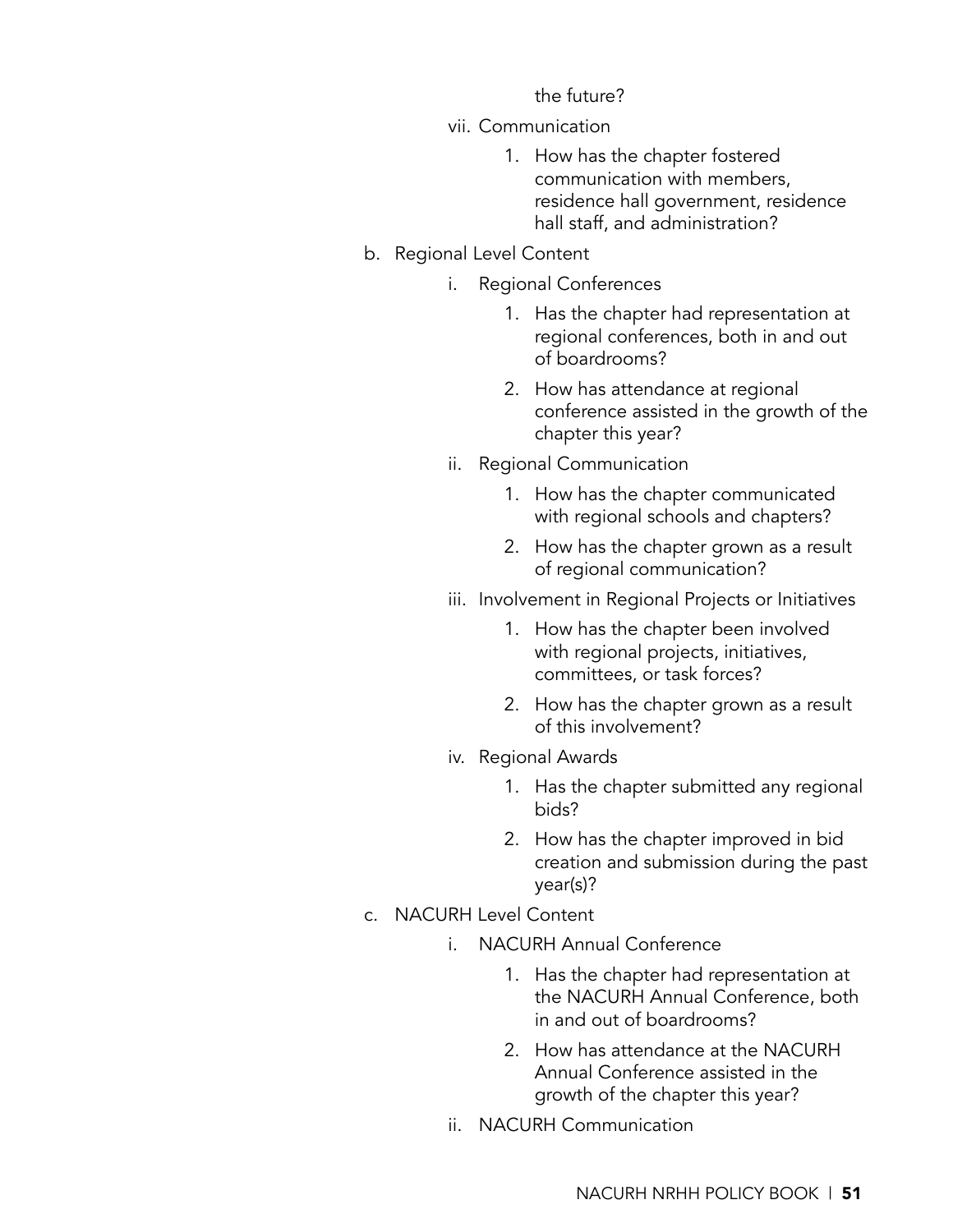- 1. How has the chapter communicated with schools and chapters in NACURH
- 2. How has the chapter communicated with the NCO?
- 3. How has the chapter participated in NACURH projects, initiatives, committees, or task forces?
- 4. How has the chapter grown as a result of NACURH communication and participation?
- iii. OTMs
	- 1. How does the chapter participate in the OTM program?
	- 2. How has the chapter met and/or exceeded OTM goals?
	- 3. How many submissions, campus winners, regional winners, and NACURH winners does the chapter have?
- d. Other Resources
	- i. Publications (newsletter, newspaper clippings, online articles, etc.)
		- 1. Has the chapter utilized or written any newsletters throughout the year?
		- 2. Has the chapter received press coverage?
		- 3. Has the chapter developed any guides or resources that have contributed to its success?
	- ii. Applications and Forms
		- 1. Has the chapter successfully implemented forms for membership, programming, or other initiatives?
	- iii. Miscellaneous Resources
		- 1. Does the chapter have any additional resources or materials that are of use to other chapters?

# Section 3. NRHH President of the Year

1. Purpose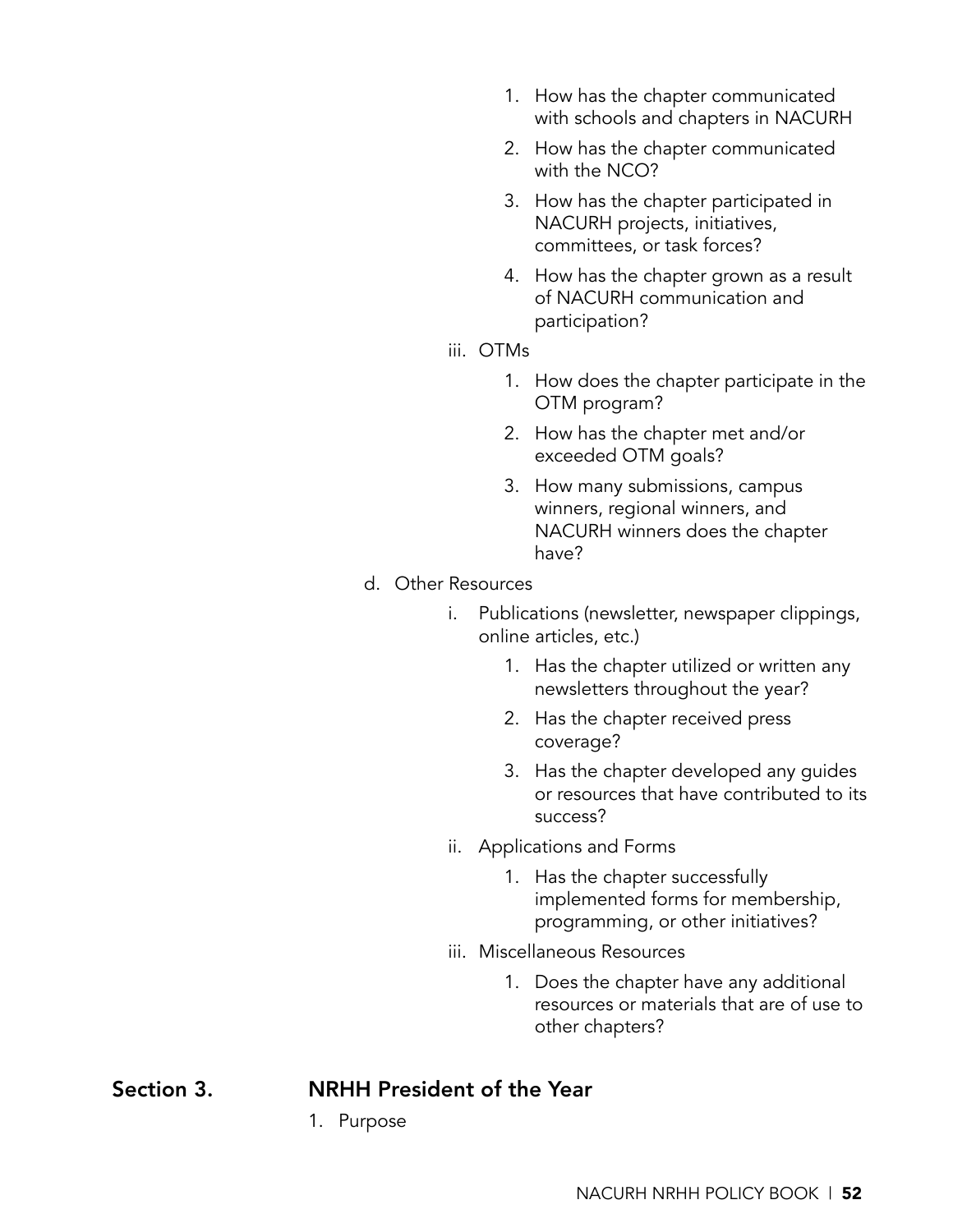- a. The NACURH NRHH President the Year Award recognizes outstanding service to an NRHH Chapter, NACURH, and its affiliates by an individual who has been directly affiliated with the organization as an NRHH president.
- 2. Eligibility
	- a. Only individuals who have completed an entire term as president as prescribed by the constitution of the host institution's governing body, or who have just completed a full term within sixty (60) days of the NACURH Annual Conference, are eligible for this award.
	- b. Only content that reflects accomplishments from NACURH Annual Conference to NACURH Annual Conference, with the exception of content included for comparison purposes, will be considered.
- 3. Pages
	- a. Content pages (which exclude the title page and the regional letter of support) of NRHH President of the Year Award bids must be limited to eight (8) pages.
- 4. Selection
	- a. The NRHH President of the Year Award shall be selected by the NACURH NRHH Board of Directors.
- 5. Required Elements
	- a. The bid must include a letter of support from a full-time or graduate-level advisor, residence hall staff member, or a student representative of the residential housing organization over which the nominee presides.
	- b. Refer to the Award Bidding Policies listed in the NACURH Policy Book, Title 12, Article I, Section 1 for more information on eligibility, page limits, and required criteria.
- 6. Criteria for Selection
	- a. Service to affiliated NRHH chapter by exhibiting: delegation, communication, goal setting, execution of goals, connection with their executive board, leadership, success or growth of the chapter, and creativity.
	- b. Demonstration of commitment to NRHH values.
	- c. Recognition through awards: campus, regional, and NACURH services.
	- d. Participation in campus, regional, and NACURH services for the benefit of NRHH.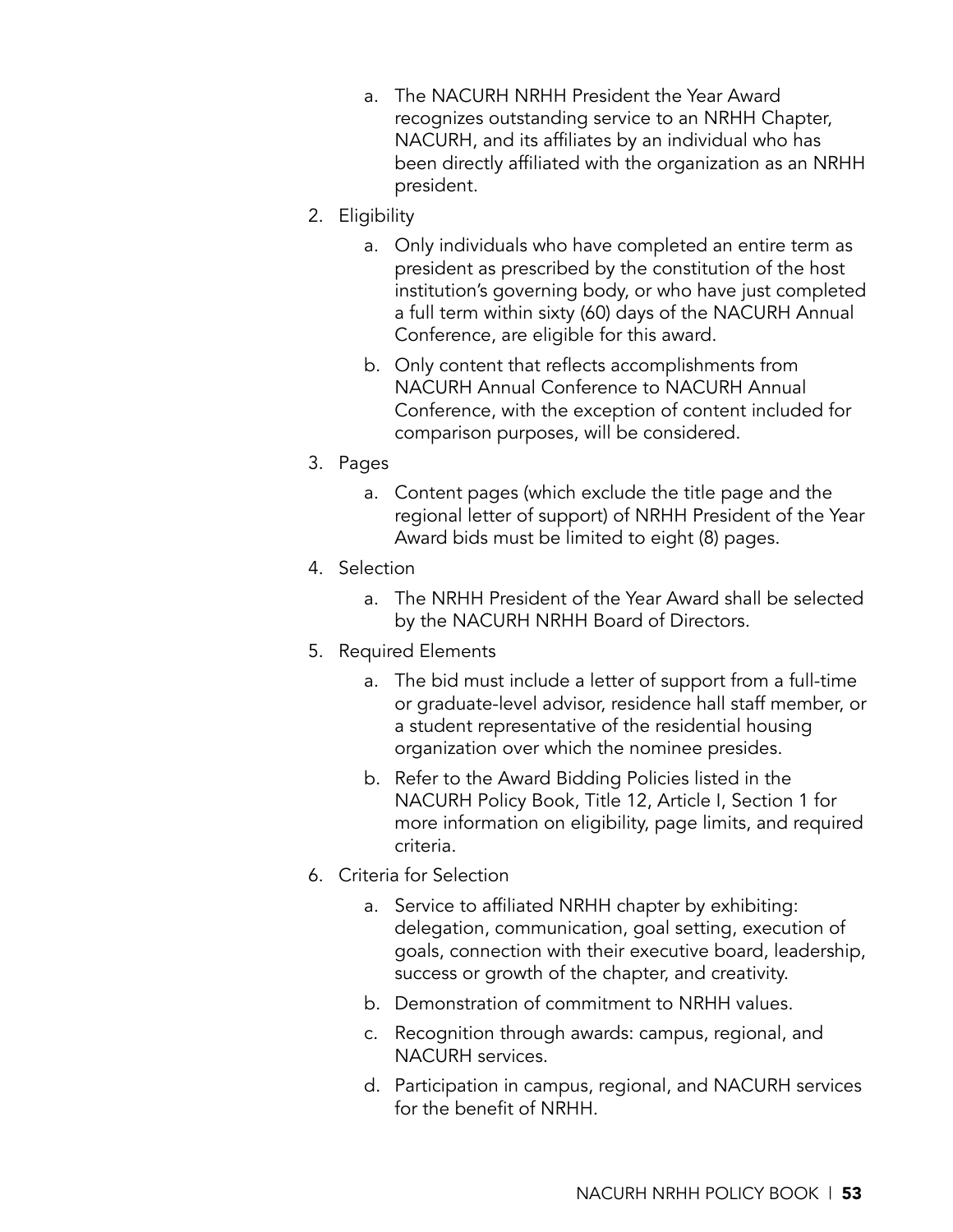e. Representation of NRHH on the campus and at regional and NACURH conferences.

#### Section 4. NRHH Outstanding Member of the Year Award

#### 1. Purpose

a. This award is designed to recognize outstanding service to NRHH and NACURH by an individual who has been directly affiliated with both organizations.

#### 2. Eligibility

- a. Any student that is a voting member of NRHH, who has not served as an NRHH President during the year of nomination, is eligible for this award.
- b. Only content that reflects accomplishments from NACURH Annual Conference to NACURH Annual Conference, with the exception of content included for comparison purposes, will be considered.

#### 3. Pages

- a. Content pages (which exclude the title page and the regional letter of support) of NRHH Outstanding Member of the Year Award bids must be limited to eight (8) pages.
- 4. Selection
	- a. The NRHH Outstanding Member of the Year Award shall be selected by the NACURH NRHH Board of Directors.
- 5. Required Elements
	- a. The bid must include a letter of support from a full-time or graduate-level advisor or residence hall staff member.
	- b. Refer to the Award Bidding Policies listed in the NACURH Policy Book, Title 12, Article I, Section 1 for more information on eligibility, page limits, and required criteria.
- 6. Criteria for Selection
	- a. Campus Level Content
		- i. Chapter Involvement
			- 1. How is the member involved in the campus NRHH Chapter?
			- 2. How does the member participate in programming and other initiatives?
			- 3. If the nominee is an NRHH officer on campus, how did the nominee fulfill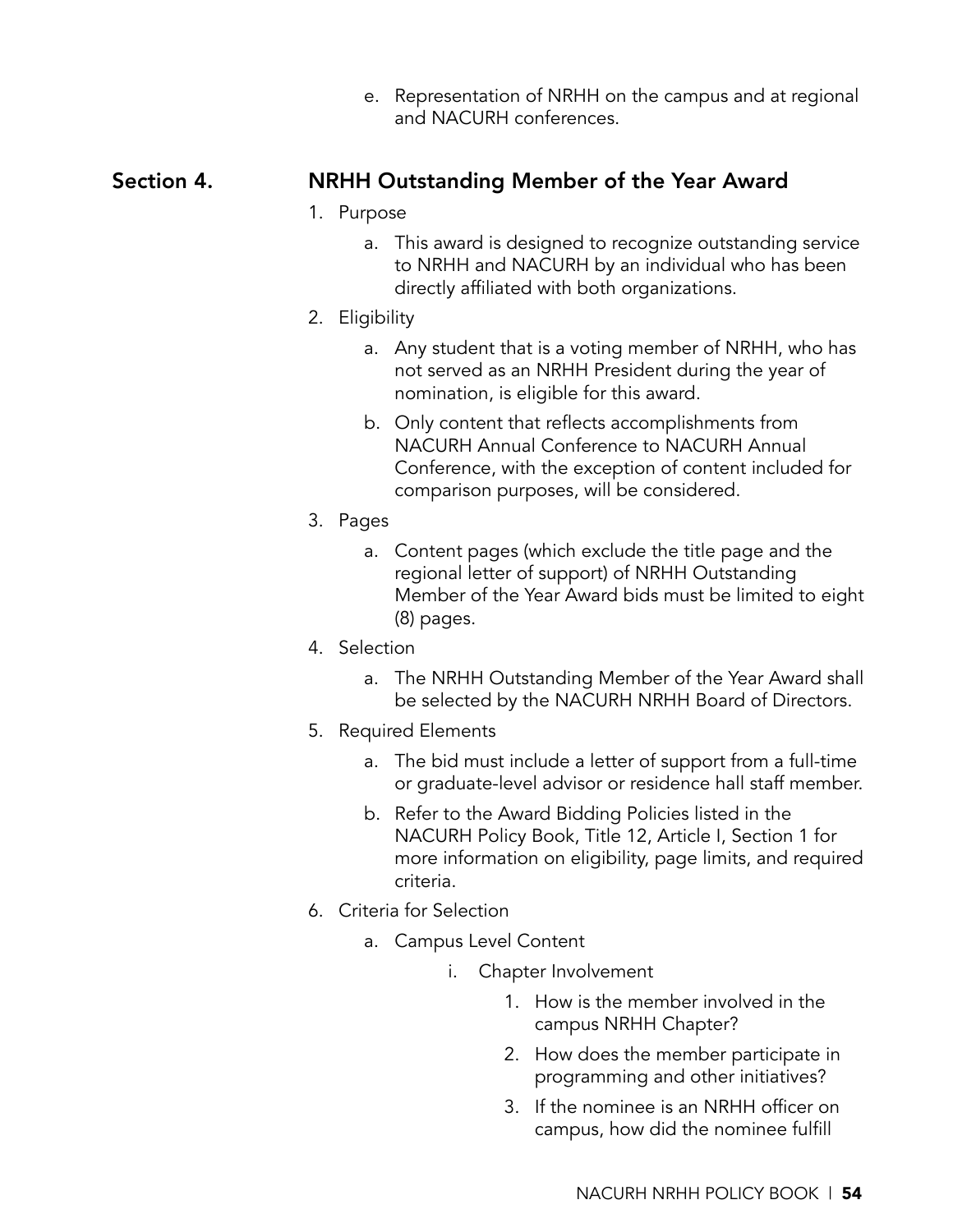and exceed officer duties?

- 4. How does the member exemplify the values of NRHH (service and recognition) in their commitment to their chapter?
- 5. How has the nominee been a role model member of the campus chapter?
- ii. Non-NRHH Campus Involvement
	- 1. How is the member involved on campus?
	- 2. How does the member demonstrate commitment to the values of NRHH (service and recognition) in their roles on campus?
- iii. Personal & Professional Development
	- 1. How has the member developed and grown this year?
	- 2. What challenges did this member face this year? How did they address these challenges? What were the results?
	- 3. How has the member utilized personal and professional development to benefit and improve the chapter and campus community?
- iv. Awards & Recognition
	- 1. Has the member received any awards or recognition for their service to the chapter or campus?
- b. Regional Level Content
	- i. Regional Conferences
		- 1. Has the member attended any regional conferences?
		- 2. Did the member present programs, contribute to award bids, promote spirit, or contribute to the delegation?
		- 3. Has the member represented their chapter on the regional level?
		- 4. How has the chapter benefited from this member's attendance at regional conferences?
	- ii. Regional Participation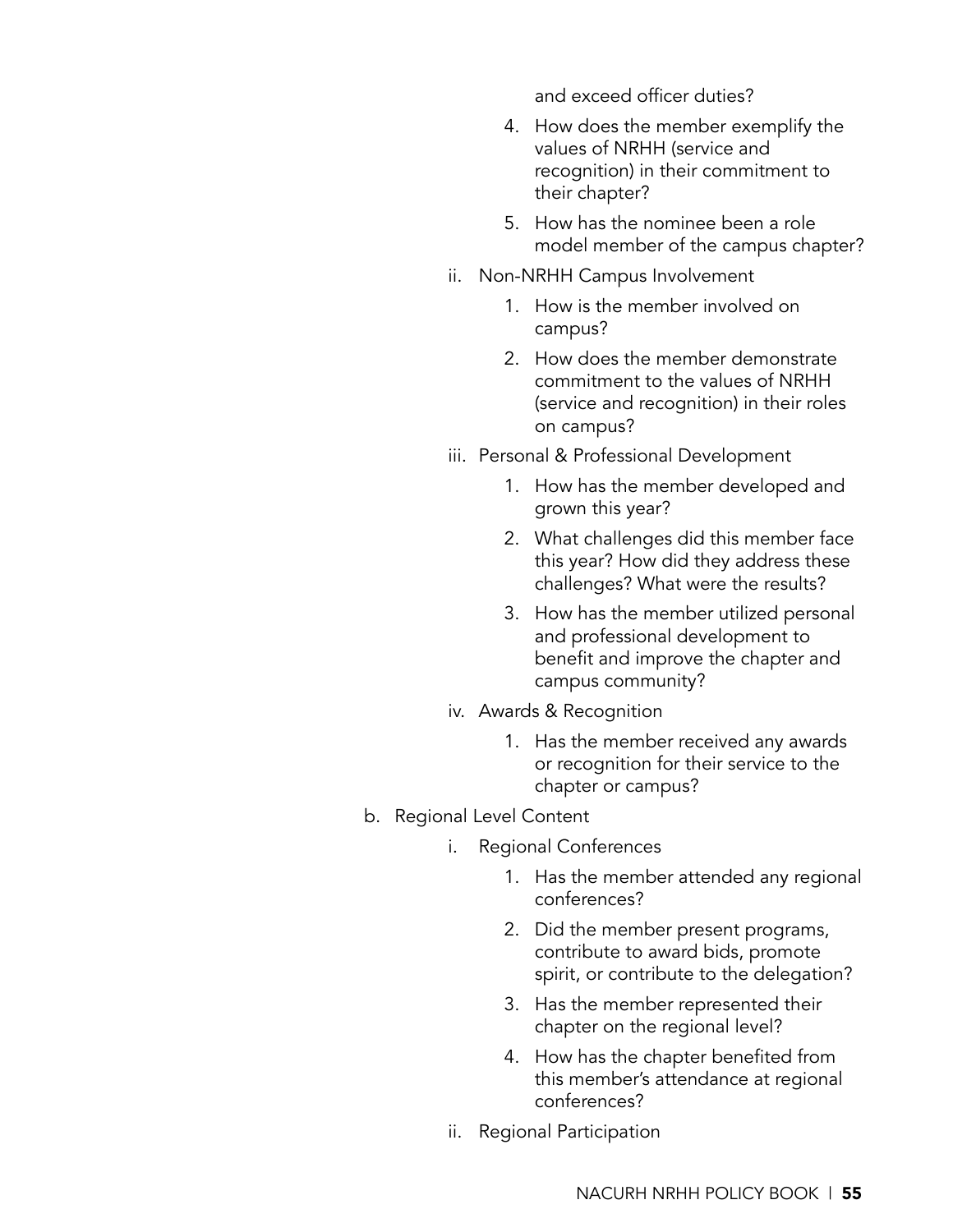- 1. How has the member been involved in communicating with other chapters in the region?
- 2. Has the member participated in regional initiatives, projects, committees, or task forces?
- c. NACURH Level Content
	- i. NACURH Annual Conference
		- 1. Has the member attended the NACURH Annual Conference?
		- 2. Did the member present programs, contribute to award bids, promote spirit, or contribute to the delegation?
		- 3. Has the member represented their chapter on the NACURH level?
		- 4. How has the chapter benefited from this member's attendance at the NACURH Annual Conference?
	- ii. NACURH Participation
		- 1. How has the member been involved in communicating with other chapters in NACURH?
		- 2. Has the member participated in NACURH initiatives, projects, committees, or task forces?

## ARTICLE IV. NRHH MEMBER SCHOLARSHIP & PIN

#### Section 1. Purpose

1. Revenue generated from the NRHH Scholarship Pin will fund the granted scholarship(s).

#### Section 2. Pin Sales and Revenue

- 1. Sales and Inventory
	- 1. The selected pin will be ordered within 5 weeks of the beginning of the NACURH Pre-Conference and will be sold for \$7-\$10 at all NACURH affiliated conferences. The official price for the pin will be decided by the NAN in conjunction with the NAF. The NACURH Corporate Office will handle the inventory of the pin and will be responsible for selling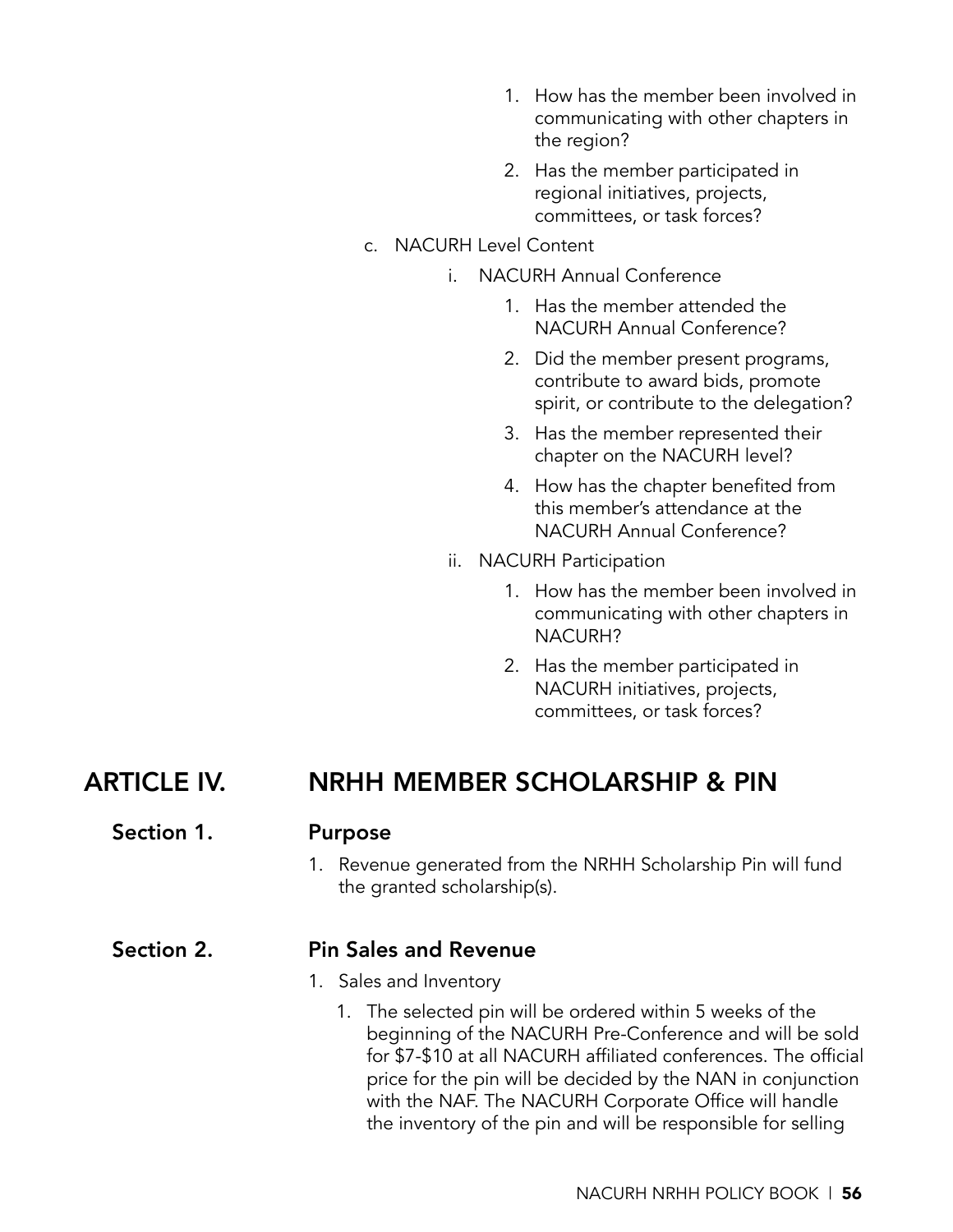the pins online and bringing pins to each conference to be sold.

- 2. Revenue
	- a. All revenue from the pin will fund an NRHH Member Scholarship.

#### Section 3. Scholarship Protocol

- 1. Timeline
	- a. After the close of all spring regional conferences, the amount of pin profits will be calculated by the NAN in conjunction with the NAF and NCO. This assessment must conclude by the second week in April.

#### 2. Protocol

- a. A minimum of \$750 of profit must be earned before scholarships can be allocated.
- b. If the minimum is met, then up to 2/3rds of the profit can be allocated for scholarships while 1/3rd will roll over into next year's profit.
- c. The NNBD will decide on the amount of scholarships that will be allocated and their dollar amount.
- d. Within one (1) week of the decision of the amount scholarships and their dollar amount, the NAN will send out an application process which will conclude at least two weeks before the start of the NACURH Annual Conference.

#### Section 4. Scholarship Selection

#### 1. Eligibility

- a. Applicants must be an on-campus of off-campus member of an affiliated NRHH chapter. Members must show a commitment to academic excellence and serve as a role model to the chapter in academic achievement. Members must also be returning to the residence halls in the fall. Additionally members must hold a 2.5, or its equivalent, grade point average.
- b. A reference letter must also be submitted which outlines how the applicant has excelled in their academic and NRHH involvement, and the ways they serve as a role model in both. Additionally the letter must confirm that the nominee is in academic good standing and is returning to the residence halls in the fall.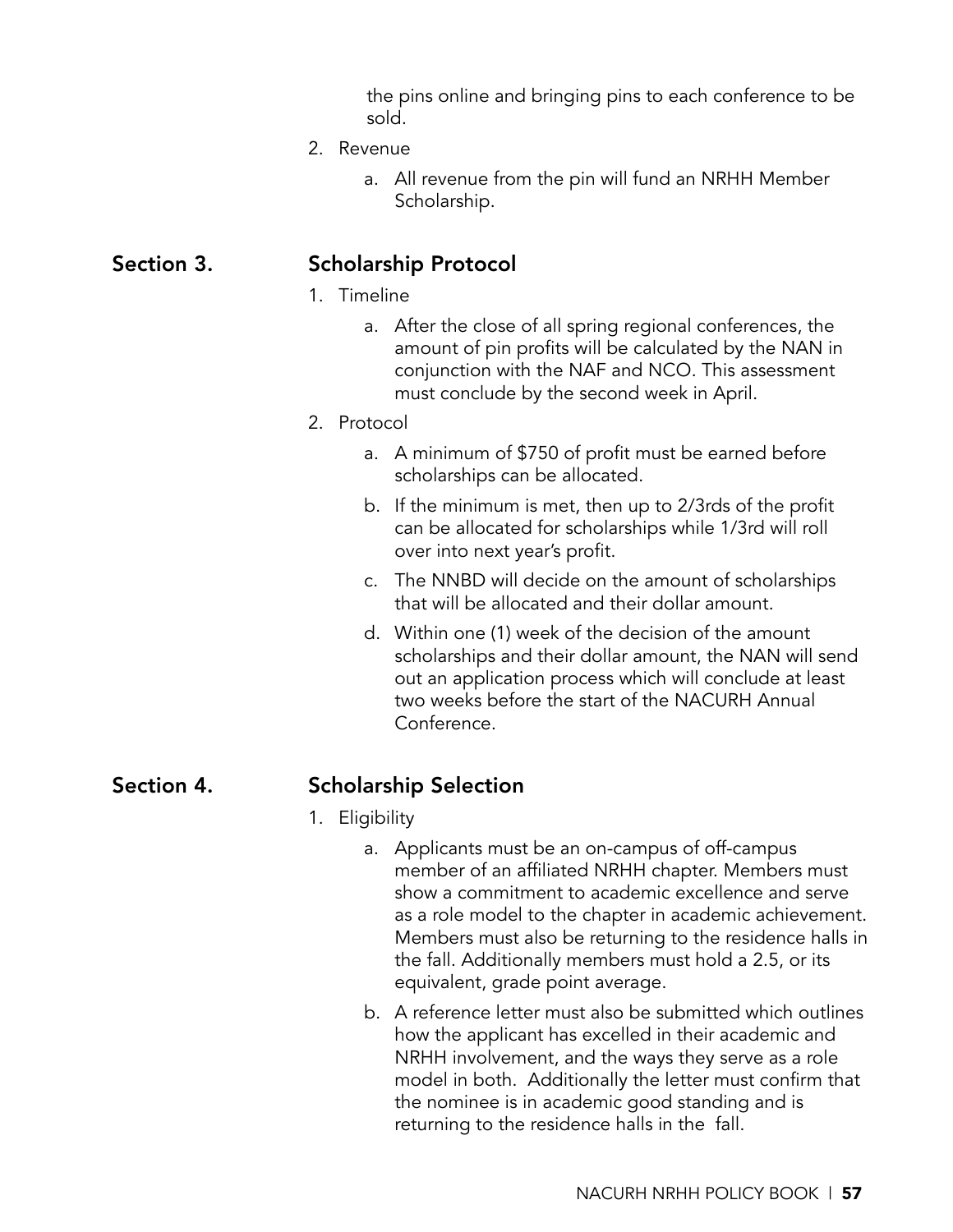- 2. Nomination Form
	- a. Nominee Information
		- i. Name
		- ii. School
		- iii. Region
		- iv. E-Mail
		- v. Mailing Address
		- vi. Current cumulative GPA
		- vii. Will you be in attendance at the NACURH Annual Conference?
		- viii.Will you be returning to the residence halls next year?
	- b. Reference Information
		- i. Name
		- ii. E-Mail
		- iii. Role of Reference
	- c. Short Answer
		- i. Describe in detail your level of involvement with your campus NRHH chapter (a maximum of 500 words).
		- ii. How have you been an academic role model to others within your chapter (a maximum of 500 words)?
		- iii. How do you bring service and recognition to your commitments outside of NRHH (a maximum of 200 words)?
		- iv. How do you balance life as a student and student leader (a maximum of 200 words)?
		- v. Why do you feel you deserve this award (a maximum of 500 words?
- 3. Selection
	- a. The selection committee shall be the NACURH NRHH Board of Directors (NNBD).
- 4. Award
	- a. The award will be a scholarship as determined by the NNBD which will go toward tuition, room and board, student fees, or books. Winners shall be announced at a NACURH Annual Conference award ceremony.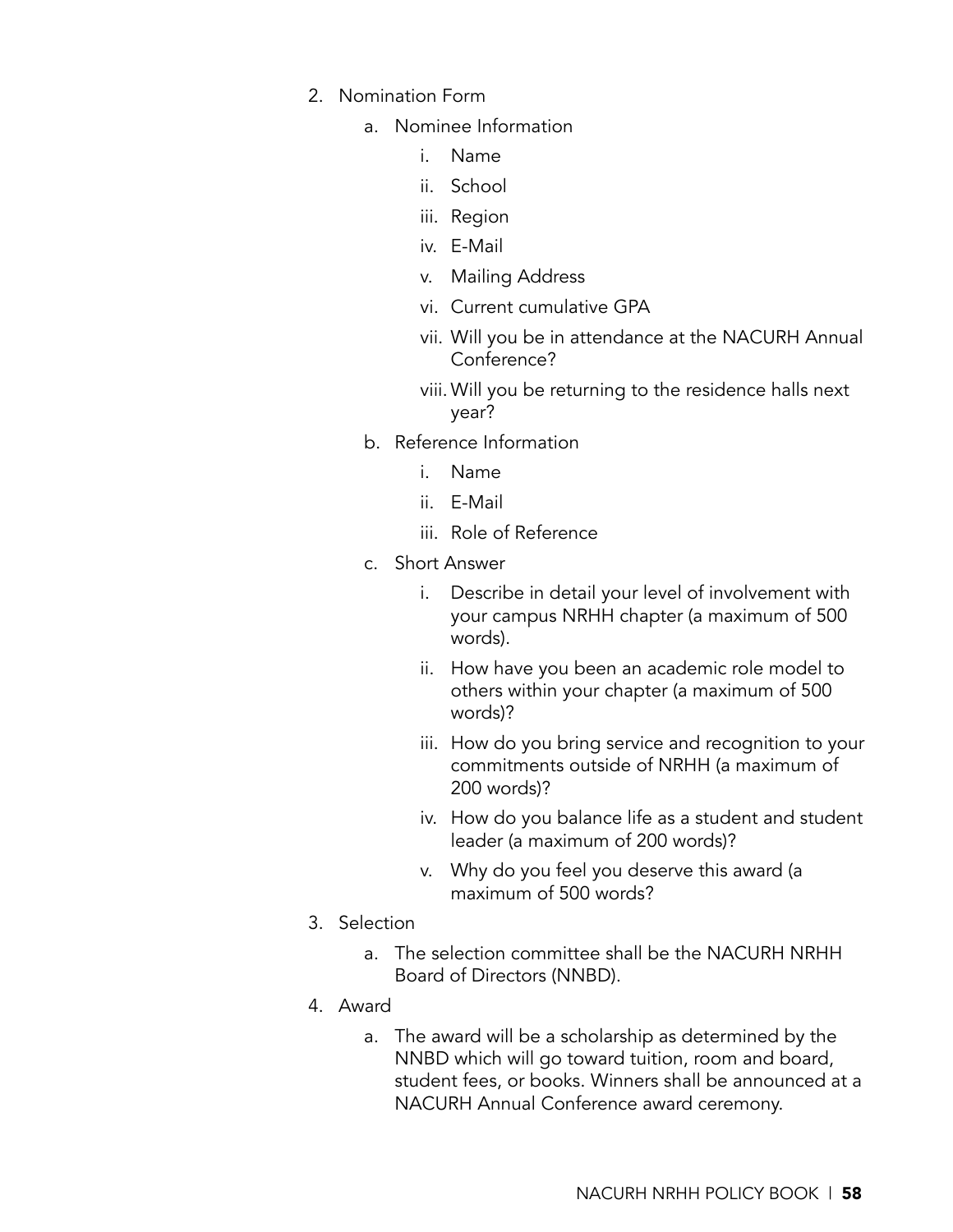# ARTICLE V. OUTSTANDING LEADERSHIP PIN

| Section 1.         | <b>Purpose</b>                                                                                                                                                                                                                                                                                               |
|--------------------|--------------------------------------------------------------------------------------------------------------------------------------------------------------------------------------------------------------------------------------------------------------------------------------------------------------|
|                    | 1. The Outstanding Leadership Pin is designed to recognize those<br>who have demonstrated outstanding support and leadership to<br>an NRHH chapter and residence hall students. This may<br>include, but is not limited to, chapter members, housing<br>personnel, faculty, and college or university staff. |
| Section 2.         | Eligibility                                                                                                                                                                                                                                                                                                  |
|                    | 1. Individuals who could qualify for membership, including first-<br>term students, with the exception of those graduating in the<br>current academic term, cannot be given an Outstanding<br>Leadership Pin.                                                                                                |
| Section 3.         | <b>Selection</b>                                                                                                                                                                                                                                                                                             |
|                    | 1. The maximum number of Outstanding Leadership Pin which<br>may be given in a year is equal to the number of regional<br>affiliates within NACURH.                                                                                                                                                          |
| Section 4.         | Vendor                                                                                                                                                                                                                                                                                                       |
|                    | 1. Outstanding Leadership Pin certificates can be purchased<br>through the NCO.                                                                                                                                                                                                                              |
| <b>ARTICLE VI.</b> | <b>CANDIDATE MEMBER EDUCATION</b>                                                                                                                                                                                                                                                                            |
|                    | <b>PROGRAM OF EXCELLENCE AWARD</b>                                                                                                                                                                                                                                                                           |
| Section 1.         | <b>Purpose</b>                                                                                                                                                                                                                                                                                               |
|                    | 1. The Candidate Member Education Program of Excellence                                                                                                                                                                                                                                                      |

Award is an honor bestowed upon chapters who have made outstanding efforts in educating their candidate members. The award recognizes outstanding educational programs and training for members seeking on-campus membership.

#### Section 2. **Eligibility**

1. Chapters nominated and chosen for the award must an affiliated NRHH Chapter. Only nominations filled out using the Candidate Member Education Program of Excellence Award application will be considered. Nominations forms shall be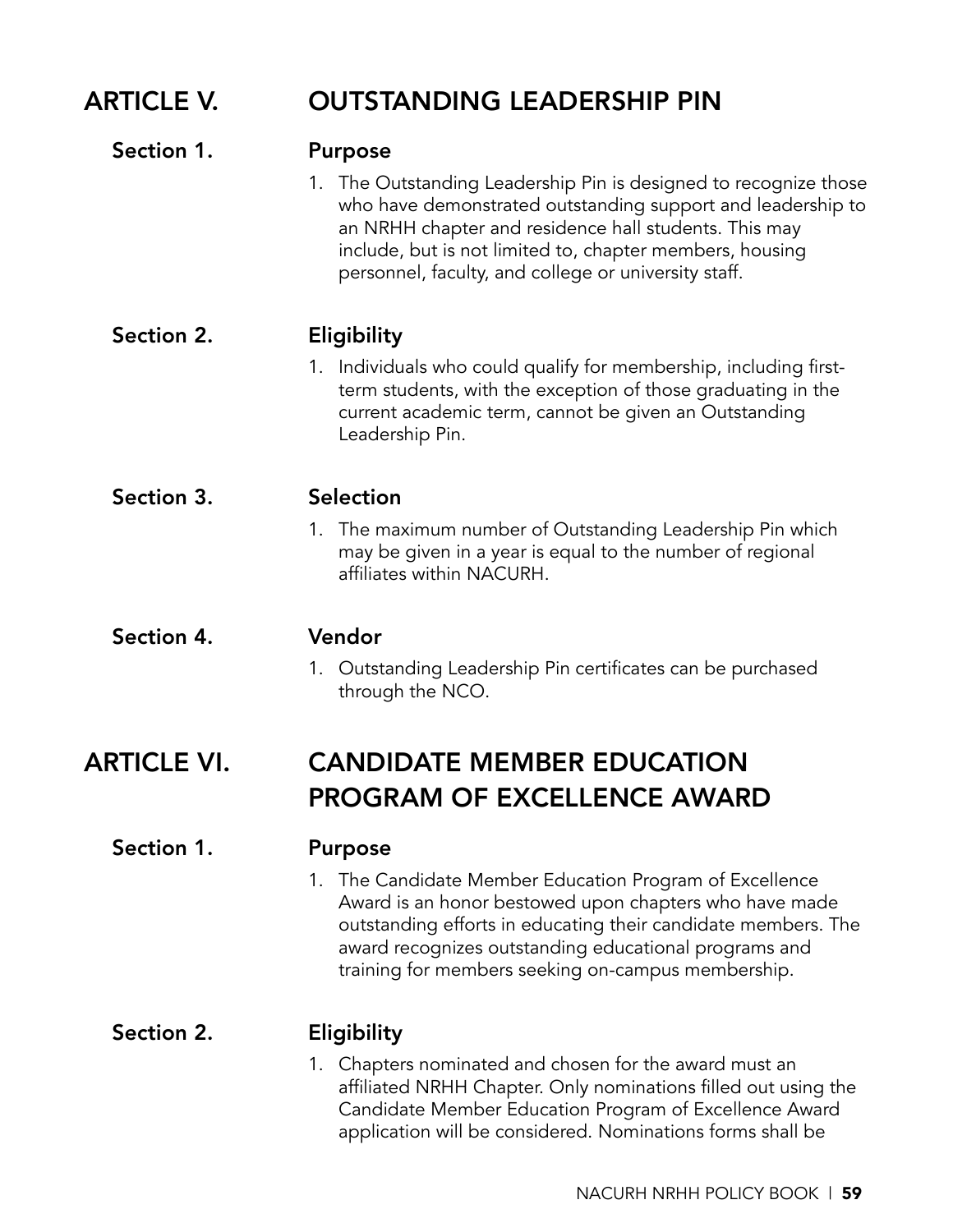distributed by the NAN to the NNBD, who will then distribute them to their regions NRHH Chapters by April 15 of each year and will be due by a predetermined date as determined by the NAN.

#### Section 3. Nomination Form

- 1. The nomination form shall include:
	- a. Nominee
		- i. School
		- ii. Region
		- iii. Chapter Name
		- iv. Will the institution be present at the NACURH Annual Conference?
		- v. Chapter Cap
		- vi. # of Candidate Members transitioned to On-Campus Membership
		- vii. Photos
			- 1. Nominees can submit up to 3 photos depicting candidate member events, education, and other images reflecting the candidate member experience
	- b. Nominator Information
		- i. Name
		- ii. Contact Information (email, phone number, etc.)
	- c. Short Answer
		- i. How the chapter worked to educate their candidate members on NRHH History (a maximum of 200 words)
		- ii. How the chapter worked to educate their candidate members on OTMs (a maximum of 200 words)
		- iii. How the chapter worked to educate their candidate members on membership qualifications (a maximum of 200 words)
		- iv. How the chapter worked to educate their candidate members on membership selection processes (a maximum of 200 words)
		- v. What the chapter has also educated members on outside of the required education requirements, if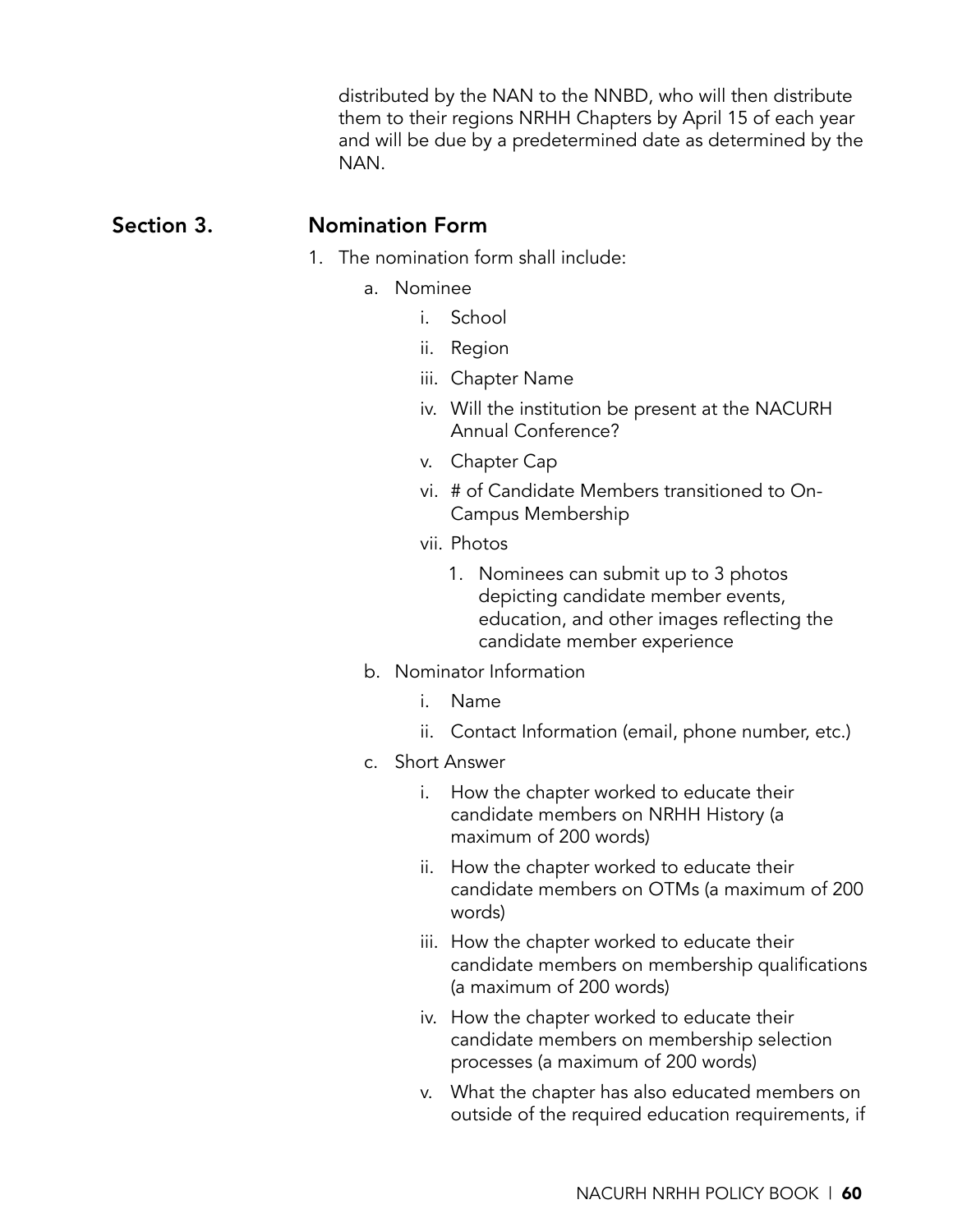applicable. Example: Service, Regional/NACURH Information, Fellowship Activities, Inductions, Etc. (a maximum of 200 words)

- vi. What the length of the candidate member education process was (a maximum of 200 words)
- vii. How the chapter has gone above and beyond in educating their candidate members (a maximum of 500 words)
- d. Can we share this information for chapters to view (This will not be taken into consideration for the selection process)
	- i. Yes
	- ii. No

| Section 4.          | <b>Selection</b>                                                                                                                                                                                                                                                                                                                                                               |
|---------------------|--------------------------------------------------------------------------------------------------------------------------------------------------------------------------------------------------------------------------------------------------------------------------------------------------------------------------------------------------------------------------------|
|                     | 1. The respective ADNRHH for each of the regions will select one<br>nomination from those submitted by their region to advance to<br>the NACURH level at which point the final award recipients will<br>be selected by a three-fourths (3/4) majority vote of the NNBD<br>members in attendance at the NACURH Annual Conference.                                               |
| Section 5.          | Award                                                                                                                                                                                                                                                                                                                                                                          |
|                     | 1. Recipients will receive a certificate presented at the NACURH<br>Annual Conference. The number of awards given per year shall<br>be no more than the number of affiliated regions of NACURH                                                                                                                                                                                 |
| <b>ARTICLE VII.</b> | <b>NRHH INDUCTIONS SCHOLARSHIP</b>                                                                                                                                                                                                                                                                                                                                             |
| Section 1.          | <b>Purpose</b>                                                                                                                                                                                                                                                                                                                                                                 |
|                     | 1. The NRHH Inductions Scholarship is designed to lessen the<br>financial burden placed on chapters with limited financial<br>resources in planning their inductions ceremony. Up to \$500.00<br>USD shall be awarded annually to at least one member<br>institution of NACURH, Inc. with the intention of providing a<br>high-quality inductions experience to their members. |
| Section 2.          | Selection                                                                                                                                                                                                                                                                                                                                                                      |
|                     | 1. Recipients will be selected by the NACURH NRHH Board of<br>Directors (NNBD) at the Semi-Annual Business Meeting. The<br>committee shall divide up the funds between applicants<br>however the committee feels best supports the mission and                                                                                                                                 |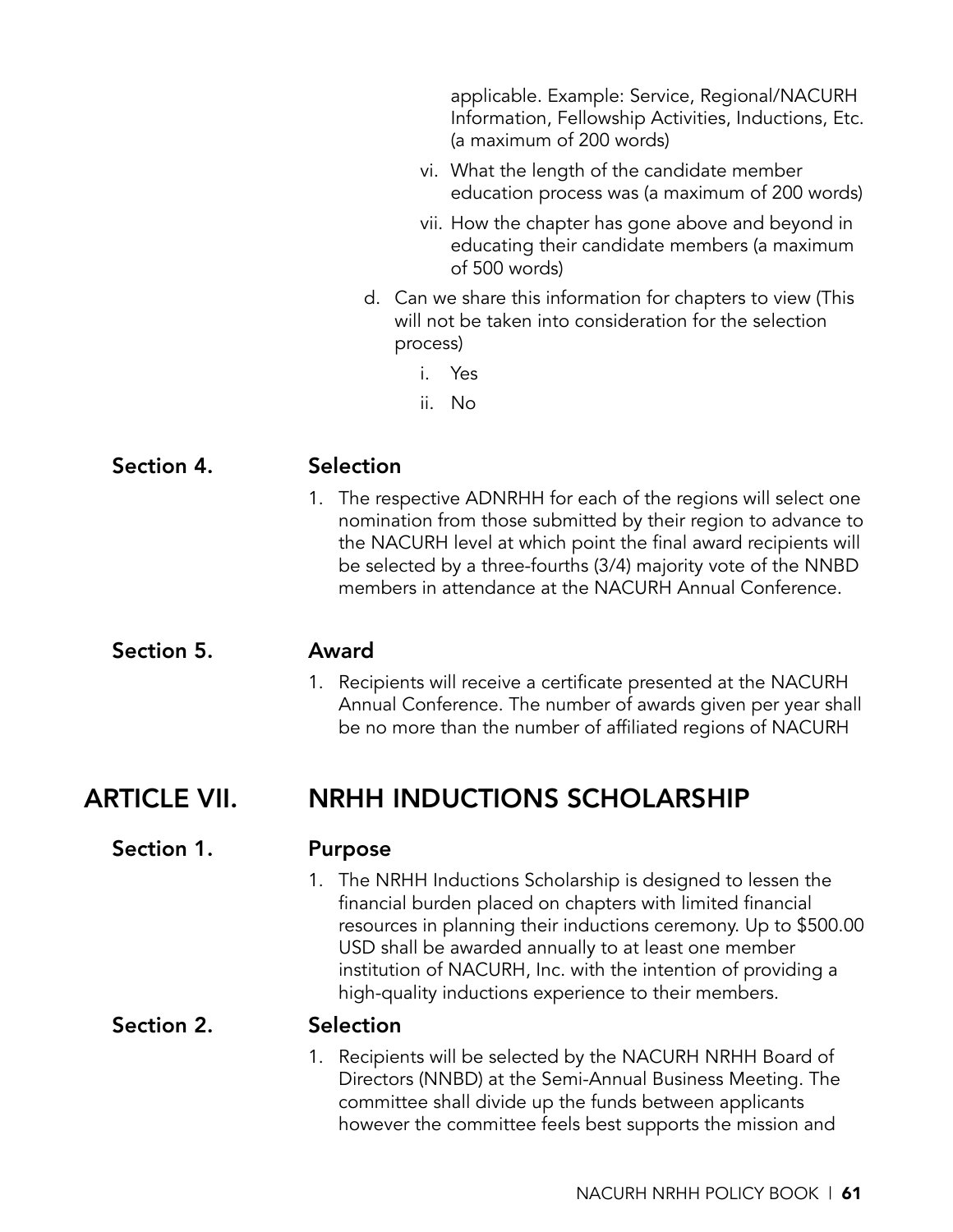|            | vision of NRHH, as well as any expressed financial need, and<br>the purpose outlined in Section 1, provided the total amount of<br>money awarded does not exceed \$500.00 USD.                                                                                                                                                                                                                                                                                                                                                                                     |
|------------|--------------------------------------------------------------------------------------------------------------------------------------------------------------------------------------------------------------------------------------------------------------------------------------------------------------------------------------------------------------------------------------------------------------------------------------------------------------------------------------------------------------------------------------------------------------------|
| Section 3. | <b>Criteria</b>                                                                                                                                                                                                                                                                                                                                                                                                                                                                                                                                                    |
|            | 1. Applications for the NRHH Inductions Scholarship will be<br>judged on the basis of an application distributed by the<br>NACURH Associate for NRHH in conjunction with the NNBD.                                                                                                                                                                                                                                                                                                                                                                                 |
| Section 4. | <b>Timeline</b>                                                                                                                                                                                                                                                                                                                                                                                                                                                                                                                                                    |
|            | 1. Applications for the NRHH Inductions Scholarship will be due<br>at a date decided by the NACURH Associate for NRHH but no<br>later than December 1. Recipients of the NRHH Inductions<br>Scholarship shall be chosen no later than January 31. Checks<br>for the NRHH Inductions Scholarship shall be dated no later<br>than February 7. All selected schools will be made aware that<br>they need to cash their checks by March 15 in consideration of<br>the end of NACURH's Fiscal Year, even if the induction<br>ceremony is scheduled following that date. |
| Section 5. | <b>Timeline</b>                                                                                                                                                                                                                                                                                                                                                                                                                                                                                                                                                    |
|            | 1. Recipients of the NRHH Inductions Scholarship will submit a<br>report prior to the end of the affiliation year detailing:                                                                                                                                                                                                                                                                                                                                                                                                                                       |
|            | a. A description of their inductions ceremony                                                                                                                                                                                                                                                                                                                                                                                                                                                                                                                      |
|            | b. How the money was utilized in their inductions ceremony                                                                                                                                                                                                                                                                                                                                                                                                                                                                                                         |
|            | c. Future plans for their induction ceremony                                                                                                                                                                                                                                                                                                                                                                                                                                                                                                                       |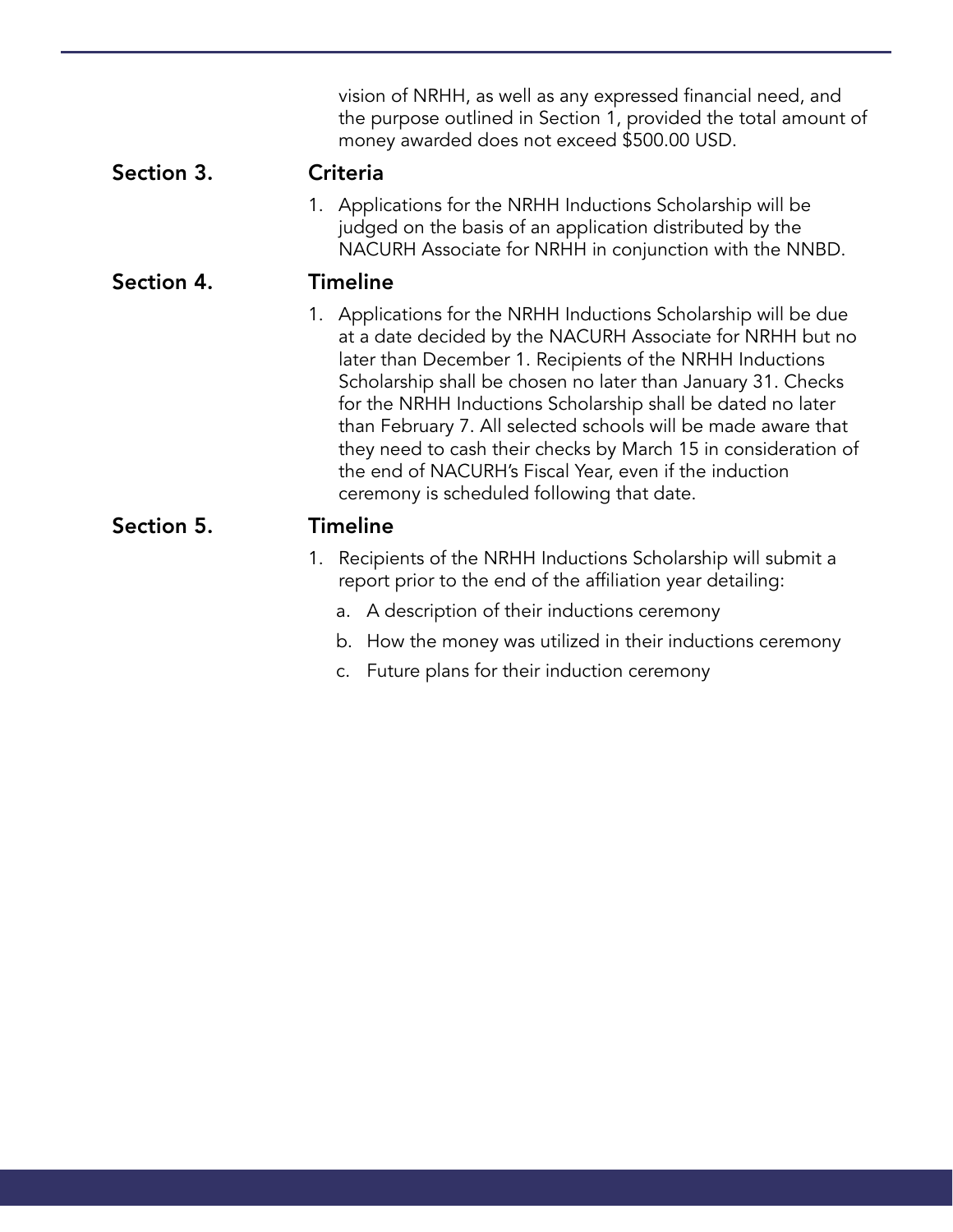# TITLE 7 **SERVICE**

ARTICLE I NRHH DAY OF SERVICE

# ARTICLE II SERVICE THEMED MONTHS

ARTICLE III NACURH ALTERNATIVE BREAK

ARTICLE IV NRHH SERVICE TRACKER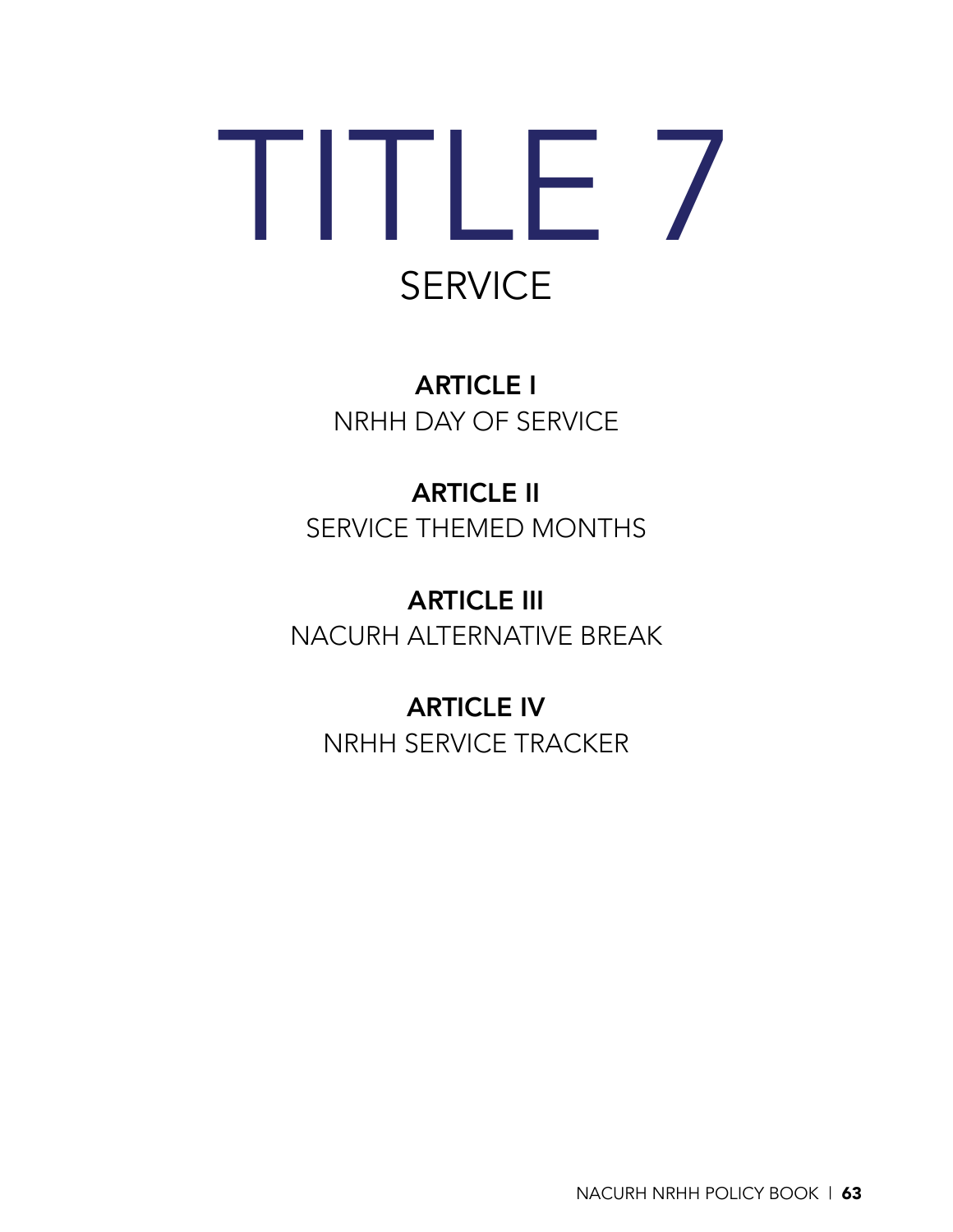| <b>ARTICLE I.</b>  | <b>NRHH DAY OF SERVICE</b>                                                                                                                                                                                                                                                                                                                                                                                               |
|--------------------|--------------------------------------------------------------------------------------------------------------------------------------------------------------------------------------------------------------------------------------------------------------------------------------------------------------------------------------------------------------------------------------------------------------------------|
| Section 1.         | <b>Description</b><br>1. Shall be coordinated by the NAN in conjunction with NRHH<br>Founder's Day during the month of April.                                                                                                                                                                                                                                                                                            |
| Section 2.         | <b>Purpose</b><br>1. The purpose of the NRHH Day of Service is to promote the<br>value of service within the honorary and dedicate a specific day<br>towards serving the campuses and communities impacted by<br>member schools.                                                                                                                                                                                         |
| <b>ARTICLE II.</b> | <b>SERVICE THEMED MONTHS</b>                                                                                                                                                                                                                                                                                                                                                                                             |
| Section 1.         | <b>Description</b><br>1. Shall be coordinated by the NAN in conjunction with the<br>NACURH NRHH Board of Directors.                                                                                                                                                                                                                                                                                                      |
| Section 2.         | <b>Purpose</b><br>1. The purpose of the Service Months is to devote specific<br>attention to causes and initiatives that NRHH is committed to<br>and passionate about. Through specific themes and dedicating<br>one specific day per month, this initiative encourages chapters<br>to come together for a united purpose. Through this aim,<br>service shall be exemplified on both the campus and<br>community levels. |
| Section 3.         | <b>Theme Categories Examples</b><br>The following themed categories or focuses are encouraged on<br>1.<br>an annual basis:<br>a. Emergency Relief<br>b. Veteran Affairs & Active Military<br>c. Philanthropy<br>d. Alternative Break<br>e. Youth Services<br>Sexual Assault Awareness<br>$f_{\cdot}$                                                                                                                     |
| Section 4.         | <b>Procedures</b><br>The NAN and NNBD shall work to distribute a calendar from<br>1.                                                                                                                                                                                                                                                                                                                                     |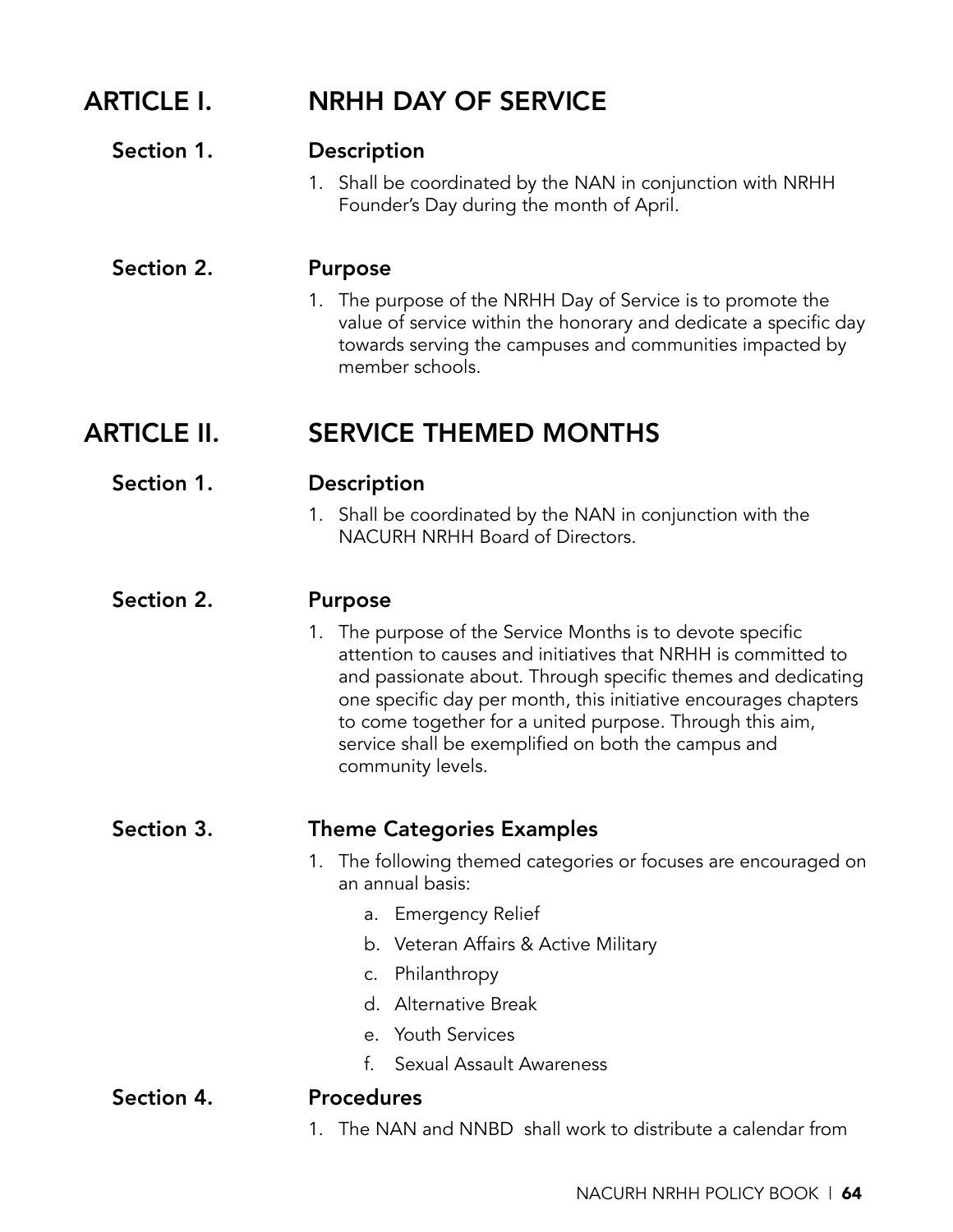September of the current year to September of the next year with the outlined themed service months. The calendar shall be distributed during the month of August.

- a. The month in which NACURH Residence Hall Month occurs shall not be assigned a themed month so that the focus is on the Service Week coordinated by the NAA.
- 2. Each month shall have a designated day of service in which the NNBD shall promote and encourage chapters to dedicate that day to fulfilling service corresponding with the designated theme .
- 3. Advertisements, publicity, and marketing the themed months shall be coordinated by the NAN and listed on the NRHH website.

# ARTICLE III. NACURH ALTERNATIVE BREAK

#### Section 1. Description

1. Information regarding the NACURH Alternative Break can be found in the NACURH Policy Book, Title 11 Conference and Events Article XI.

## ARTICLE IV. NRHH SERVICE TRACKER

#### Section 1. Description

1. Shall be coordinated by the NAN in conjunction with the NACURH NRHH Board of Directors.

#### Section 2. Purpose

1. The purpose of the NRHH Service Tracker is to promote the value of service within the honorary. By collecting chapters service hours, a culture of service and development of servicebased resources and initiatives will allow member schools to better implement and support this value.

#### Section 3. Procedures

1. The NAN shall manage and update the NRHH Service Tracker located on the NRHH website for member schools to utilize.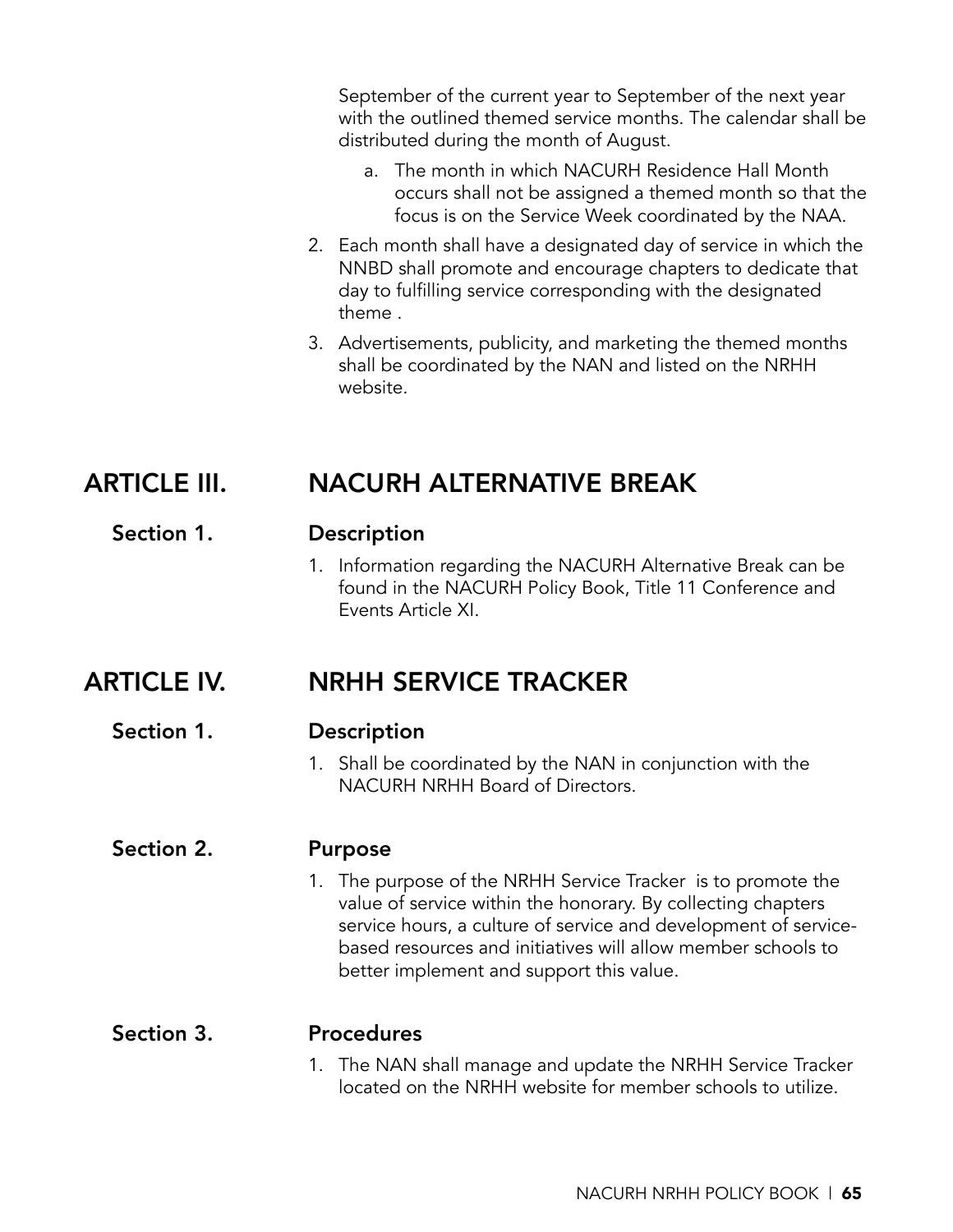| Section 4. | <b>Service Traveling Award</b>                                                                                                                                                                                                                                |
|------------|---------------------------------------------------------------------------------------------------------------------------------------------------------------------------------------------------------------------------------------------------------------|
|            | 1. The Service Traveling Award will be presented at the NACURH<br>Annual Conference.                                                                                                                                                                          |
|            | 2. The recipient will receive the Service Traveling Award and a<br>certificate personalized for that member school.                                                                                                                                           |
|            | 3. The NAN is responsible for making sure the award is ordered,<br>the certificate is printed, and for calculating the ranking after<br>the last day of the month.                                                                                            |
|            | a. The winner will be calculated from April of the previous<br>year to March of the current year.                                                                                                                                                             |
|            | b. The ranking will be determined by dividing the total<br>amount of service hours by the number of chapter<br>members indicated on the membership list as the<br>chapter with the highest ratio of service to members will<br>be the recipient of the award. |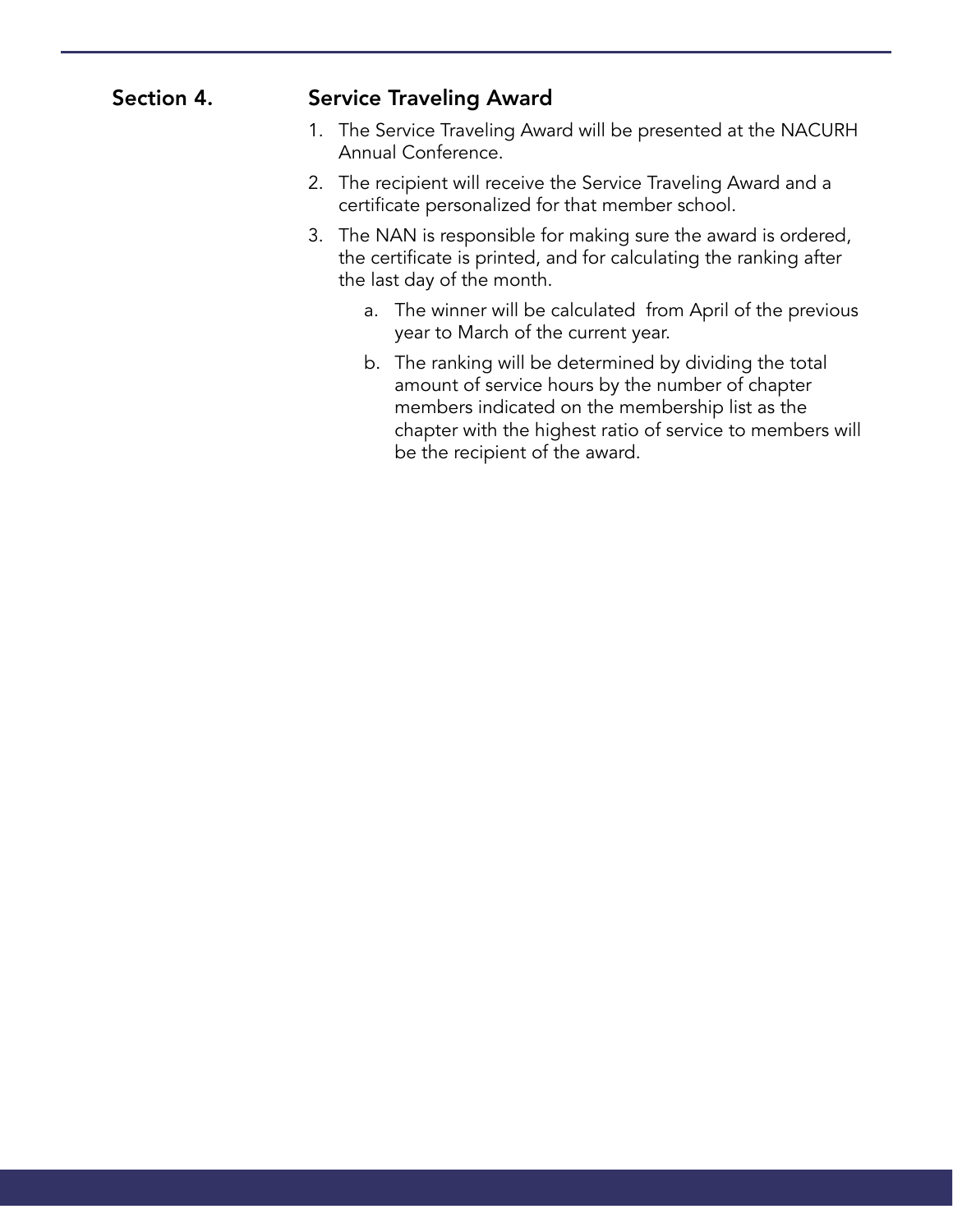# TITLE 8 **FINANCES**

ARTICLE I **FINANCES** 

ARTICLE II BUDGETS

ARTICLE III FINANCIAL ACCOUNTABILITY

> ARTICLE IV **INVENTORY**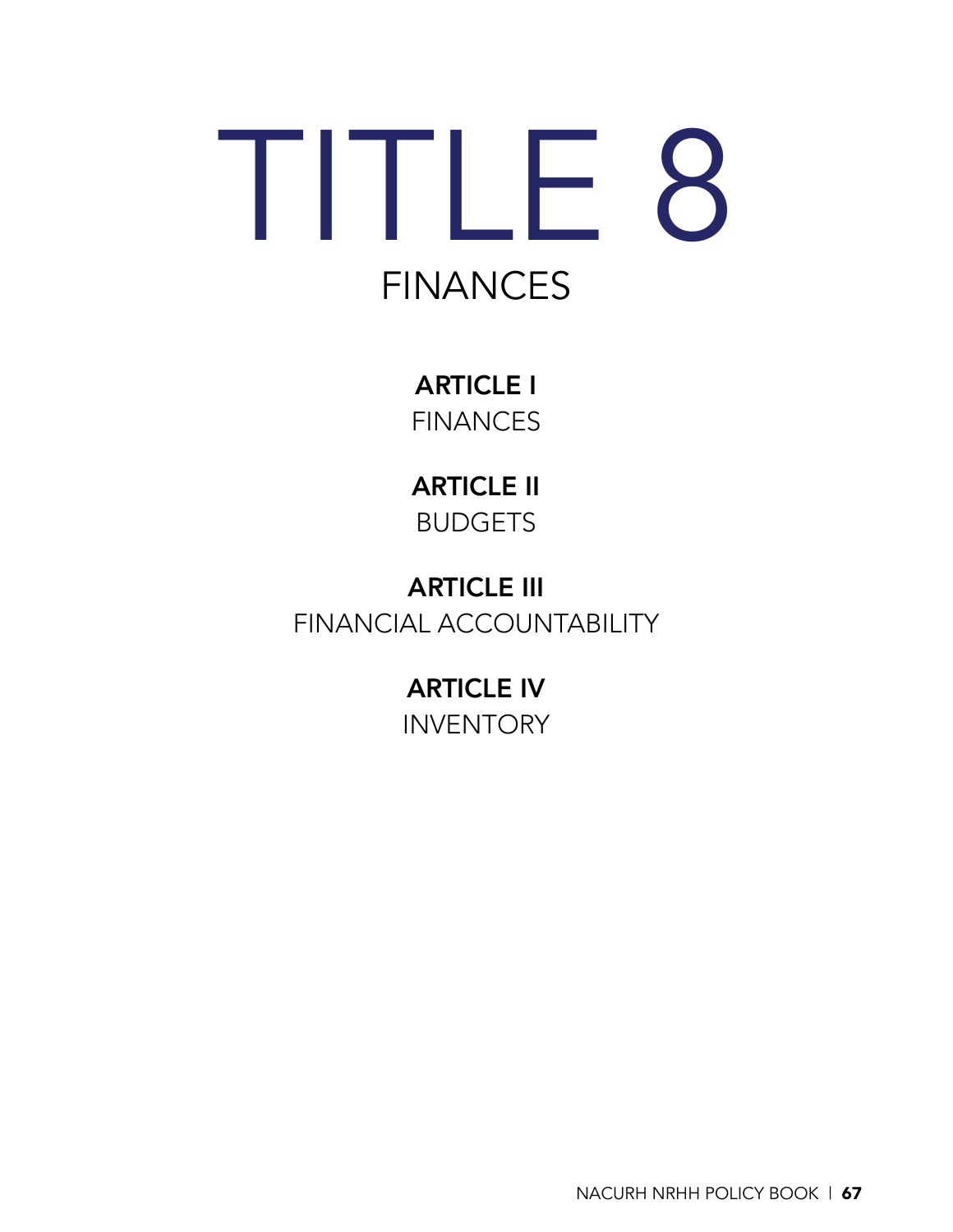| <b>ARTICLE I.</b>   | <b>FINANCES</b>                                                                                                                                                                                         |
|---------------------|---------------------------------------------------------------------------------------------------------------------------------------------------------------------------------------------------------|
| Section 1.          | <b>Fiscal Year Definition</b><br>1. The fiscal year period for both NACURH and its affiliates shall<br>be April 1 to March 31 of each year.                                                             |
| Section 2.          | <b>Tax Identification Number</b><br>1. The NACURH Tax ID number is only for the use of NRHH and                                                                                                         |
|                     | NACURH services rendered. The number is only for the use of<br>chapters purchasing on inventory and services from the NCO.<br>The number is never to be used by NRHH Chapters for any<br>other costs.   |
| <b>ARTICLE II.</b>  | <b>BUDGETS</b>                                                                                                                                                                                          |
| Section 1.          | <b>OTM Program</b>                                                                                                                                                                                      |
|                     | 1. All costs incurred by the NCO for facilitating the OTM program<br>will be reimbursed by the NAF from the NACURH Budget.                                                                              |
| Section 1.          | <b>Advancement Society Program</b>                                                                                                                                                                      |
|                     | 1. All costs incurred by the NCO for facilitating the Advancement<br>Society program will be reimbursed by the NAF from the<br>interest money earned from the Advancement Society<br>contingency fund.  |
| <b>ARTICLE III.</b> | <b>FINANCIAL ACCOUNTABILITY</b>                                                                                                                                                                         |
| Section 1.          | <b>Accounts Receivable</b>                                                                                                                                                                              |
|                     | 1. On April 15, schools having outstanding debts to the NCO shall<br>be notified by the Office that they are on probation and that the<br>debt must be paid prior to the Corporate Information Session. |
| <b>ARTICLE IV.</b>  | <b>INVENTORY</b>                                                                                                                                                                                        |
| Section 1.          | <b>Merchandise</b>                                                                                                                                                                                      |
|                     | 1. NRHH Certificates                                                                                                                                                                                    |
|                     | a. The price per NRHH certificate will be determined by                                                                                                                                                 |

the NCO Director and NCO ADAF, and is only available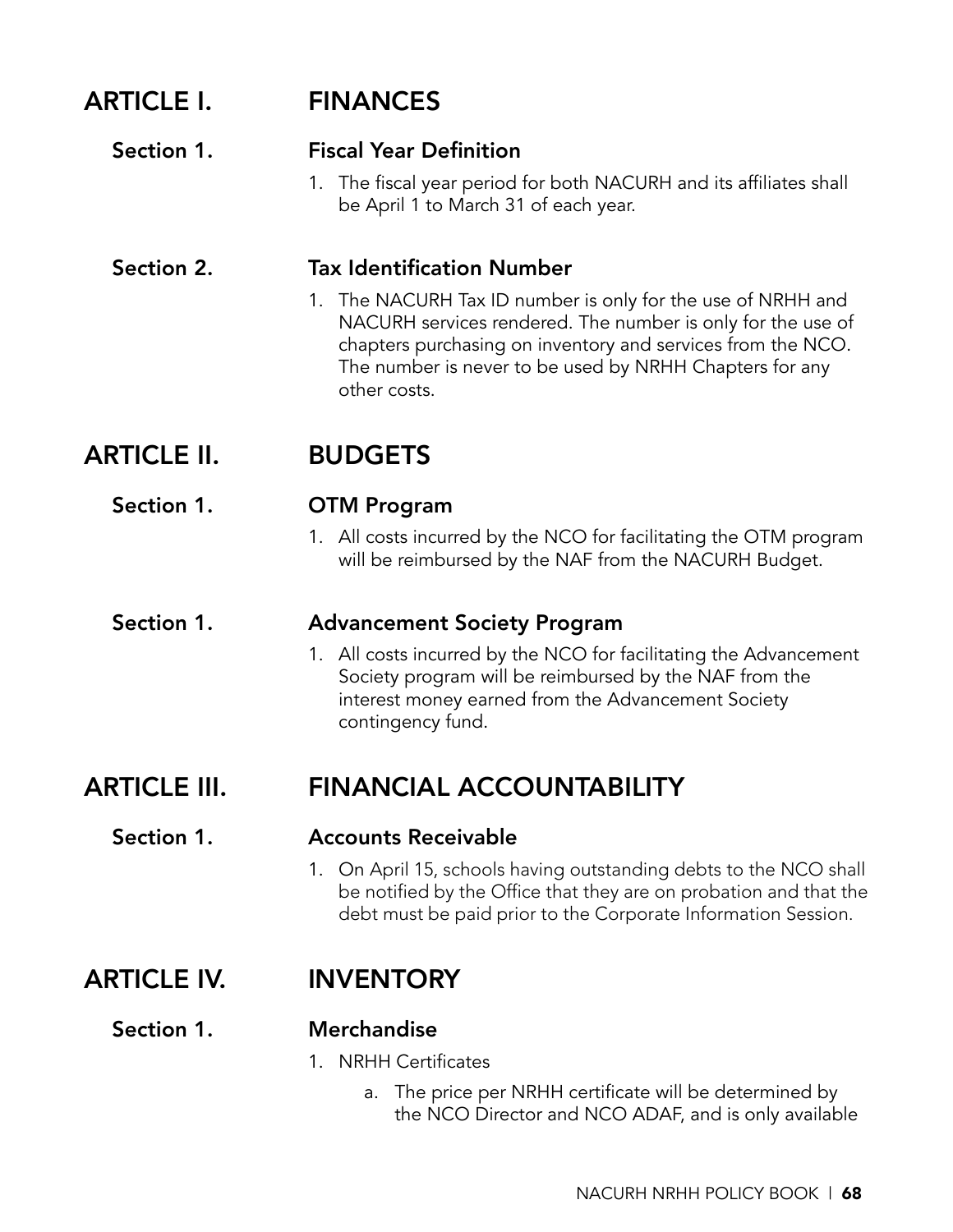to affiliated NRHH chapters.

- 2. NRHH Membership Pins
	- a. The price per NRHH membership pin will be determined by the NCO Director and NCO ADAF, and is only available to affiliated NRHH chapters.
- 3. Outstanding Leadership Pins
	- a. The price per outstanding leadership pin will be determined by the NCO Director, NCO ADAF, and the NAF, and is only available to affiliated NRHH Chapters.
- 4. Outstanding Leadership Pin Certificates
	- a. The price per outstanding leadership pin certificate will be determined by the NCO Director, NCO ADAF, and the NAF; and is only available to affiliated NRHH Chapters.
- 5. Outstanding Recognition Pin
	- a. The price per outstanding recognition pin will be determined by the NCO Director, NCO ADAF, and the NAO, and is only available to affiliated NRHH Chapters
- 6. Bronze Pins
	- a. The price per bronze pin will be determined by the NCO Director, NCO ADAF, and the NAF, and is only available to schools in good standing with NACURH, Inc.
- 7. NRHH Honor Cords
	- a. The price per NRHH Honor Cord will be determined by the NCO Director and NCO ADAF, and is only available to affiliated NRHH chapters.
- 8. RBD Bar Pins
	- a. The price per RBD bar pin will be determined by the NCO Director, NCO ADAF, and the NAF, and can be purchased by regional boards.
- 9. Outstanding Service Pins
	- a. The price per Outstanding Service Pins will be determined by the NCO Director, NCO ADAF, and the NAO, and can be purchased by regional boards.
- 10. NNBD Bar Pins
	- a. The price per NNBD bar pin will be determined by the NCO Director, NCO ADAF, and the NAO, and shall be awarded to those who serve on the NNBD.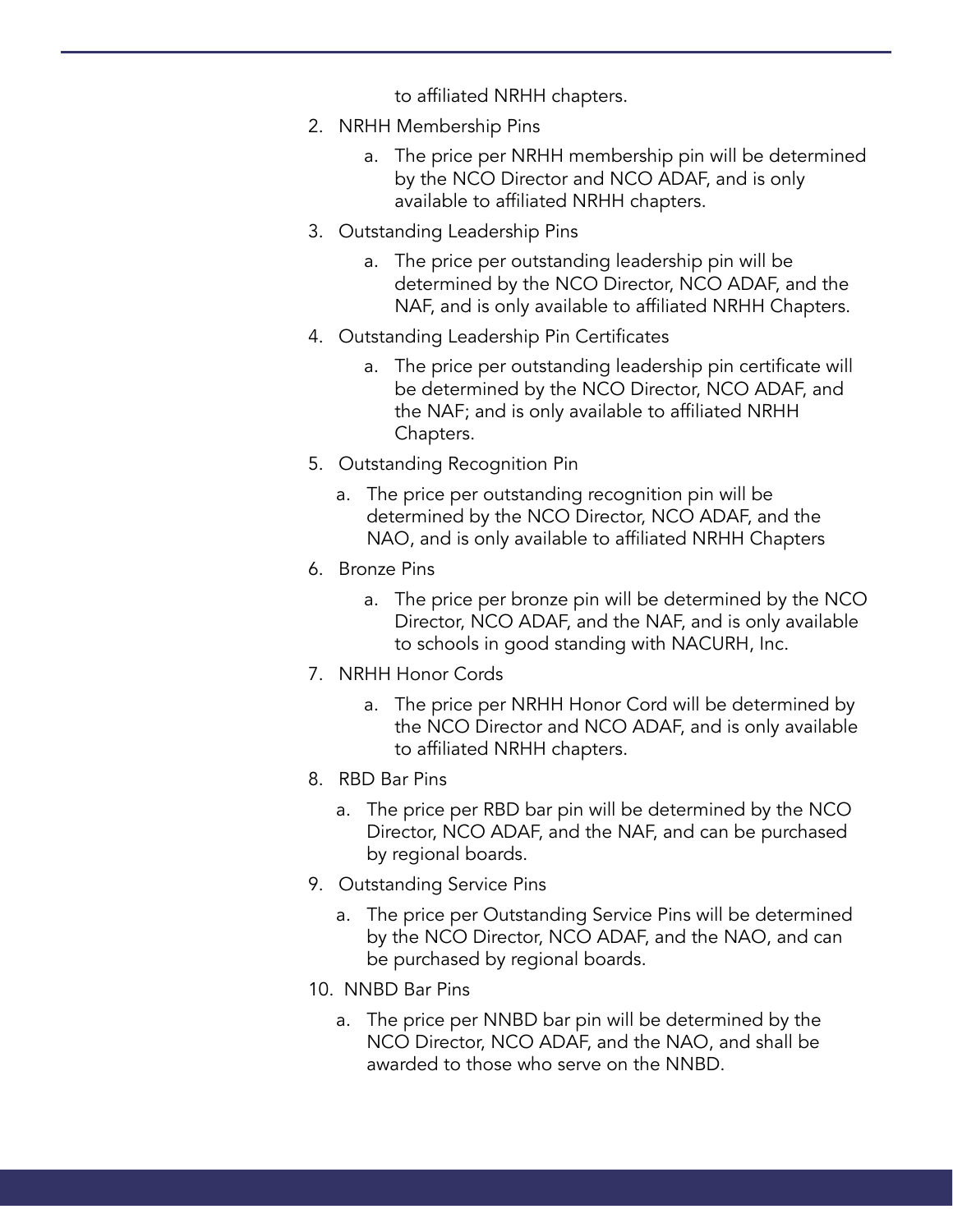# Section 2. Payment

1. NRHH shall adopt a "no pay, no inventory" policy; any inventory ordered will not be shipped until payment has been received.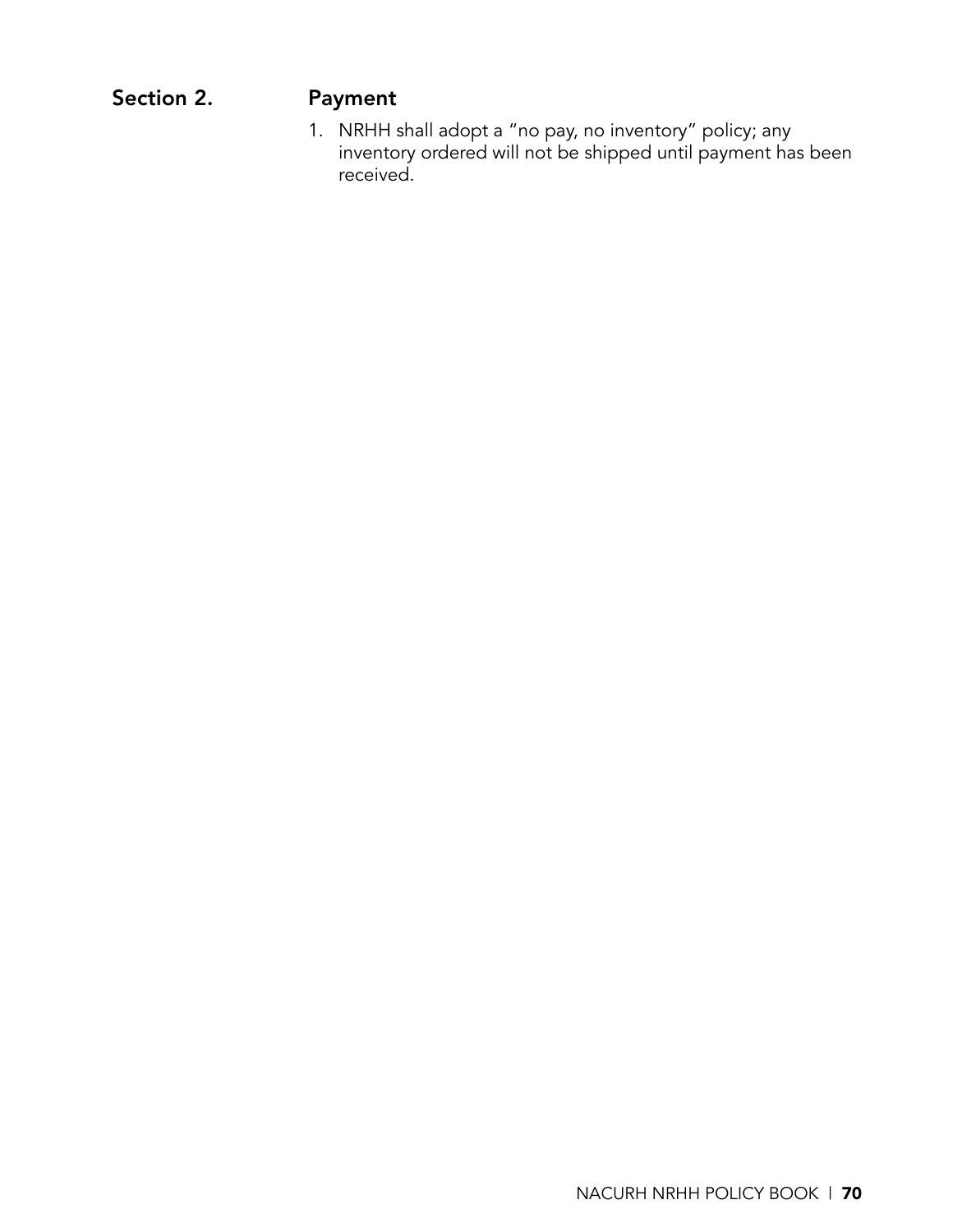# TITLE 9 AMENDMENT PROCEDURES

ARTICLE I AMENDMENTS TO NRHH POLICY BOOK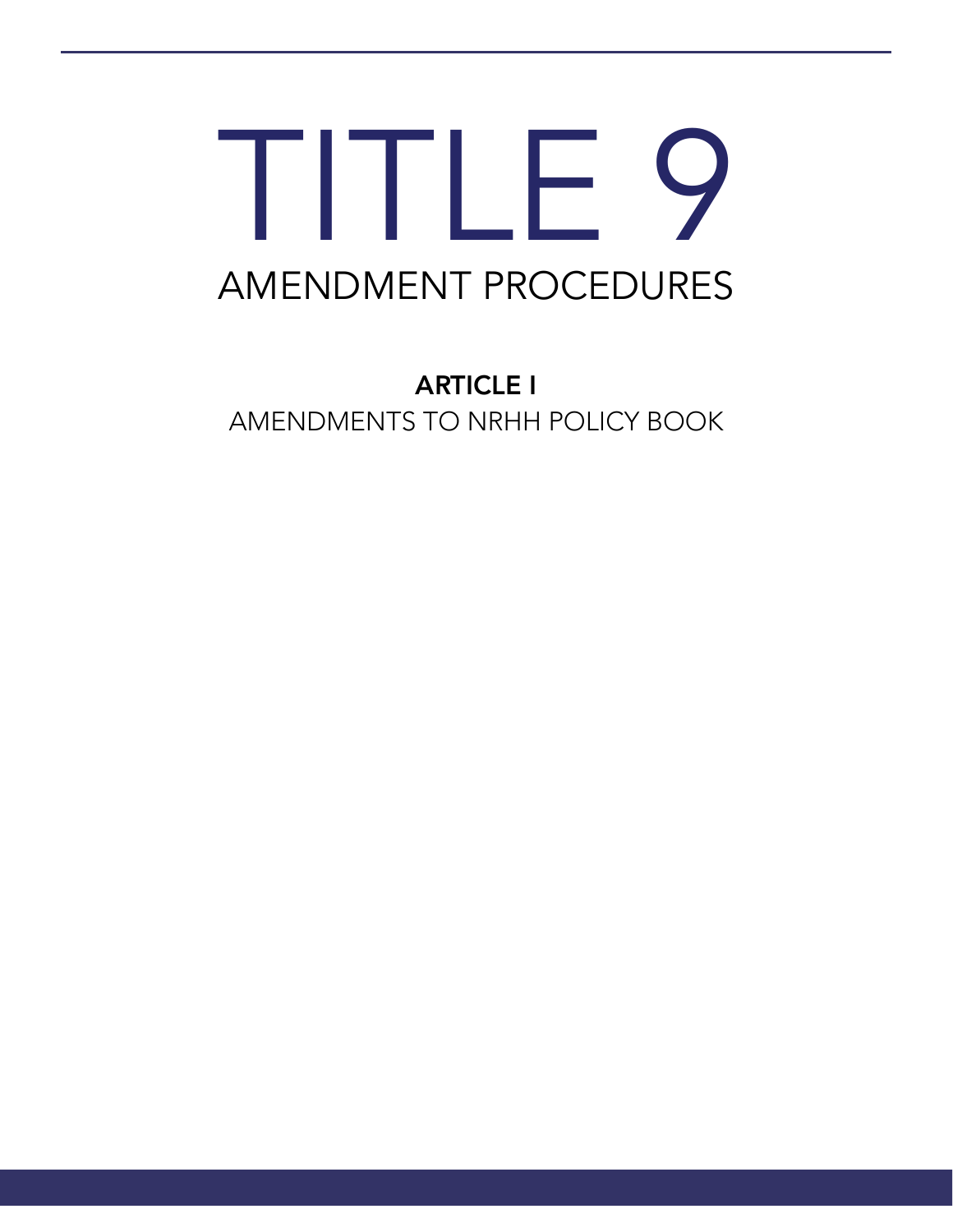# ARTICLE I. AMENDMENTS TO THE NRHH POLICY BOOK

| Section 1. | <b>Author Eligibility</b><br>1. Amendments to the NACURH NRHH Policy Book may be<br>proposed by any member of NACURH, Inc.                                                                                |
|------------|-----------------------------------------------------------------------------------------------------------------------------------------------------------------------------------------------------------|
| Section 2. | Approval                                                                                                                                                                                                  |
|            | 1. Amendments to the NACURH NRHH policy book must be<br>approved by a simple majority vote of the NACURH NRHH<br>Board of Directors.                                                                      |
| Section 3. | <b>Fees-Related Policy Changes</b>                                                                                                                                                                        |
|            | 1. Policy changes that involve fees paid by the chapters must be<br>voted upon and passed with a majority vote at the annual<br>conference during the NRHH Corporate Business Meeting by<br>the chapters. |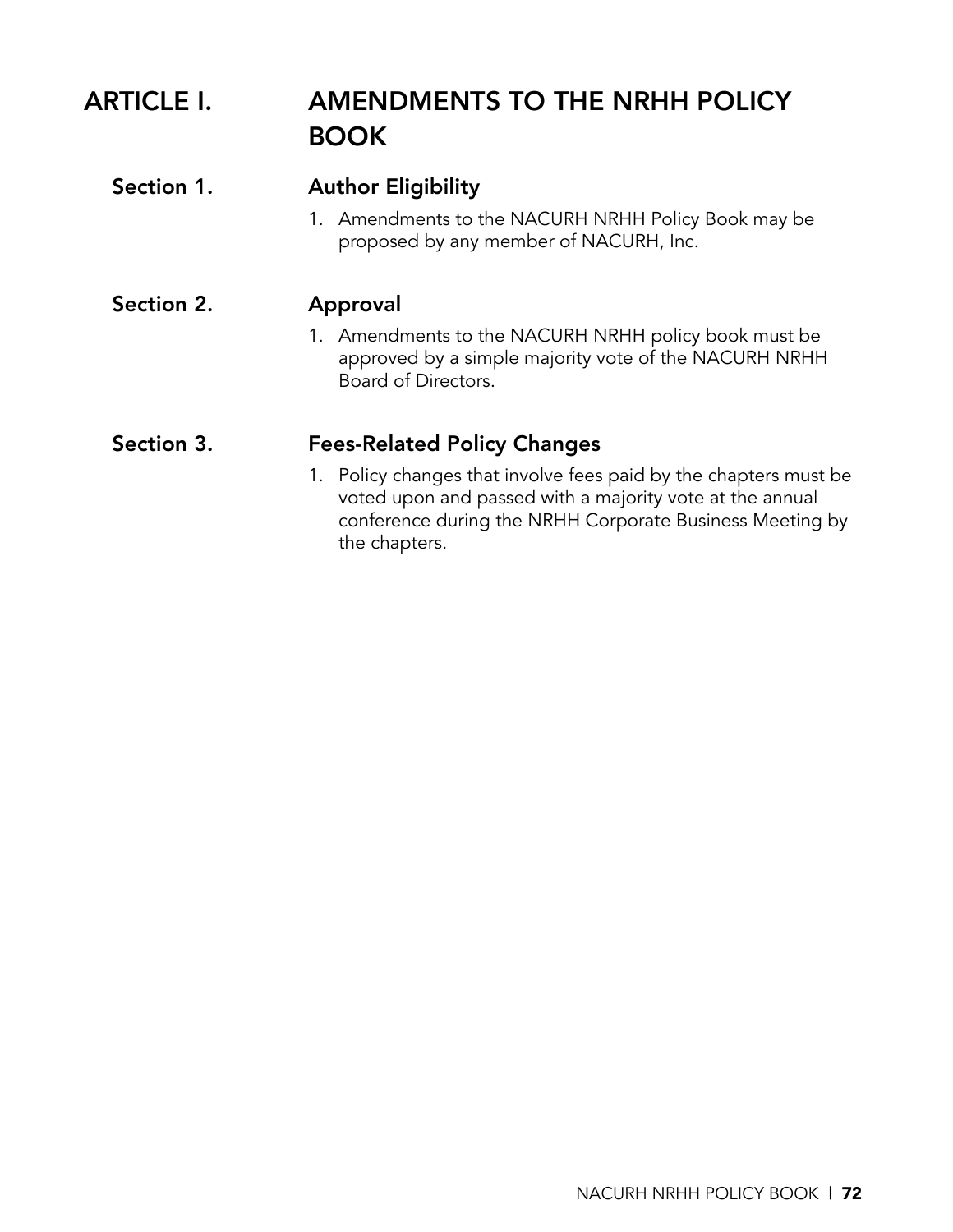# TITLE 10 APPENDIX

ARTICLE I CONSTITUTION CHECKLIST

> ARTICLE II CHAPTER CHARTER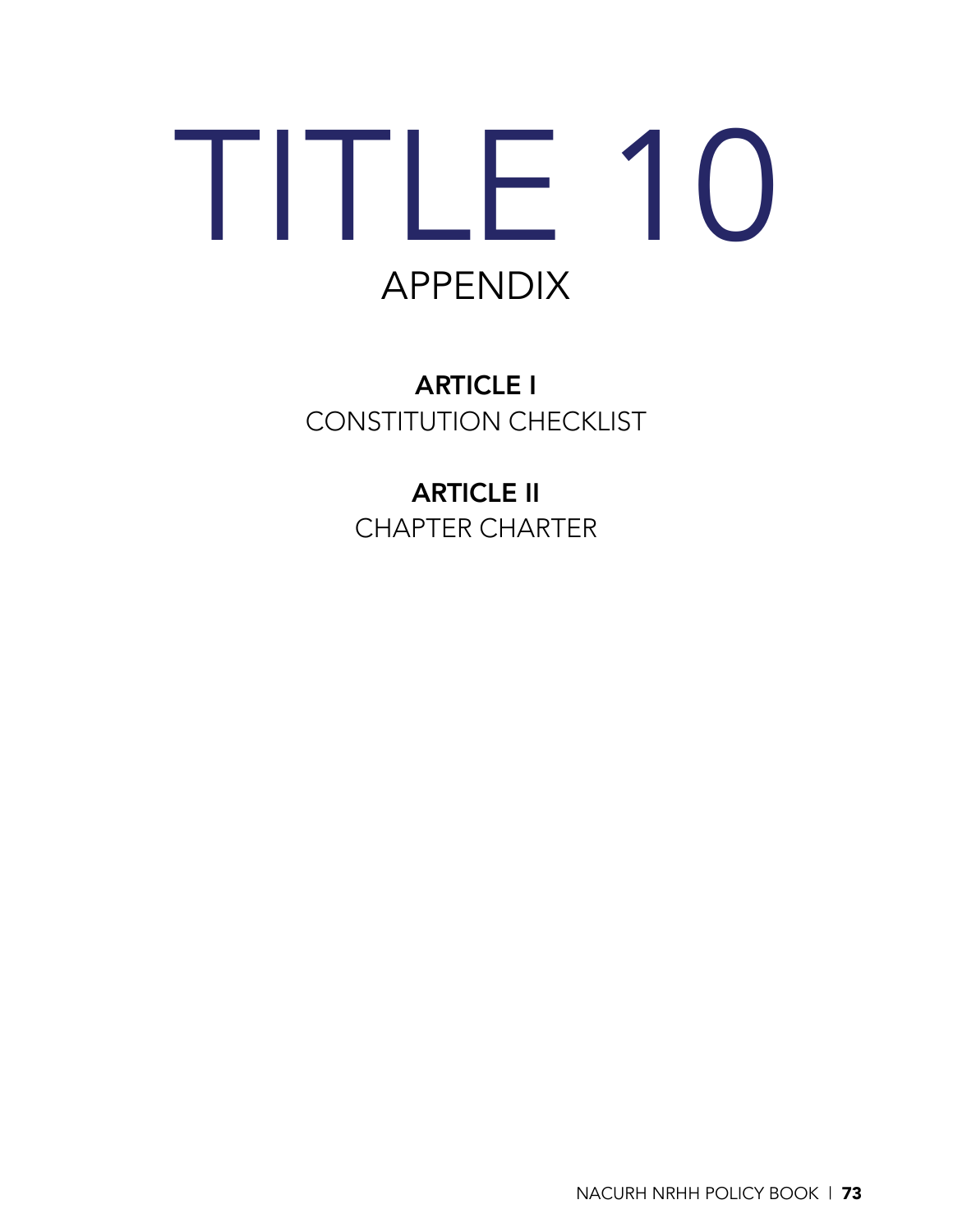# ARTICLE I. CONSTITUTION CHECKLIST

# NATIONAL RESIDENCE HALL HONORARY CONSTITUTION REQUIREMENTS CHECKLIST:

Chapter constitutions must include the information below. Some policies must be word for word while others allow for the creation of chapter policies. Any highlighted information is a policy that your chapter has to create.

#### A. Name

- 1. Institution's Name
- 2. Chapter's Name
	- i. Your chapter name is allowed to simply be your institution's name. Example: University of Summer's National Residence Hall Honorary.

#### B. Purpose

#### C. NRHH Values

1. NRHH is a leadership-based honorary comprised of exemplary residential students who value recognition and service.

#### D. Membership Qualifications

- 1. Statement acknowledging the potential of membership for life.
	- i. Once an individual has shown dedication and commitment to NRHH according to their chapter's standards, they will become an NRHH member for life.

#### 2. Candidate Membership

- i. The Candidate Member is a pre-membership status in which the student has shown interest through intent to become an NRHH Member.
- ii. The Candidate member must submit a formal intent of premembership to the chapter.
- iii. The Chapter must educate the candidate on the following topics before the candidate can be inducted:
	- a. NRHH chapters must educate candidate members on topics including but not limited to:
		- i. NRHH History & Symbolism
			- 1. Mission and Vision
			- 2. Values of Service and Recognition
			- 3. History
				- a. Founded April 25th, 1964 at the University of Denver.
				- b. Founded to support NACURH in a time of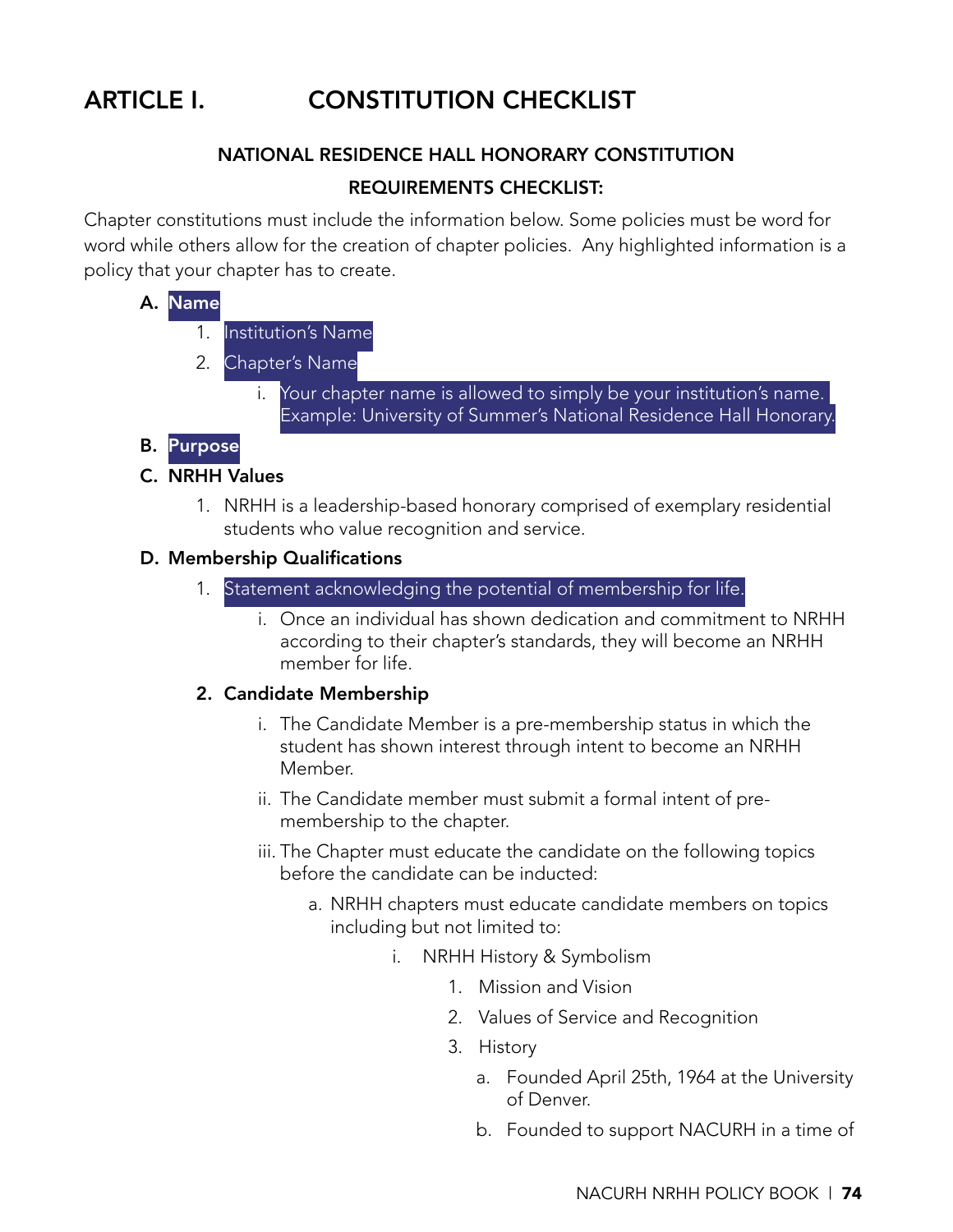financial difficulties and gives NACURH it's non-profit status.

- 4. Significance of regalia
	- a. Membership Pin
	- b. Honor Cords
	- c. Outstanding Recognition Pin
	- d. Outstanding Service Pin
	- e. Outstanding Leadership Pin
- 5. The Diamond
	- a. The diamond surrounding the letters of the organization and the three interconnected links, the chain of leadership, form the logo of the honorary.
	- b. The diamond, the world's most precious gem, signifies the value and beauty one finds in the residence halls experience.
- 6. The Colors
	- a. The colors of the honorary colors are blue and white.
	- b. The blue symbolizes loyalty: loyalty to purpose and idea.
	- c. The white signifies a blank page: a page on which a student writes the successes and experiences that fill their days in the residence halls
- 7. The Links
	- a. The first link of the chain represents caring. Leaders are people who care. They are concerned about themselves and others, and are committed to making things better.
	- b. The second link signifies dedication. Part of a leader's commitment is the dedication to a cause, which they display. Dedication is an important part of the involvement required to be truly effective.
	- c. The third link represents participation. True leaders participate fully in their academic pursuits, their friendships, their activities, and their lives. Leaders don't sit on the sidelines, but are competent team players.
	- d. Together the unbroken chain symbolizes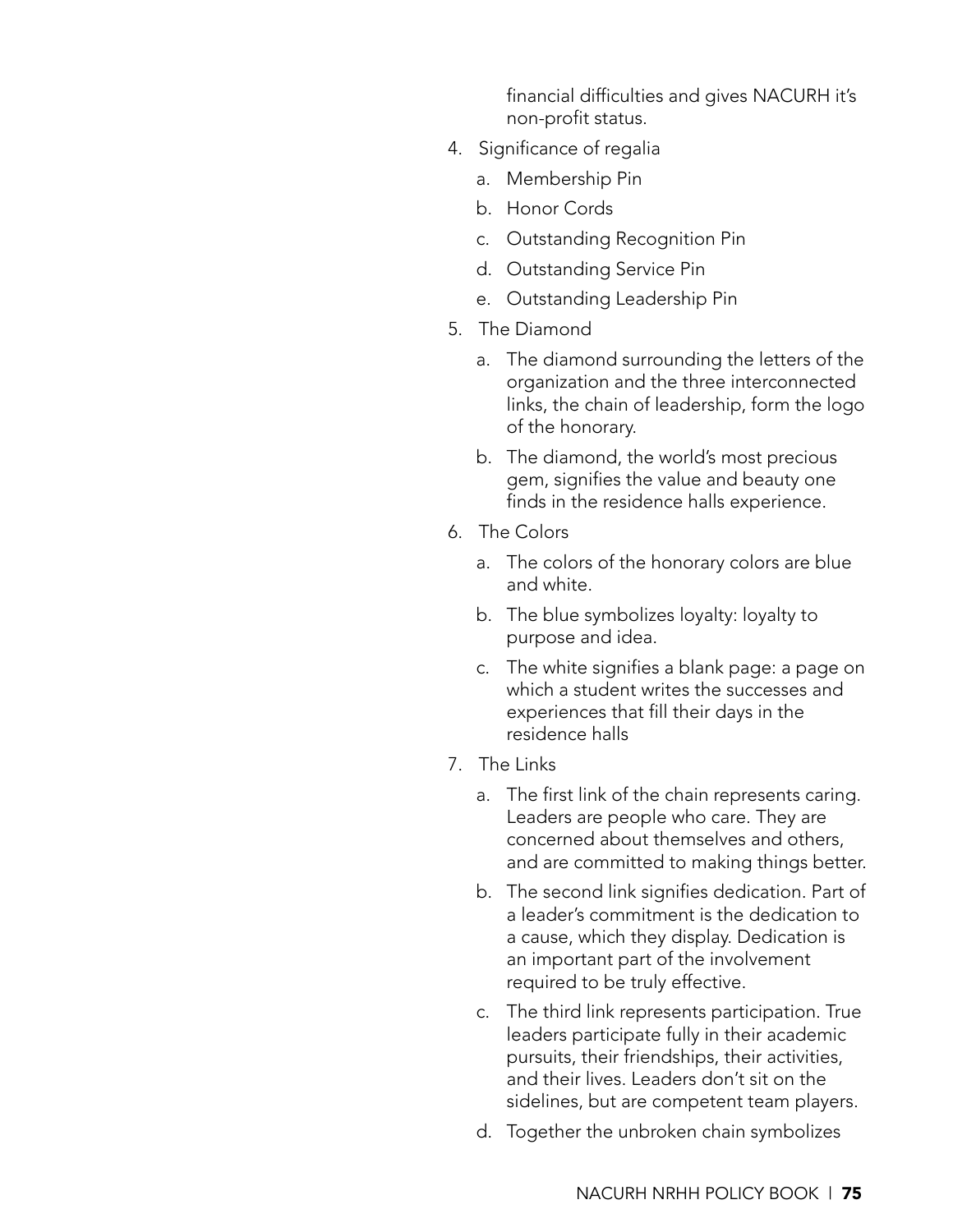the membership of NRHH. As leaders we are interconnected as caring and dedicated participants in the community of your university.

- ii. OTMs
- iii. Membership Qualifications
	- 1. Must be a student of the college or university with which the chapter is affiliated.
	- 2. Must be a student pursuing an undergraduate, graduate or professional degree
	- 3. Must be a student in good academic standing, as defined by the affiliated institution and chapter
	- 4. Must be living in an institutionally owned or contracted housing and has lived in this housing for at least one academic term, as defined by the affiliated institution
	- 5. Must have made positive contributions to the residence hall system through engagement with the values of service and recognition
	- 6. Must fulfill all other requirements and expectations prescribed by the chapters constitution
	- 7.
- iv. Requirements
	- 1. Understand the expected requirements for candidate, on-campus, and off-campus (if applicable) membership
- b. NRHH chapters must require candidate members including but not limited to:
	- i. Meeting Attendance
		- 1. Attend at least one chapter meeting prior to be becoming an on-campus member
- c. NRHH chapters must distribute the Candidate Member Education manual that is developed by the NACURH NRHH Board of Directors annually to all candidate members.
- d. Additional requirements as deemed necessary by the chapter, if any.
- iv. Before a Candidate Member can be inducted, they must meet the following requirements: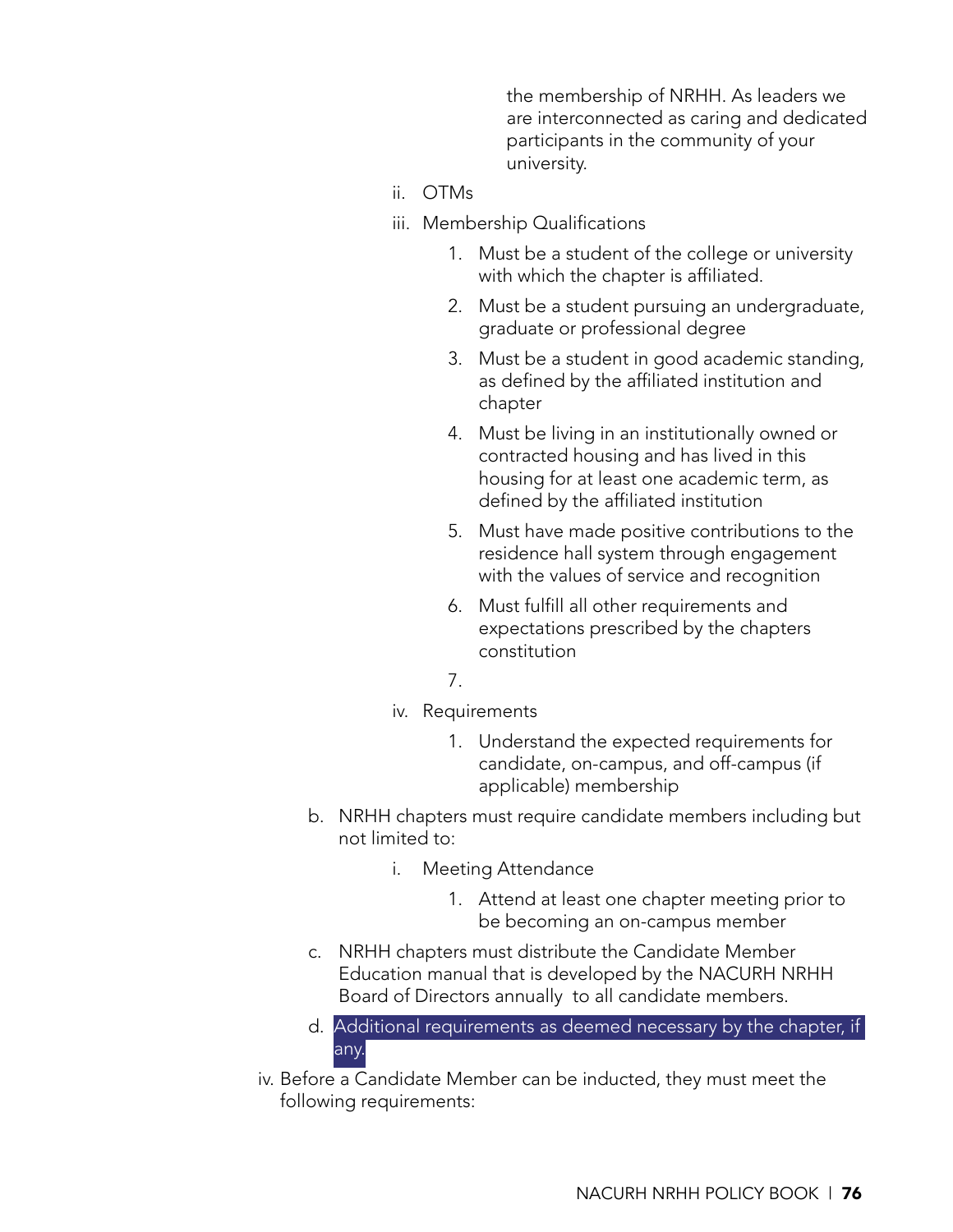- a. A Candidate Member seeking induction must be a student of the college or university with which the chapter is affiliated. "Student" shall be defined by the chapter's host institution. Students pursuing undergraduate, graduate, or professional degrees are all eligible for induction.
- b. A Candidate Member shall follow the Recognition and Service requirements set forth by their chapter. Requirements for Candidate Members should be less than or equal to On-Campus and Off-Campus Member requirements
- c. At the time of induction, the Inductee must be a student in good academic standing, as defined by the affiliated institution and chapter
- d. Candidate Members must be living in institutionally owned or contracted housing and has lived in institutionally owned or contracted housing for at least one academic term, as defined by the affiliated institution, upon induction.
- e. Candidate Members must have made positive contribution to the residence hall system through engagement with the values of service and recognition.
- f. Additional requirements as deemed necessary by the chapter, if any.
- v. Once a candidate member has met all NACURH and chapter requirements, they will be eligible for induction.

#### 3. On-Campus Membership

- i. An On-Campus member of an NRHH Chapter is a member that lives in institutionally owned or contracted housing and meets the chapter and NACURH membership qualifications.
- ii. On-Campus Members must meet the following requirements to maintain their membership:
	- a. The On-Campus Member must be a student of the college or university with which the chapter is affiliated. "Student" shall be defined by the Chapter's host institution.
	- b. An On-Campus Member shall follow the Recognition and Service requirements set forth by their chapter.
	- c. The On-Campus member must be a student in good academic standing, as defined by the affiliated institution and chapter.
	- d. On-Campus Member must be living in institutionally owned or contracted housing.
	- e. On-Campus Member continue to make a positive contribution to the residence hall system through engagement with the values of service and recognition.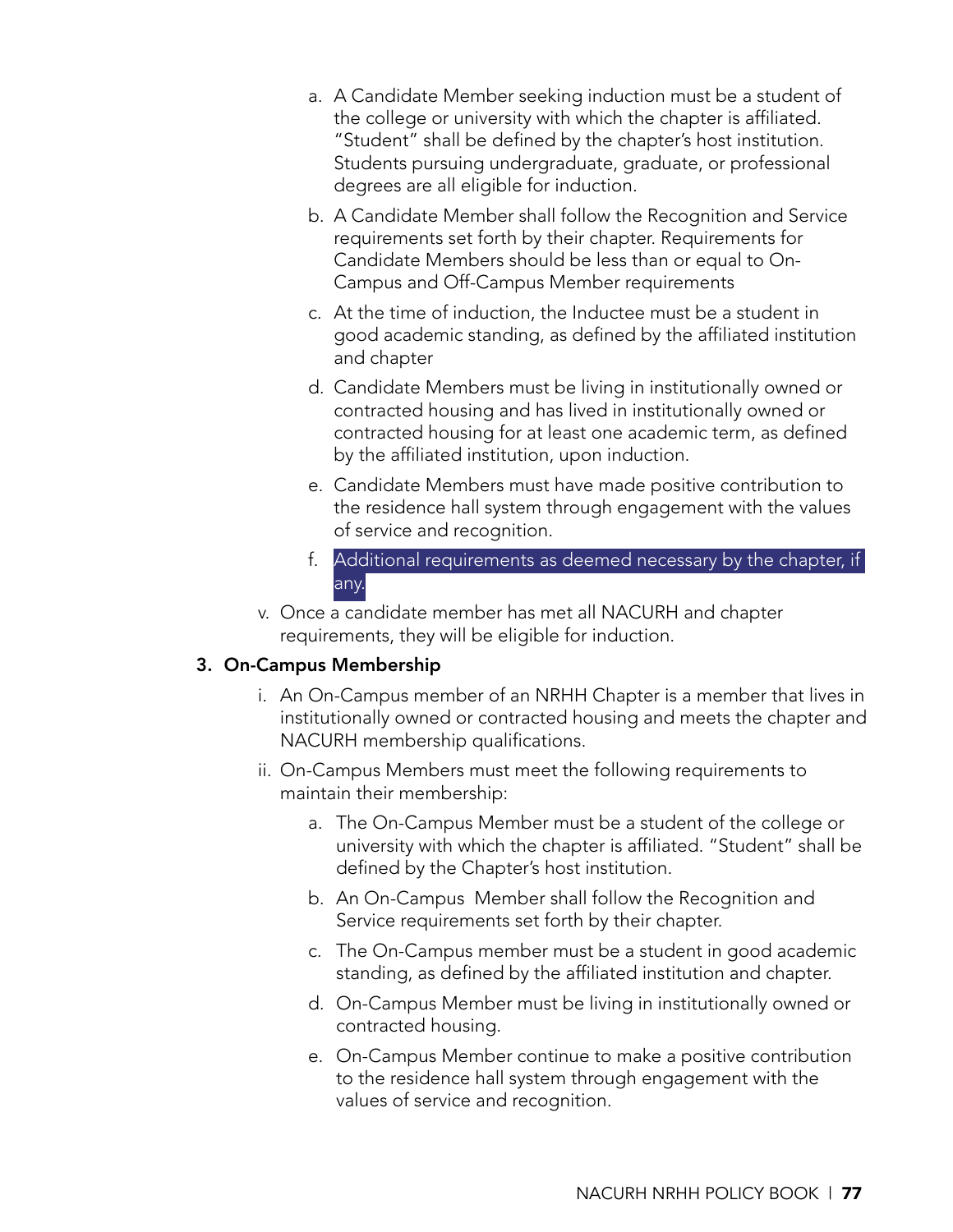f. Additional requirements as deemed necessary by the chapter, if any.

## 4. Off-Campus Membership

- i. An Off-Campus Member of an NRHH Chapter is a member that does not live in institutionally owned or contracted housing and meets the chapter and NACURH membership qualifications.
- ii. Off-Campus Members must meet the following requirements to maintain their membership:
	- a. The Off-Campus Member must be a student of the college or university with which the chapter is affiliated. "Student" shall be defined by the Chapter's host institution.
	- b. An Off-Campus Member shall follow the Recognition and Service requirements set forth by their chapter.
	- c. The Off-Campus member must be a student in good academic standing, as defined by the affiliated institution and chapter
	- d. Off-Campus Members must continue to make a positive contribution to their community through engagement with the values of service and recognition.
	- e. Additional requirements as deemed necessary by the chapter, if any.
	- f. At the discretion of the chapter members may have the same voting rights and ability to serve on campus-level executive boards as an on-campus member.
		- i. An Off-Campus Member must submit a NACURH written pledge for accountability approved by the chapter president and advisor.

# 5. Lifelong Membership

- a. A Lifelong Member is a member of NRHH that is no longer affiliated with their host institution as a student due to either graduation or a discontinuation of education.
- b. Anyone who leaves the chapter and institution in institutional good standing and meets the chapter's requirements for membership for life would become a Lifelong Member.
- c. By becoming a Lifelong Member, a member would have to uphold the life long commitment to the NRHH Values of recognition and service
- d. Lifelong Members are eligible to participate in chapter-specific and NACURH activities at the discretion of NACURH Leadership and their chapter, respectively.
- 6. NOTE: these are the only four types of NRHH membership. Any other types of membership will prevent constitution approval.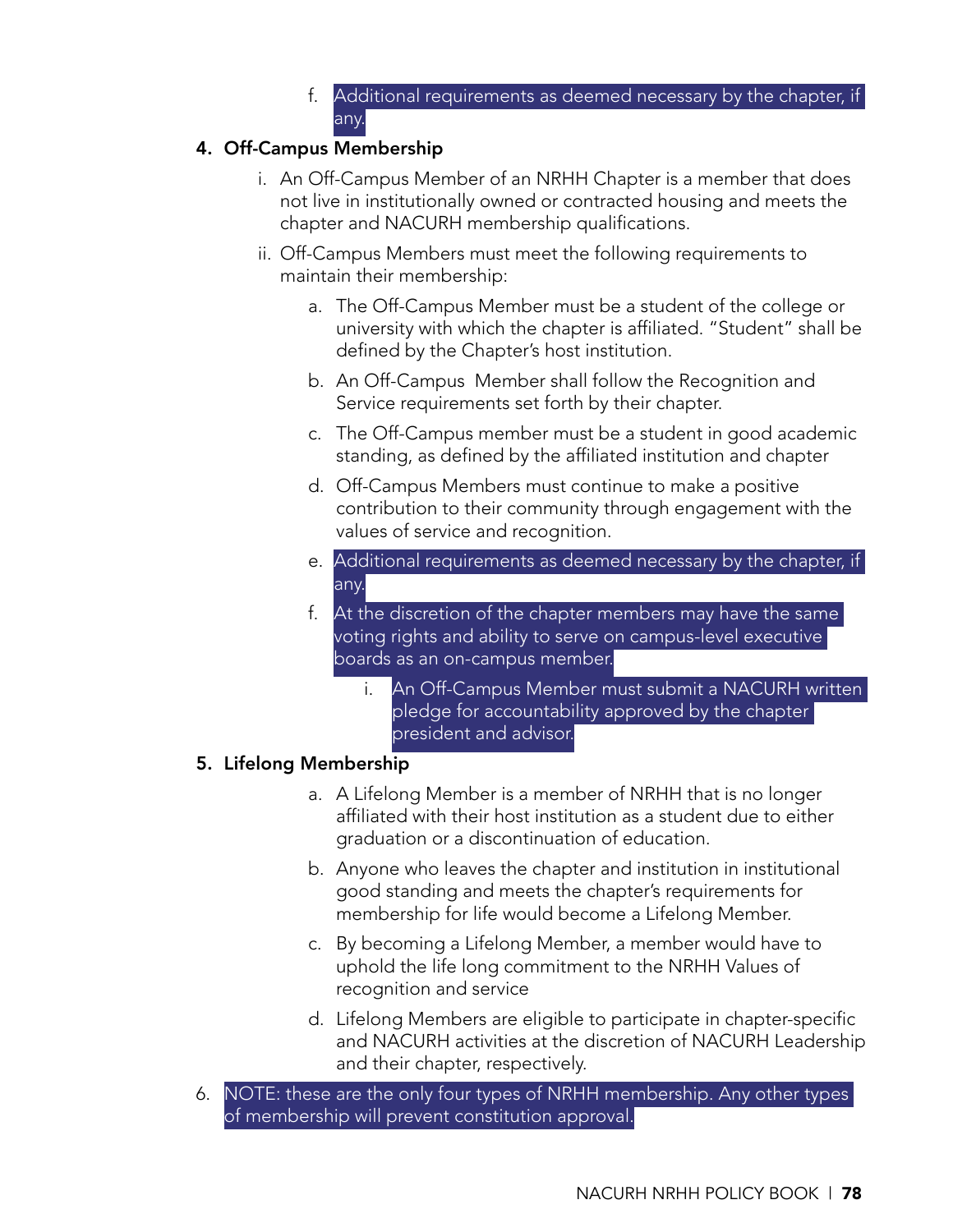#### 7. Outstanding Leadership Pin Process

- i. An Outstanding Leadership Pin is designed to recognize those who have demonstrated outstanding support and service to the residence hall students. This may include, but is not limited to housing personnel, instructors, and college or university staff.
- ii. Individuals who could qualify for membership including first term students, with the exception of those graduating in the current academic term, cannot be given an Outstanding Leadership Pin.
- iii. The maximum number of Outstanding Leadership Pin which may be given in a year is equal to the number of regional affiliates within NACURH.
- iv. The Chapter must create a process to outline how an Outstanding Leadership Pin can be given to individuals at their institution.

#### 8. Membership Capacity

- i. The membership of a chapter includes on and off campus members.
- ii. Definition of on-campus housing units
	- a. A list, or unambiguous description, of all on-campus housing units. The chapter list or description must include all of the institution's residence halls and may include any institutionowned housing units or institution-contracted housing units.

#### 9. Membership Transfer Policy

- i. NRHH members that are transferring schools at any educational level, including incoming graduate students and incoming doctoral students, are able to apply to have their NRHH membership transferred from their outgoing institution to their incoming institution
- ii. Each NRHH chapter is able to accept/reject transfer members at their own discretion. If accepted, these members shall become voting members of the new chapter. The Membership Transfer Policy must be outlined according to the following:
	- a. The student applying to transfer their membership must be fully matriculated at the new institution.
	- b. The student seeking to transfer their membership must contact the chapter president and advisor in writing detailing why they want to transfer their membership, how they benefitted their previous chapter and residence hall system, and how they hope to be involved in the new chapter.
	- c. Each chapter must create their own process detailing how applications will be evaluated.
- iii. If approved, the student and/or new chapter must complete the membership transfer application.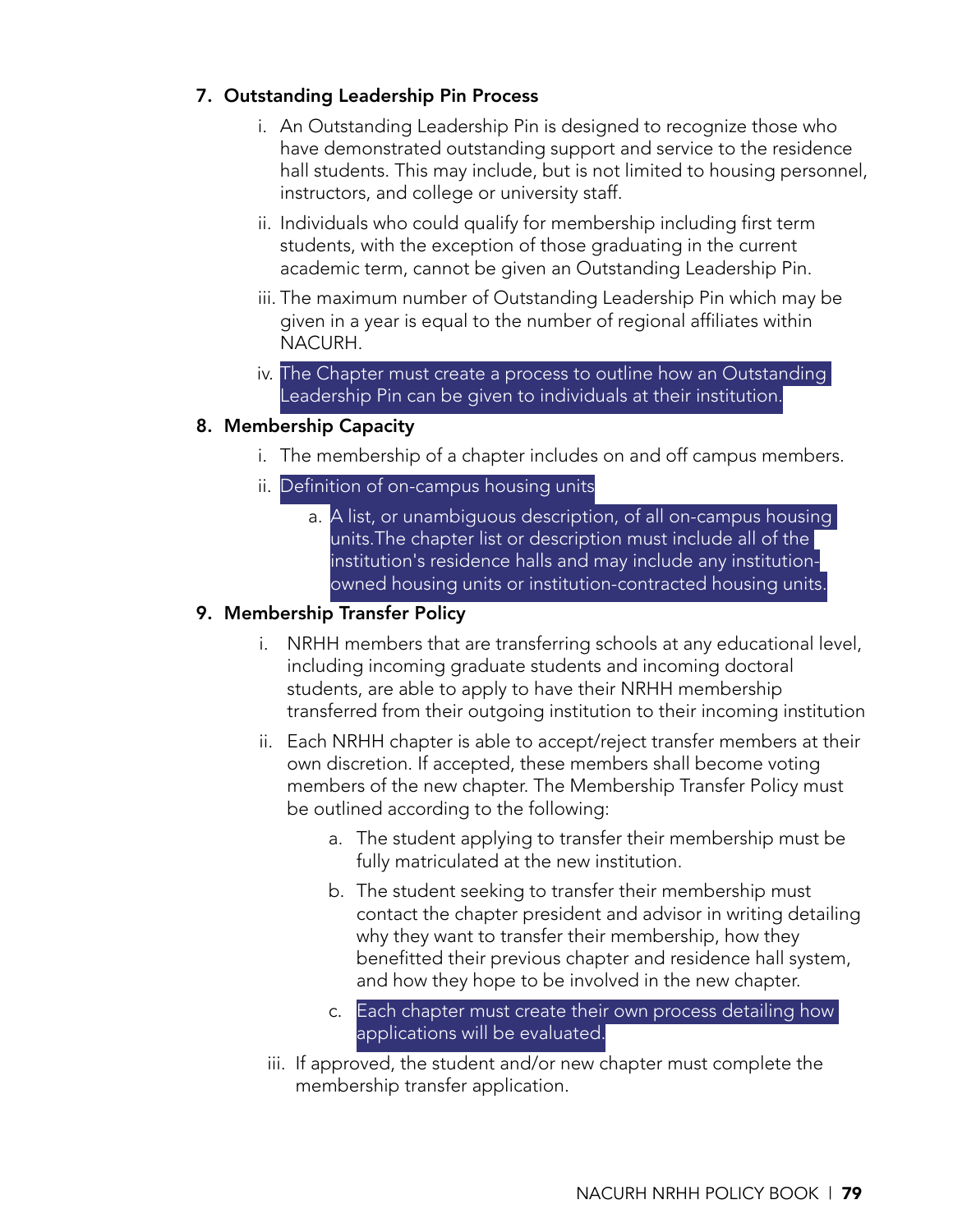- iv. The membership transfer application may be obtained from the region's ADNRHH.
- v. The membership transfer application shall include signatures from the following individuals:
	- a. The incoming chapter's President.
	- b. The incoming chapter's Advisor.
	- c. The NRHH member who is seeking to transfer their membership.
- vi. The completed application shall be submitted to the region's ADNRHH for approval.
- vii. It is the right of the region's ADNRHH to deny requests for reasons including, but not limited to:
	- a. The application form is incomplete.
	- b. Adding new member(s) puts the chapter over its member cap.
- viii. If the member and/or chapter wish to appeal the decision of the region's ADNRHH, they may appeal to the entire NNBD. The decision of the NNBD shall be final. In the event of an appeal to the NNBD:
	- a. Each ADNRHH shall have one vote.
	- b. A simple majority shall be necessary, with tie-breaking vote when necessary.

#### 10. Off-Campus Membership Pledge

- i. NRHH members that do not live in institutionally owned or contracted housing are able to apply to have voting rights within their chapter.
- ii. The member and/or chapter must complete the NRHH Off-Campus Membership Pledge
	- a. This form can be obtained from the region's ADNRHH.
	- b. The form must include the electronic signatures of the chapter President and chapter advisor.
	- c. This form must be submitted electronically
- iii. The completed Off-Campus Membership Pledge shall be submitted to the region's ADNRHH for approval.
- iv. It is the right of the region's ADNRHH to deny requests for removal for reasons including, but not limited to:
	- a. Submission of an incomplete application form
	- b. The region's ADNRHH does not believe that the member applying for voting rights has provided sufficient evidence of their ability to serve the on-campus body or fulfill the requirements of the honorary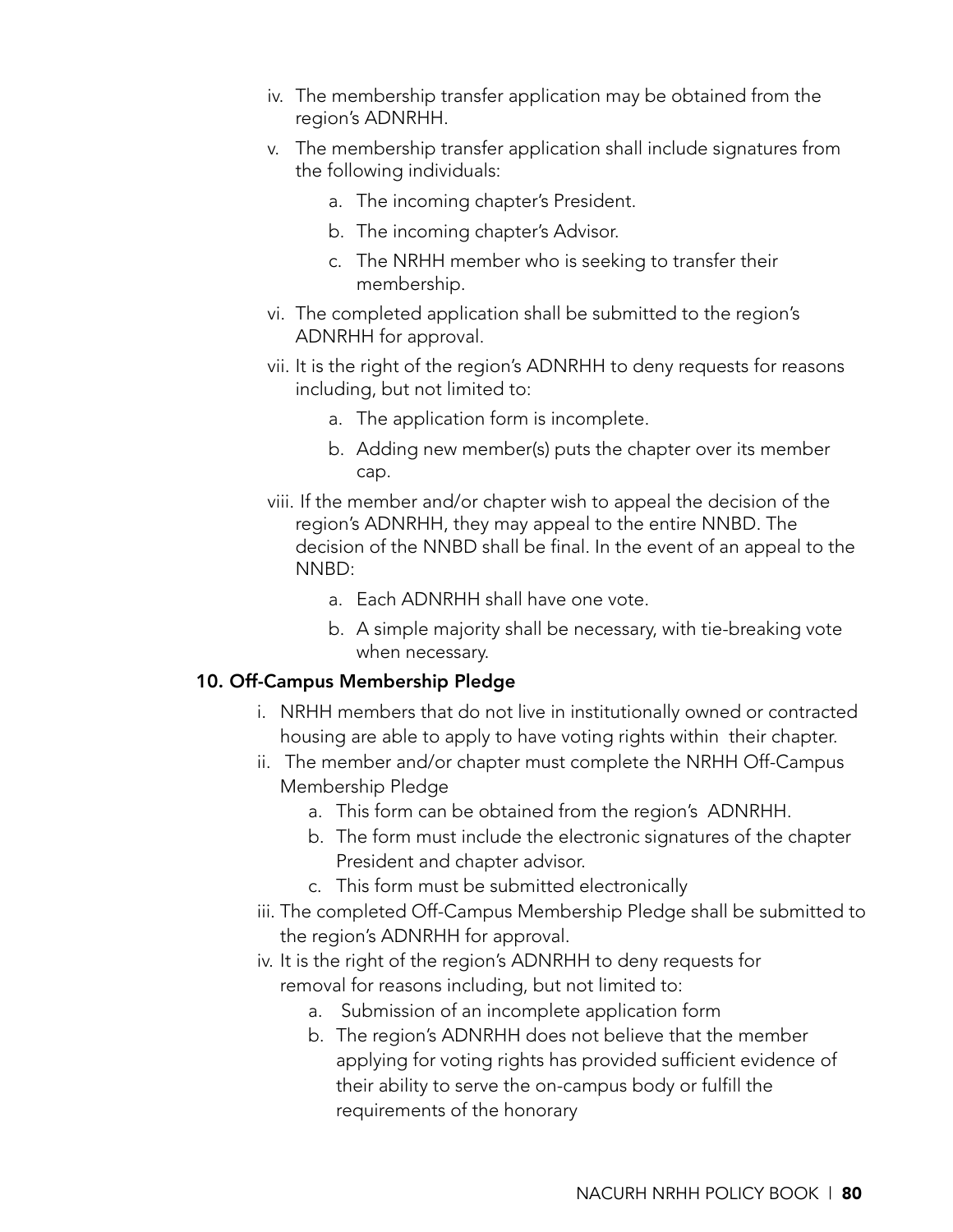- v. If the member and/or chapter wish to appeal the decision of the region's ADNRHH, they may appeal to the entire NNBD. The decision of the NNBD shall be final. In the event of an appeal to the NNBD:
	- a. Each ADNRHH shall have one vote.
	- b. A simple majority shall be necessary, with tie-breaking vote when necessary
- 11. Member Removal Policy (only required if members of the chapter do not become eligible for Lifelong Membership at the time of induction)
	- i. The Removal Policy may be enacted if a member can no longer meet the chapter membership expectations.
	- ii. If a member is removed, they no longer count towards the 1% membership cap.
	- iii. The following guidelines apply to the procedure for the removal of an member:
		- a. The member and/or chapter must complete the NRHH member removal application.
		- b. This form can be obtained from the region's ADNRHH.
		- c. The form must include the electronic signatures of the chapter President and chapter advisor.
		- d. This form must be submitted electronically.
		- e. The completed member removal application shall be submitted to the region's ADNRHH for approval.
	- iv. The amount of members for removal is up to the discretion of the chapter.
	- v. It is the right of the region's ADNRHH to deny requests for removal for reasons including, but not limited to:
		- a. Submission of an incomplete application form.
		- b. The region's ADNRHH does not believe that sufficient measures have been taken by the chapter to address the member's inactivity or ineligibility within the chapter prior to submission of the application.
	- vi. If the member and/or chapter wish to appeal the decision, they may appeal to the Regional ADNRHH through written request as to why the Candidate deserves to continue as a member of NRHH.

#### E. Selection Procedures

- 1. Nomination process and procedures.
- 2. How often are your chapter's induction ceremonies?

#### F. Officers

- 1. Officer titles (don't forget to include advisors).
- 2. Qualifications for officers.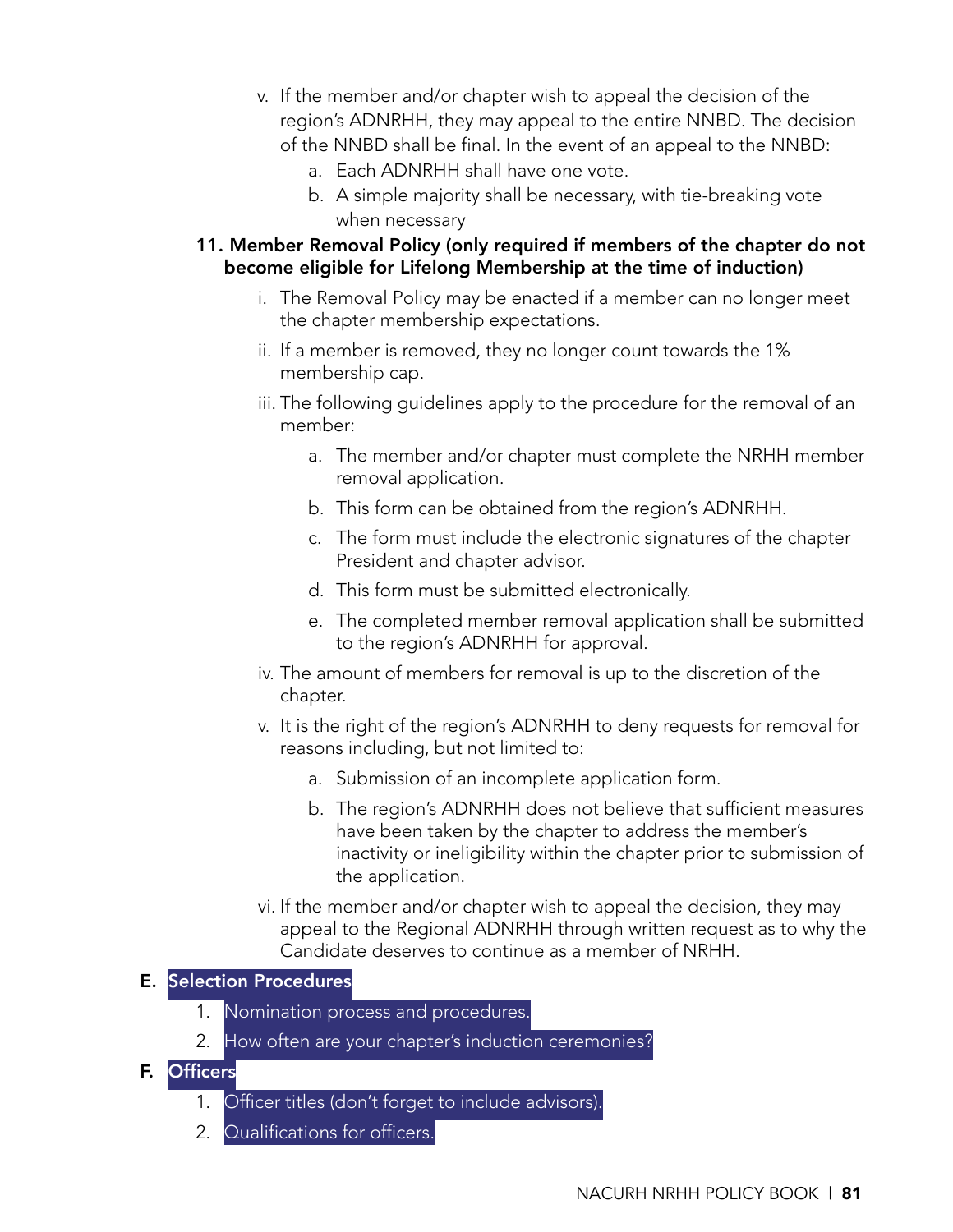- 3. Individual position responsibilities.
- 4. Officer election process.
- 5. Process for removing individuals from executive office(s).
- 6. Vacancy of office.

## G. Meetings

- 1. When are meetings?
	- i. Can be as general as Executive Board will decide when meetings are.

#### H. Finances

- 1. Statement about the chapter is in good standing with the region and NACURH/NACURH offices.
- 2. How chapter funds projects, affiliations, etc?
- I. Amendment Procedures
	- 1. Amendments must pass by \_% vote of voting members present

*Need help creating or updating a NRHH constitution? See Chapter Constitution Recommendations* 

# CHAPTER CONSTITUTION RECOMMENDATIONS :

- A. NOTE: the following is based off of information from the NACURH NRHH Policy Book, NACURH NRHH Bylaws, and previously approved constitutions. These are suggestions and recommendations, not requirements.
- B. Name
	- 1. Date chapter was founded (if known)
- C. Purpose
	- 1. See the vision and mission statements in the NACURH NRHH Policy Book
- D. Membership Qualifications
	- 1. See Article II, sections 1 through 7 in NACURH NRHH Policy Book
- E. Officers
	- 1. Can they hold officer roles in other campus organizations (hall councils, campus resident hall association, etc.)?
	- 2. Qualifications
		- i. GPA minimum
		- ii. Length of time in honorary before eligible to run for office
- F. Meetings
	- 1. Keep this general because it will probably need to change from semester to semester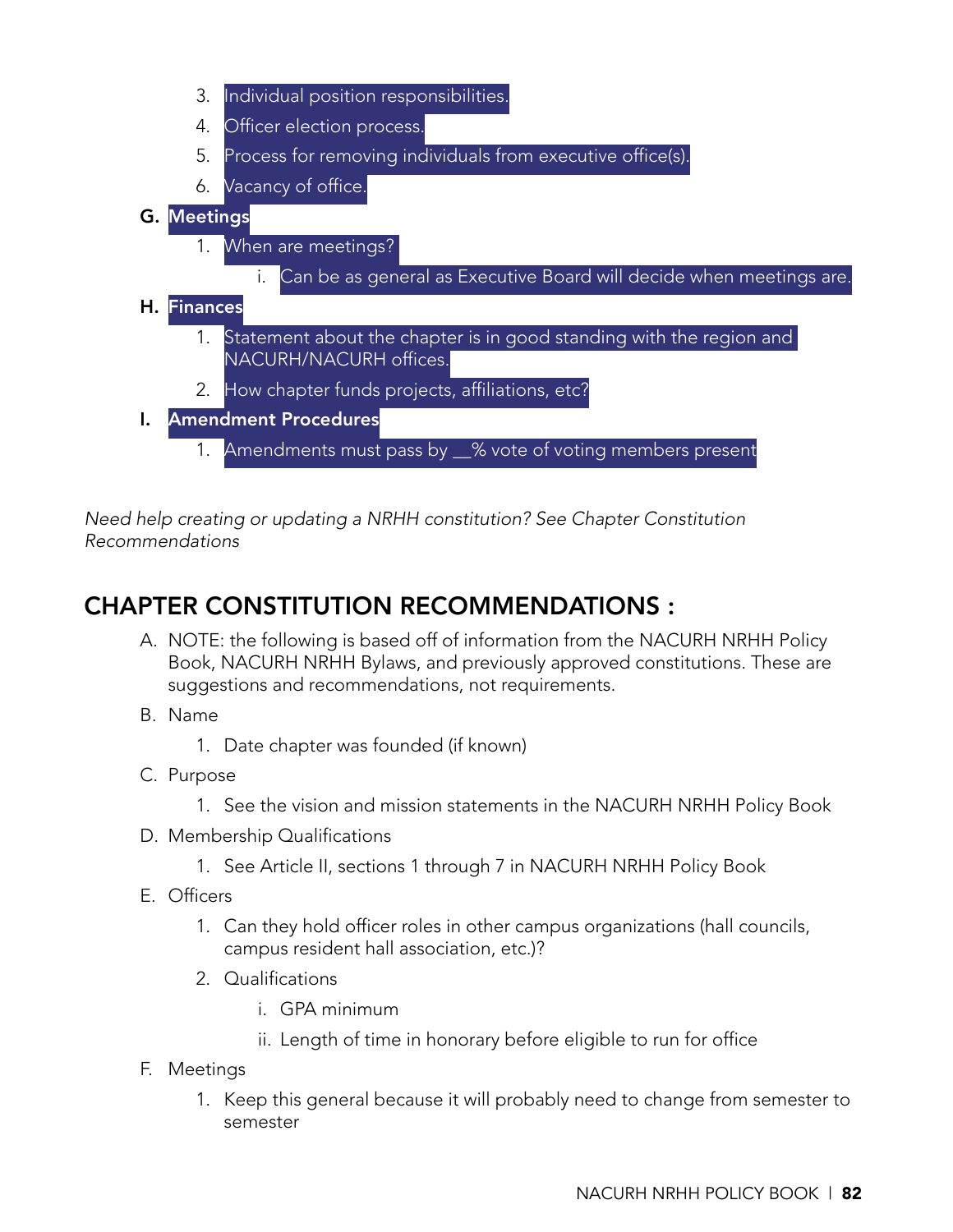- 2. Attendance Policy
- G. Finances
	- 1. Membership fees and dues (if needed)
	- 2. Permission for spending chapter funds
	- 3. Requirement of a yearly budget
		- i. Who is the budget reviewed and voted on by?
- H. Amendment Procedures
	- 1. How are amendments to chapter governing documents presented?
- I. Committees
	- 1. You do not have to have committees
	- 2. You can be general and state that committees shall be created as needed by chapter officers
	- 3. You can be specific and name the different committees that your chapter wants
	- 4. Include names of committees
	- 5. Committee responsibilities
	- 6. Are members required to serve on committees?
- J. Ethical Considerations
- K. Parliamentary Procedures
	- 1. Use of Robert's Rules of Order?
	- 2. Quorum requirement?

# ARTICLE II. CHAPTER CHARTER

# NACURH Association of College and University Residence Halls, Incorporated

#### The National Residence Hall Honorary

#### [Institution Name]

# [Chapter Name] Chapter Charter

The National Residence Hall Honorary is a leadership based honorary comprised of exemplary residential students who value service and recognition.

- I. National
	- I. Chartered chapters are hereby granted the right to build a National Residence Hall Honorary Chapter, which shall hereafter be referred to as NRHH.
	- II. Chartered chapters, current in their affiliation with the NACURH Association of College and University Residence Halls, Incorporated, hereafter referred to